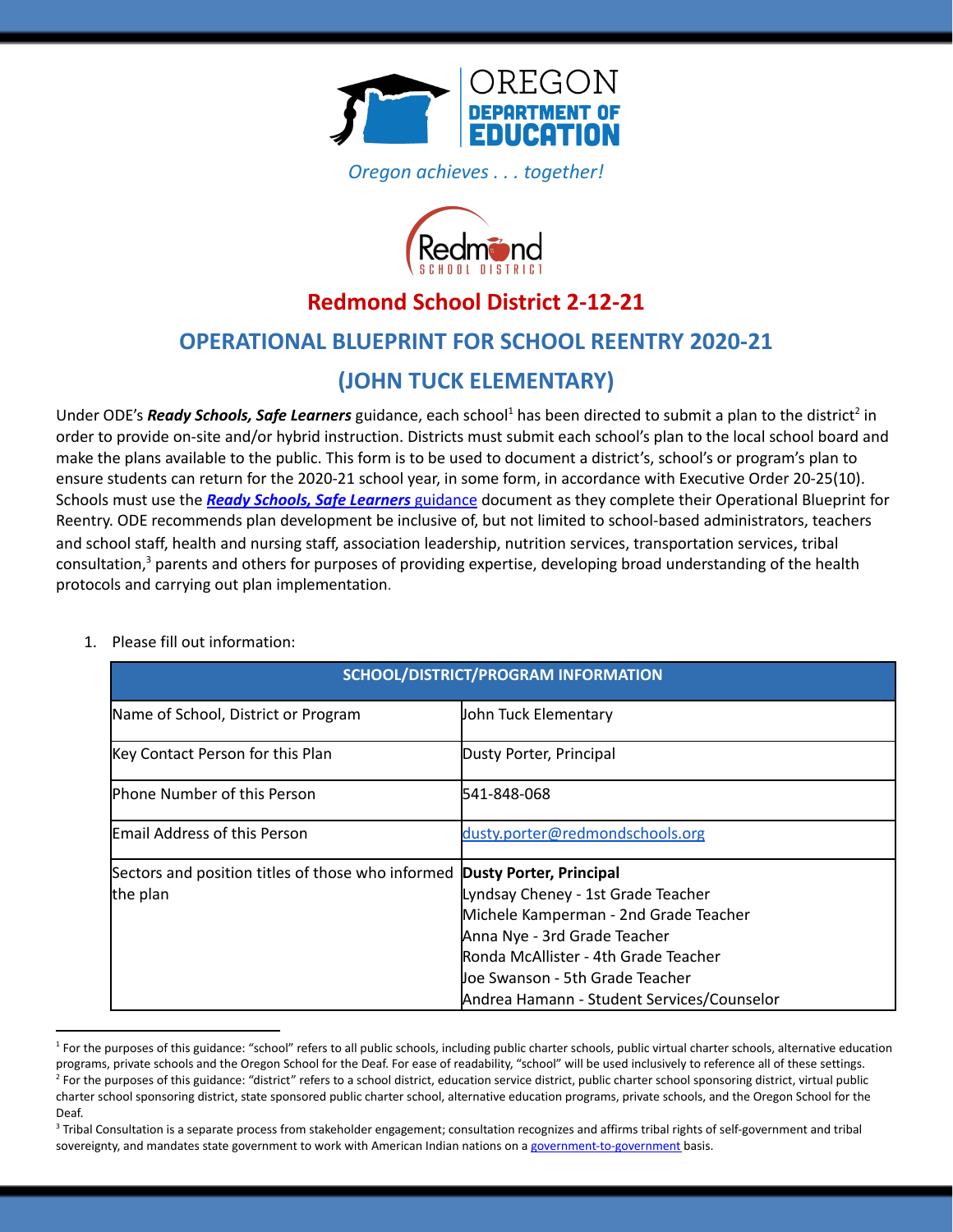|                                              | Susan Gotshall - Title I                               |
|----------------------------------------------|--------------------------------------------------------|
|                                              | Lori Sofich - Lead Secretary                           |
|                                              | Alyssa Michels - ELD                                   |
|                                              | Jamie Hartford - 5th Grade Teacher                     |
|                                              | Kriss Whipple - 2nd Grade Teacher                      |
|                                              | Matt Williams - SPED                                   |
|                                              | Deanna Neilsen - SPED                                  |
|                                              | Meagan White - SPED                                    |
|                                              |                                                        |
|                                              | District Level Dept. Leads:                            |
|                                              | Charan Cline, Superintendent                           |
|                                              | Linda Seeberg, Executive Director of Academic Programs |
|                                              | Tony Pupo, Executive Director of Operations            |
|                                              | Karen Jordan, Executive Director of Student Services   |
|                                              | Tracie Renwick, Director of Human Resources            |
|                                              | Chris Morton, Director of School Improvement           |
|                                              | Mike Nye, Asst. Director of Instructional Technology   |
|                                              | Lance McMurphy, Nutrition Services Director            |
|                                              | Kathy Steinert, Director of Fiscal Services            |
|                                              | Tami Nakamura, Director of Student Support             |
|                                              | Kim Kirk, BSN RN, School Nurse                         |
|                                              |                                                        |
| Local public health office(s) or officers(s) | <b>Heather Kaisner, MS</b>                             |
|                                              | <b>Public Health Manager</b>                           |
|                                              | <b>Deschutes County Health Services</b>                |
|                                              | (541) 617-4705                                         |
|                                              | Heather.Kaisner@deschutes.org                          |
|                                              | Communicable Disease Line: 541-322-7418                |
|                                              |                                                        |
|                                              | https://www.oregon.gov/oha/PH/PROVIDERPARTNERRESOUR    |
|                                              | CES/LOCALHEALTHDEPARTMENTRESOURCES/Documents/Des       |
|                                              | chutes.pdf                                             |
| Name of person Designated to Establish,      | Dusty Porter, Principal                                |
| Implement and Enforce Physical Distancing    |                                                        |
| Requirements                                 |                                                        |
|                                              |                                                        |
| Intended Effective Dates for this Plan       | September 2020                                         |
|                                              |                                                        |
| <b>ESD Region</b>                            | High Desert ESD                                        |

2. Please list efforts you have made to engage your community (public health information sharing, taking feedback on planning, etc.) in preparing for school in 2020-21. Include information on engagement with communities often underserved and marginalized and those communities disproportionately impacted by COVID-19.

We are using a combination of surveys and live virtual meetings to gather input from parents and staff that is used to help shape our planning for reentry. Our Community Liaisons reach out personally to each of our Spanish-speaking families to provide support for their participation in the surveys. We also have a Ready Schools Steering Team Mtg. which includes both staff and community representation. We meet virtually with this team every other week to provide planning updates, gather feedback and answer questions.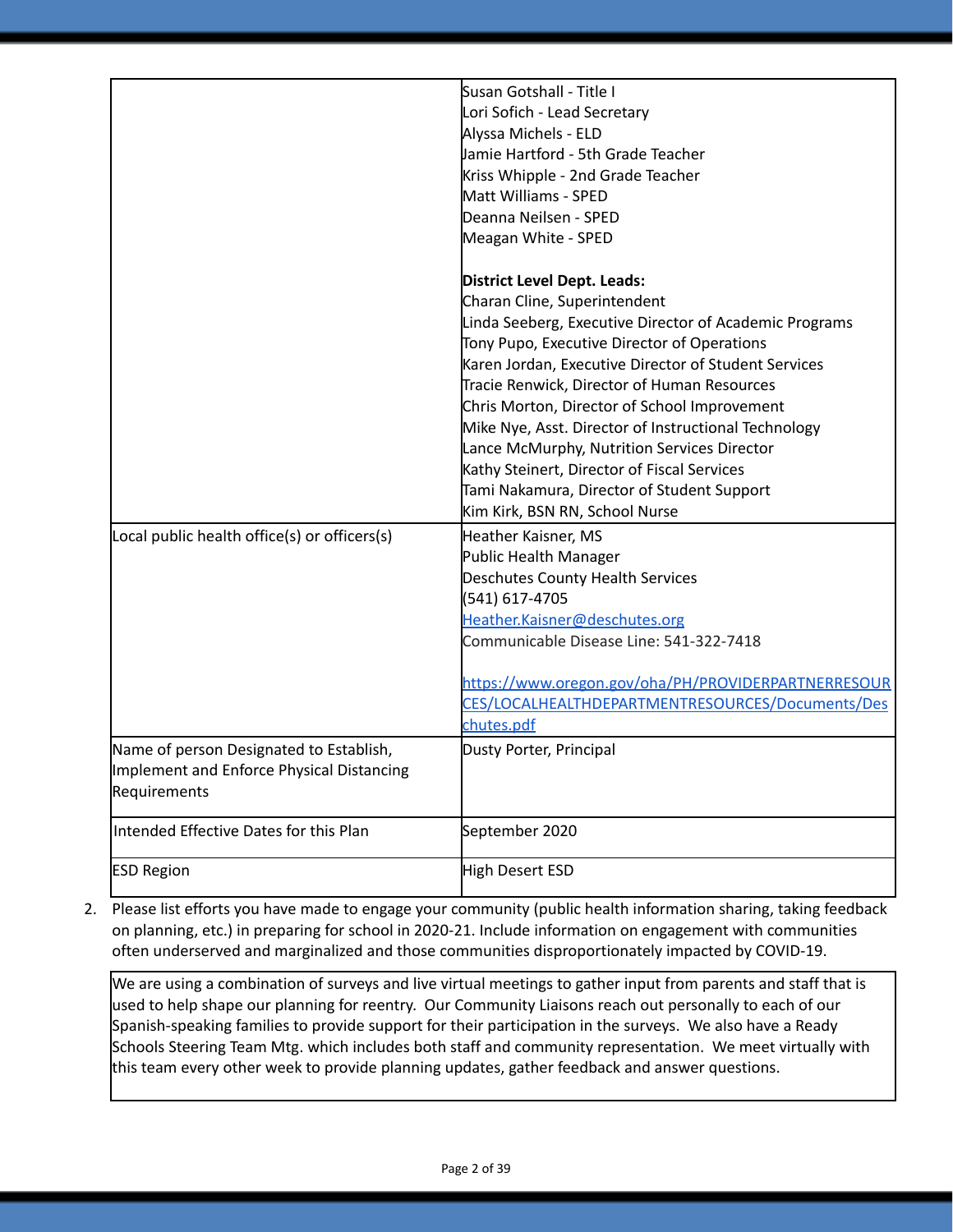In considering plans for K-5 students, our district has prioritized a full return for all students once we shift to onsite learning. At the heart of this decision, we are strongly considering the needs of our students in focal groups (Students with IEPs, English Language Learners, students experiencing homelessness), who are disproportionately impacted by the time away of onsite instruction.

3. Indicate which instructional model will be used. *Select One:*

☒**On-Site Learning** ☒**Hybrid Learning** ▢ **Comprehensive Distance Learning**

- 4. If you selected Comprehensive Distance Learning, you only have to fill out the green portion of the Operational Blueprint for Reentry (i.e., page 2 in the initial template).
- 5. If you selected On-Site Learning or Hybrid Learning, you have to fill out the blue portion of the Operational Blueprint for Reentry (i.e., pages 3-15 in the initial template) and [submit](https://app.smartsheet.com/b/form/a4dedb5185d94966b1dffc75e4874c8a) online. [\(https://app.smartsheet.com/b/form/a4dedb5185d94966b1dffc75e4874c8a](https://app.smartsheet.com/b/form/a4dedb5185d94966b1dffc75e4874c8a)) by August 15, 2020 or prior to the beginning of the 2020-21 school year.

\* **Note:** Private schools are required to comply with only sections 1-3 of the *Ready Schools, Safe Learners* guidance.

### **REQUIREMENTS FOR COMPREHENSIVE DISTANCE LEARNING OPERATIONAL BLUEPRINT**

*This section must be completed by any school that is seeking to provide instruction through Comprehensive Distance Learning. Schools providing On-Site or Hybrid Instructional Models do not need to complete this section.*

Describe why you are selecting Comprehensive Distance Learning as the school's Instructional Model for the effective **dates of this plan.**

NOTE: Our initial plan for K-5 reentry was for on-site/hybrid learning. Due to not meeting the metrics in place at the start of the school year (see below), we began the school year in a Comprehensive Distance Learning model. In the case that Deschutes County might meet the metrics for three weeks in a row, we plan to pivot to on-site instruction. Therefore *we need to be prepared for both models. This blueprint reflects that.*

### **[Complete after June 30, 2020 when Comprehensive Distance Learning Guidance is released by ODE.] Describe how your school's model aligns to the Comprehensive Distance Learning Guidance.**

Redmond's Comprehensive Distance Learning (CDL) model will be distinctively different than what was offered in the Spring. Redmond School District Comprehensive Distance Learning model:

- Using *Canvas* Learning Management System, students will log into one single portal for their daily coursework and communication with teachers, providing predictable schedules and routines.
- Redmond School District teachers will teach courses with graded assignments and course grades. Progress will be monitored and feedback provided.
- Attendance for students will be taken daily.
- Redmond School District teachers will use a standards-based comprehensive curriculum by Florida Virtual School, which is specifically designed for online learning. RSD teachers will use this curriculum for both on-site and online learning to ensure consistency when students transition back to the classroom. Teachers also have the ability to customize the curriculum based on their students' needs.
- Daily instruction from the teacher (live or recorded) will keep students strongly connected to teachers and classmates.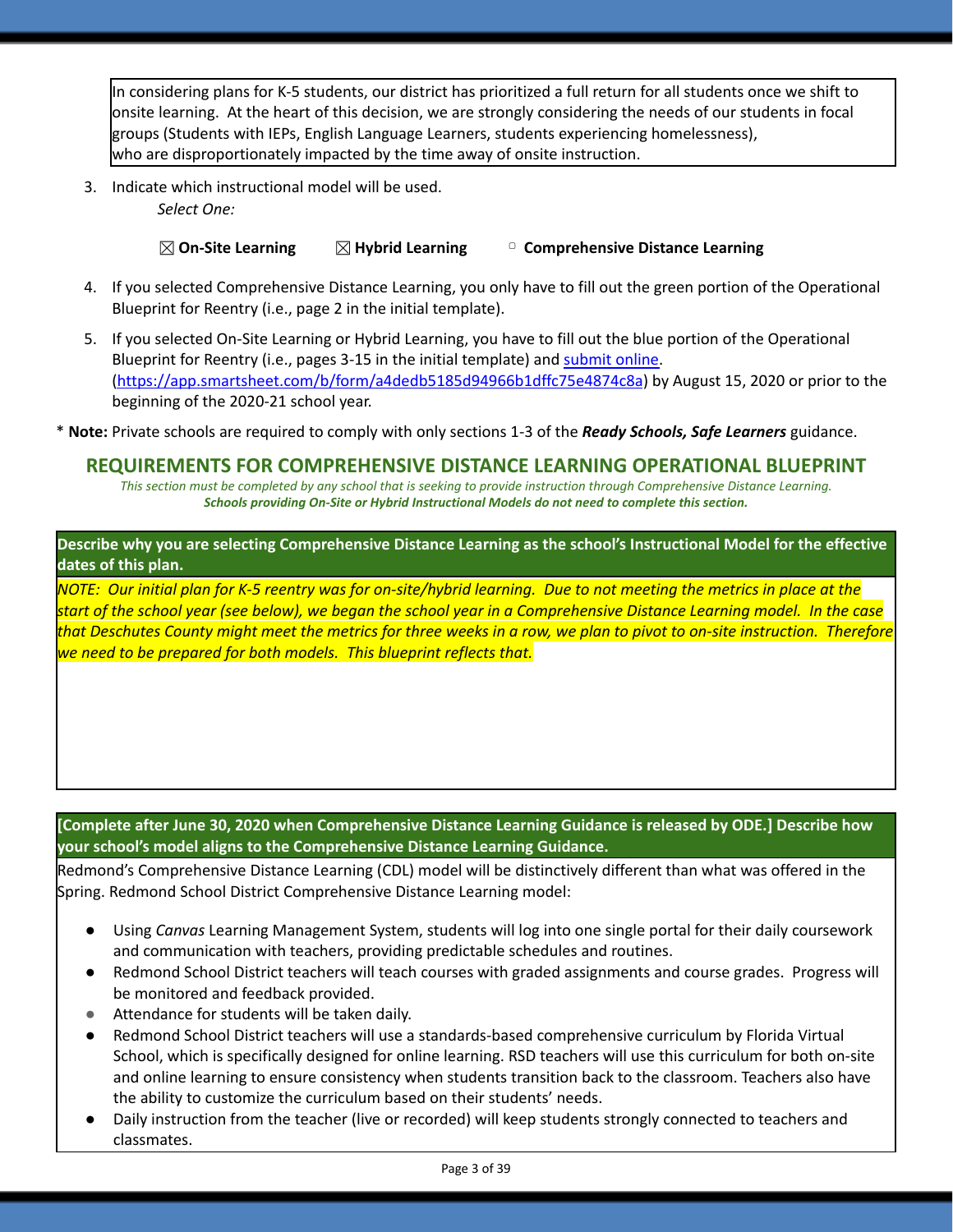- Students will also have opportunities to get individual support from their teachers as needed.
- Clarity will be provided around attendance and participation.
- Greater family engagement and partnership.

If you are interested in learning more about Canvas, you can watch these helpful videos:

- Canvas parent overview video: <https://youtu.be/t-5sWZODhY8>
- Canvas overview video: <https://youtu.be/7tdrDiVSyLA>

The district will also provide services for students on IEPs and those with 504 plans. These individualized supports will be integrated into the Comprehensive Distance Learning model. The Oregon Department of Education will release guidance for Special Education on August 11th, with specific information regarding students on IEPs. Special Education teachers and staff members will reach out to families as we get closer to the beginning of school to provide individualized support.

Describe the school's plan, including the anticipated timeline, for returning to Hybrid Learning or On-Site Learning **consistent with the** *Ready Schools, Safe Learners* **guidance.**

With the updated Jan. 19th metrics and the change to "advisory" status, the decision was made to return all Redmond schools to on-site learning the week of Feb. 22, 2021. The routines and structures lined out below will guide the work to keep students and staff safe.

### The remainder of this operational blueprint is not applicable to schools operating a Comprehensive Distance Learning *Model.*

### **ESSENTIAL REQUIREMENTS FOR HYBRID / ON-SITE OPERATIONAL BLUEPRINT**

This section must be completed by any school that is providing instruction through On-Site or Hybrid Instructional Models. *Schools providing Comprehensive Distance Learning Instructional Models do not need to complete this section.*



# **1. Public Health Protocols**

#### **1a. COMMUNICABLE DISEASE MANAGEMENT PLAN FOR COVID-19**

| <b>OHA/ODE Requirements</b>                                                                   | <b>Hybrid/Onsite Plan</b>                         |
|-----------------------------------------------------------------------------------------------|---------------------------------------------------|
| $\mathbb{R}$ Conduct a risk assessment as required by OSHA                                    | Redmond School District Communicable Disease Plan |
| administrative rule OAR 437-001-0744(3)(g).                                                   | Oregon School Nurse's COVID-19 Toolkit            |
| OSHA has developed a risk assessment template.<br>$\bullet$                                   |                                                   |
| $\boxtimes$ Implement measures to limit the spreads of<br>COVID-19 within the school setting. |                                                   |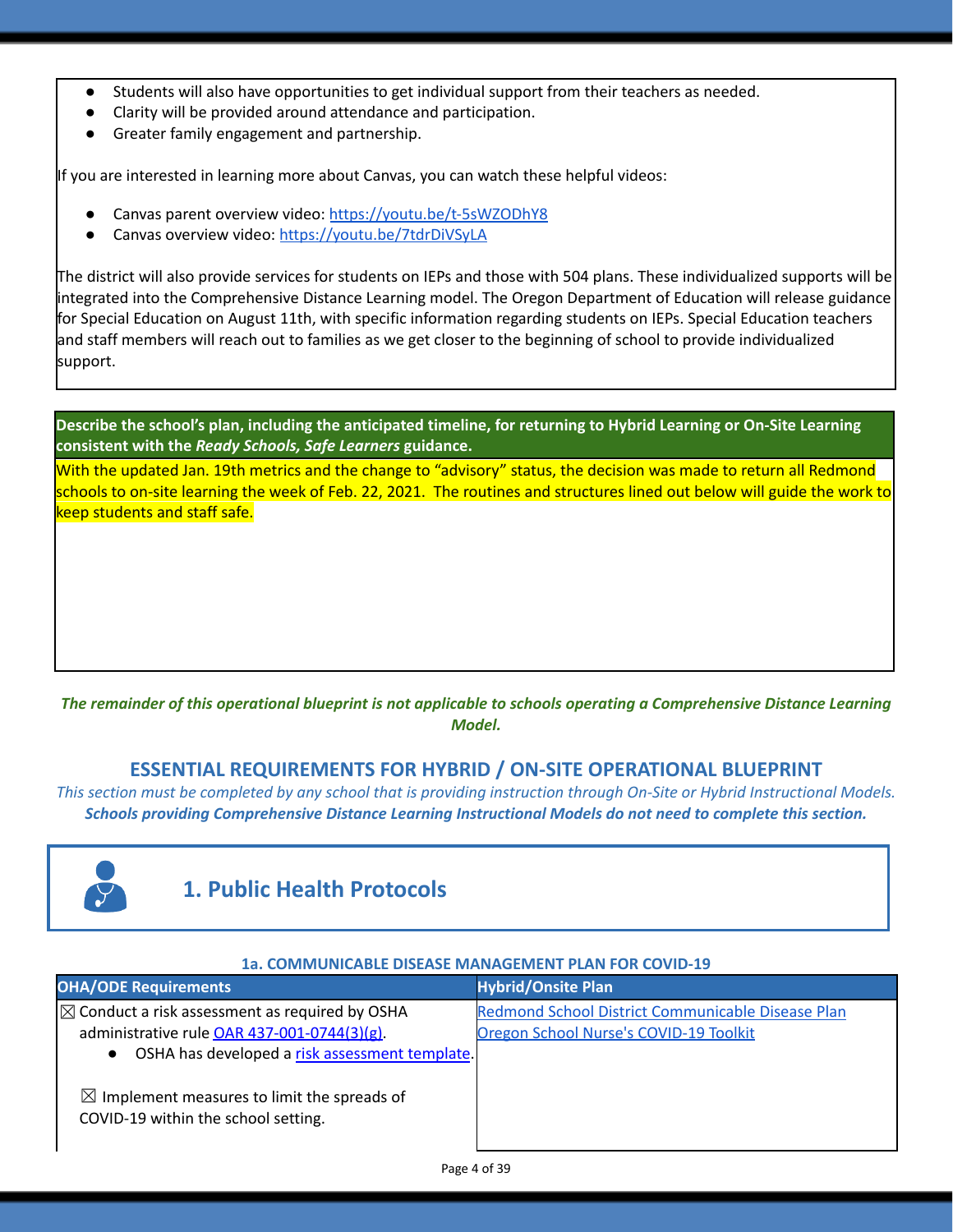$\boxtimes$  Update written Communicable Disease Management Plan to specifically address the prevention of the spread of COVID-19. Examples are located in the [Oregon](https://www.oregonschoolnurses.org/resources/covid-19-toolkit) School Nurses [Association](https://www.oregonschoolnurses.org/resources/covid-19-toolkit) (OSNA) COVID-19 Toolkit.

- Review OSHA requirements for infection control plan to ensure that all required elements are covered by your communicable disease management plan, including making the plan available to employees at their workplace. Requirements are listed in OSHA administrative rule OAR [437-001-0744\(3\)\(h\)](https://secure.sos.state.or.us/oard/viewSingleRule.action?ruleVrsnRsn=274961).
- OSHA has developed a sample [infection](https://osha.oregon.gov/OSHAPubs/pubform/infection-control-plan.docx) control [plan](https://osha.oregon.gov/OSHAPubs/pubform/infection-control-plan.docx).

 $\boxtimes$  Designate a single point-person at each school to establish, implement, support and enforce all RSSL health and safety protocols, including face coverings and physical distancing requirements, consistent with the *Ready Schools, Safe Learners* guidance and other guidance from OHA. This role should be known to all staff in the building with consistent ways for licensed and classified staff to access and voice concerns or needs.

 $\boxtimes$  Create a simple process that allows for named and anonymous sharing of concerns that can be reviewed on a daily and weekly basis by the designated RSSL building point-person. Example: Anonymous survey form or suggestion box where at least weekly submissions and resolutions are shared in some format.

- $\boxtimes$  Include names of the LPHA staff, school nurses, and other medical experts who provided support and resources to the district/school policies and plans. Review relevant local, state, and national evidence to inform plan.
- $\boxtimes$  Process and procedures established to train all staff in sections 1 - 3 of the *Ready Schools, Safe Learners* guidance. Consider conducting the training virtually, or, if in-person, ensure physical distancing is maintained.
- $\boxtimes$  Protocol to notify the local public health authority ([LPHA](https://www.oregon.gov/oha/ph/providerpartnerresources/localhealthdepartmentresources/pages/lhd.aspx) [Directory](https://www.oregon.gov/oha/ph/providerpartnerresources/localhealthdepartmentresources/pages/lhd.aspx) by County) of any confirmed COVID-19 cases among students or staff.
- $\boxtimes$  Plans for systematic disinfection of classrooms, offices, bathrooms and activity areas.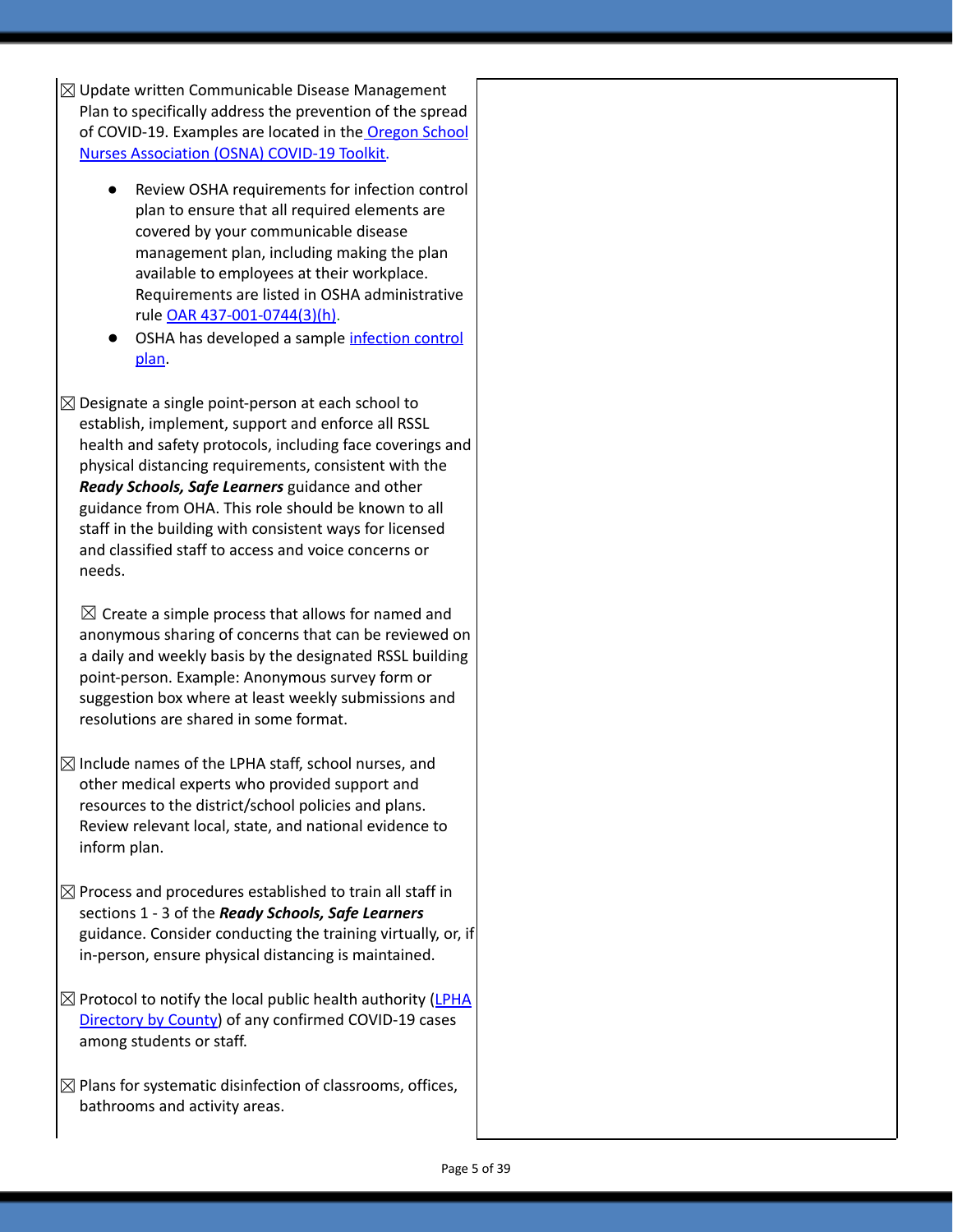- $\boxtimes$  Process to report to the LPHA any cluster of any illness among staff or students.
- $\boxtimes$  Protocol to cooperate with the LPHA recommendations and provide all logs and information in a timely manner.
- $\boxtimes$  Protocol for screening students and staff for symptoms (see section 1f of the *Ready Schools, Safe Learners* guidance).
- $\boxtimes$  Protocol to isolate any ill or exposed persons from physical contact with others.
- $\boxtimes$  Protocol for communicating potential COVID-19 cases to the school community and other stakeholders (see section 1e of the *Ready Schools, Safe Learners* guidance).
- $\boxtimes$  Create a system for maintaining daily logs for each student/cohort for the purposes of contact tracing. This system needs to be made in consultation with a school/district nurse or an LPHA official.
	- If a student(s) is part of a stable cohort (a group of students that are consistently in contact with each other or in multiple cohort groups) that conform to the requirements of cohorting (see section 1d of the *Ready Schools, Safe Learners* guidance), the daily log may be maintained for the cohort.
	- If a student(s) is not part of a stable cohort, then an individual student log must be maintained.
- $\boxtimes$  Required components of individual daily student/cohort logs include:
	- Child's name
	- Drop off/pick up time
	- Parent/guardian name and emergency contact information
	- All staff (including itinerant staff, substitutes, and guest teachers) names and phone numbers who interact with a stable cohort or individual student

 $\boxtimes$  Protocol to record/keep daily logs to be used for contact tracing for a minimum of four weeks to assist the LPHA as needed.

- See supplemental guidance on LPHA/school partnering on [contact](https://www.oregon.gov/ode/students-and-family/healthsafety/Documents/LPHA%20Capacity%20Needs%20and%20Contact%20Tracing.pdf) tracing.
- Refer to OHA Policy on Sharing [COVID-19](https://www.oregon.gov/ode/students-and-family/healthsafety/Documents/Sharing%20COVID%20Information%20with%20Schools.pdf) [Information](https://www.oregon.gov/ode/students-and-family/healthsafety/Documents/Sharing%20COVID%20Information%20with%20Schools.pdf)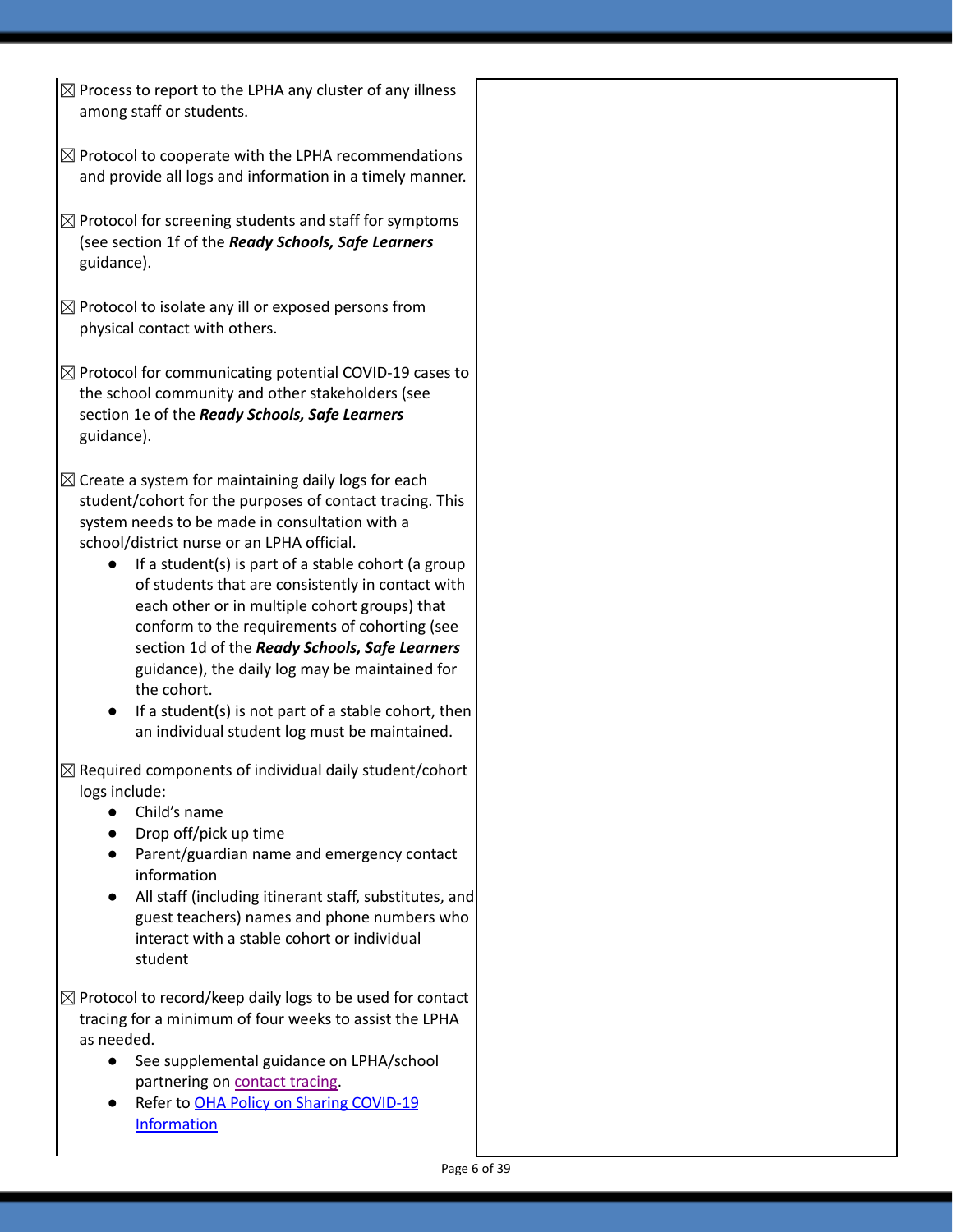| $\boxtimes$ Process to ensure that all itinerant and all district<br>staff (maintenance, administrative, delivery, nutrition,<br>and any other staff) who move between buildings keep a<br>log or calendar with a running four-week history of their<br>time in each school building and who they were in<br>contact with at each site. |  |
|-----------------------------------------------------------------------------------------------------------------------------------------------------------------------------------------------------------------------------------------------------------------------------------------------------------------------------------------|--|
| $\boxtimes$ Process to ensure that the school reports to and<br>consults with the LPHA regarding cleaning and possible<br>classroom or program closure if anyone who has entered<br>school is diagnosed with COVID-19.                                                                                                                  |  |
| $\boxtimes$ Designate a staff member and process to ensure that the<br>school provides updated information regarding current<br>instructional models and student counts and reports<br>these data in ODE's COVID-19 Weekly School Status<br>system.                                                                                     |  |
| $\boxtimes$ Protocol to respond to potential outbreaks (see section 3)<br>of the Ready Schools, Safe Learners guidance).                                                                                                                                                                                                                |  |

| <b>OHA/ODE Requirements</b>                                                                                                                                                                                                                                                                                                                                                                                                                                                                                                                                                                                                                                                                                                                                                                                                                                                                                                                                                                                                                                                   | <b>Hybrid/Onsite Plan</b>                                                                                                                                                                                                                                                                                                                                                                                                                                                                                                                                                                                                                                                                                                                                                                                                                                                                                                                       |
|-------------------------------------------------------------------------------------------------------------------------------------------------------------------------------------------------------------------------------------------------------------------------------------------------------------------------------------------------------------------------------------------------------------------------------------------------------------------------------------------------------------------------------------------------------------------------------------------------------------------------------------------------------------------------------------------------------------------------------------------------------------------------------------------------------------------------------------------------------------------------------------------------------------------------------------------------------------------------------------------------------------------------------------------------------------------------------|-------------------------------------------------------------------------------------------------------------------------------------------------------------------------------------------------------------------------------------------------------------------------------------------------------------------------------------------------------------------------------------------------------------------------------------------------------------------------------------------------------------------------------------------------------------------------------------------------------------------------------------------------------------------------------------------------------------------------------------------------------------------------------------------------------------------------------------------------------------------------------------------------------------------------------------------------|
| $\boxtimes$ Serve students in high-risk population(s) whether<br>learning is happening through On-Site, Hybrid (partially<br>On-Site and partially Comprehensive Distance Learning<br>models), or Comprehensive Distance Learning models.                                                                                                                                                                                                                                                                                                                                                                                                                                                                                                                                                                                                                                                                                                                                                                                                                                     | <b>District Protocols:</b><br>All staff and students are given the opportunity to<br>self-identify as vulnerable or living with a vulnerable family<br>member.                                                                                                                                                                                                                                                                                                                                                                                                                                                                                                                                                                                                                                                                                                                                                                                  |
| <b>Medically Fragile, Complex and Nursing-Dependent</b><br><b>Student Requirements</b><br>$\boxtimes$ All districts must account for students who have health<br>conditions that require additional nursing services.<br>Oregon law (ORS 336.201) defines three levels of<br>severity related to required nursing services:<br>1. Medically Complex: Are students who may have<br>an unstable health condition and who may<br>require daily professional nursing services.<br>2. Medically Fragile: Are students who may have a<br>life-threatening health condition and who may<br>require immediate professional nursing services.<br>Nursing-Dependent: Are students who have an<br>3.<br>unstable or life-threatening health condition and<br>who require daily, direct, and continuous<br>professional nursing services.<br>$\boxtimes$ Staff and school administrators, in partnership with<br>school nurses, or other school health providers, should<br>work with interdisciplinary teams to address individual<br>student needs. The school registered nurse (RN) is | Student Services Dept. will reach out to families of<br>$\bullet$<br>medically fragile students with a separate survey of<br>need<br>Nurses will review and update medical protocols<br>$\bullet$<br>specific to Covid-19.<br>Staff (Plan includes bus drivers, classified, and limited<br>teachers self identifying with Human Resources):<br>Redeployed staff members assigned to on-line<br>instructional support, work tasks without in-person<br>contact, (i.e., maintenance projects, office work), or<br>leave options.<br><b>Students</b> (All students identified as vulnerable, either by a<br>physician, or parent/guardian notification, will be enrolled<br>in online instruction with weekly check-ins):<br>Students who experience disability will continue to<br>$\bullet$<br>receive specially designed instruction.<br>Students with language services will continue to<br>$\bullet$<br>receive English Language Development. |

### **1b. HIGH-RISK POPULATIONS**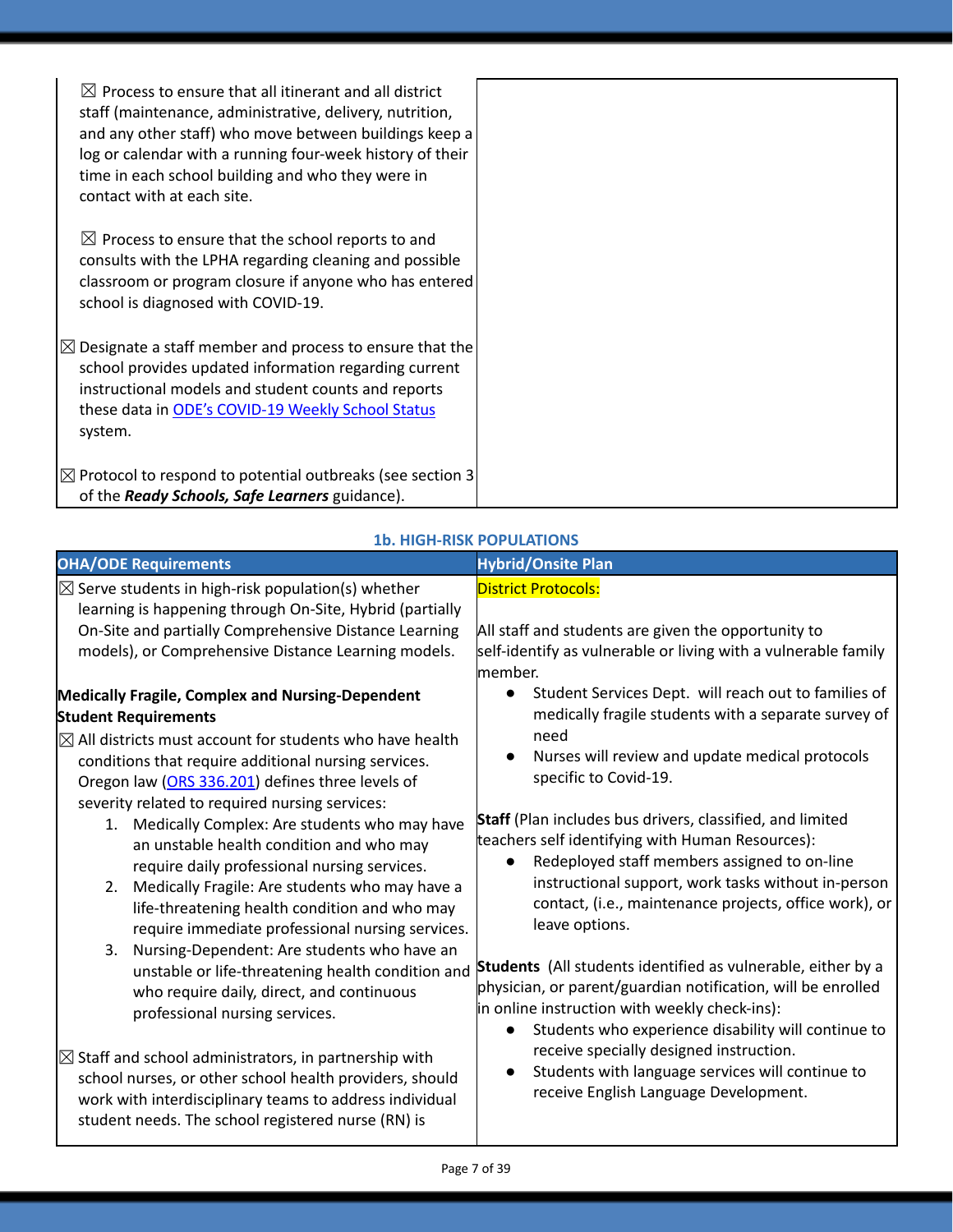responsible for nursing care provided to individual students as outlined in ODE guidance and state law:

- Communicate with parents and health care providers to determine return to school status and current needs of the student.
- Coordinate and update other health services the student may be receiving in addition to nursing services. This may include speech language pathology, occupational therapy, physical therapy, as well as behavioral and mental health services.
- Modify Health Management Plans, Care Plans, IEPs, or 504 or other student-level medical plans, as indicated, to address current health care considerations.
- The RN practicing in the school setting should be supported to remain up to date on current guidelines and access professional support such as evidence-based resources from the [Oregon](https://www.oregonschoolnurses.org/resources/covid-19-toolkit) School Nurses [Association](https://www.oregonschoolnurses.org/resources/covid-19-toolkit).
- Service provision should consider health and safety as well as legal standards.
- Appropriate medical-grade personal protective equipment (PPE) should be made available to nurses and other health [providers](https://www.oregon.gov/ode/students-and-family/healthsafety/Documents/Additional%20Considerations%20for%20Staff%20Working%20with%20Students%20with%20Complex%20Needs.pdf).
- Work with an interdisciplinary team to meet requirements of ADA and FAPE.
- High-risk individuals may meet criteria for exclusion during a local health crisis.
- Refer to updated state and national guidance and resources such as:
	- o US Department of Education Supplemental Fact Sheet: Addressing the Risk of COVID-19 in Preschool, Elementary and Secondary Schools While Serving Children with Disabilities from March 21, 2020.
	- o ODE guidance updates for Special Education. Example from March 11, 2020.
	- o OAR 581-015-2000 Special Education, requires districts to provide 'school health services and school nurse services' as part of the 'related services' in order 'to assist a child with a disability to benefit from special education'.
	- o OAR 333-019-0010 Public Health: Investigation and Control of Diseases: General Powers and Responsibilities,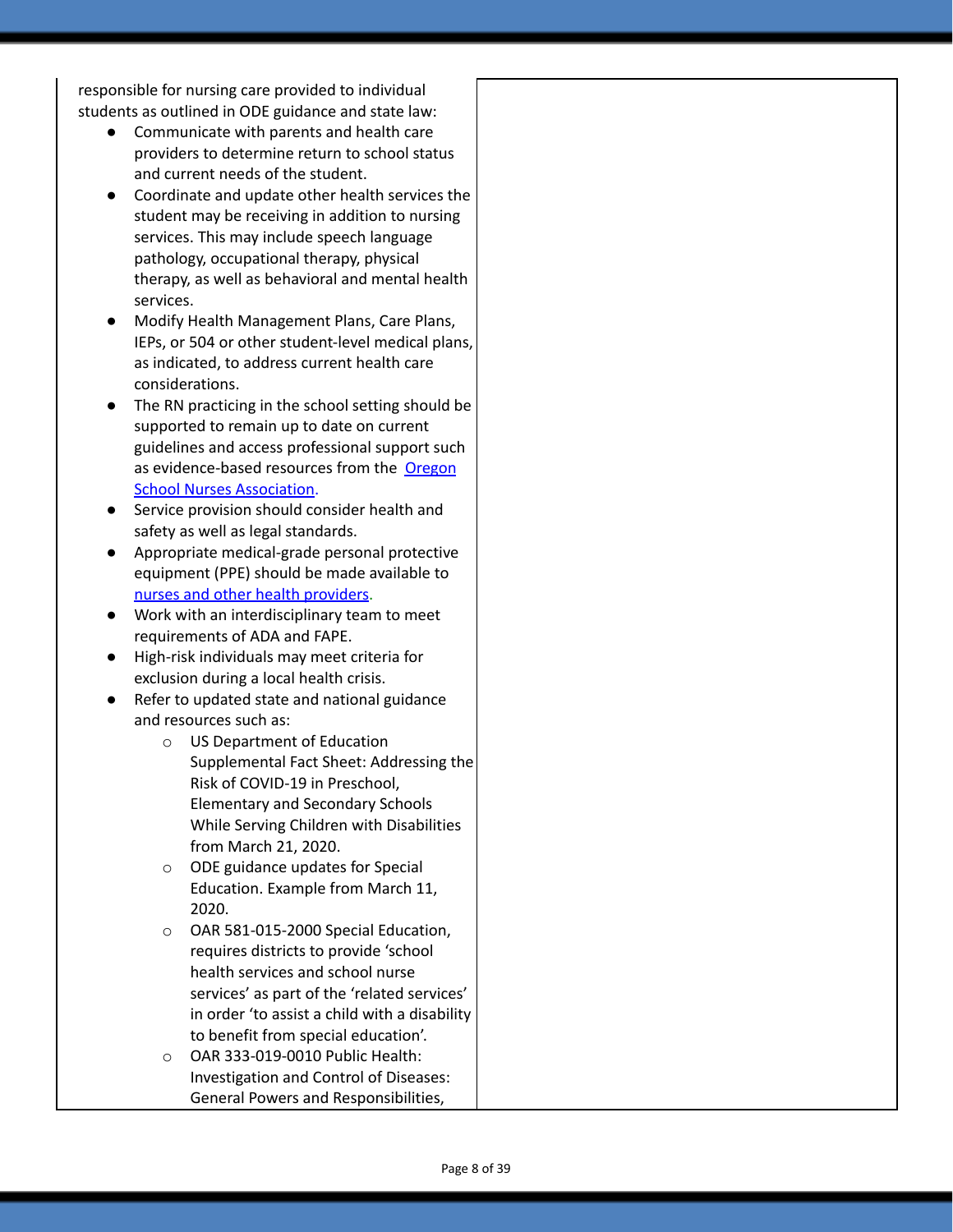|                                                                                                                                                                                                                                                                                                                                                                                                                                                                                                                                                                                                                                                                                                                                                                                                                                                                              | <b>1c. PHYSICAL DISTANCING</b>                                                                                                                                                                                                                                                                                                                                                                                                                                                                                                                                                                                                                                               |
|------------------------------------------------------------------------------------------------------------------------------------------------------------------------------------------------------------------------------------------------------------------------------------------------------------------------------------------------------------------------------------------------------------------------------------------------------------------------------------------------------------------------------------------------------------------------------------------------------------------------------------------------------------------------------------------------------------------------------------------------------------------------------------------------------------------------------------------------------------------------------|------------------------------------------------------------------------------------------------------------------------------------------------------------------------------------------------------------------------------------------------------------------------------------------------------------------------------------------------------------------------------------------------------------------------------------------------------------------------------------------------------------------------------------------------------------------------------------------------------------------------------------------------------------------------------|
| <b>OHA/ODE Requirements</b>                                                                                                                                                                                                                                                                                                                                                                                                                                                                                                                                                                                                                                                                                                                                                                                                                                                  | <b>Hybrid/Onsite Plan</b>                                                                                                                                                                                                                                                                                                                                                                                                                                                                                                                                                                                                                                                    |
| $\boxtimes$ Establish a minimum of 35 square feet per person when<br>determining room capacity. Calculate only with usable<br>classroom space, understanding that desks and room<br>set-up will require use of all space in the calculation. This<br>also applies to professional development and staff<br>gatherings. If implementing Learning Outside guidance,<br>establish an outside learning space for learning that<br>maintains minimum 35 square feet per person.<br>Within this design, educators should have their<br>own minimum of 35 square feet and the design<br>of the learning environment must allow for some<br>ability for the educator to move through the<br>room efficiently and carefully without breaking 6<br>feet of physical distance to the maximum extent<br>feasible.<br>$\boxtimes$ Support physical distancing in all daily activities and | <b>District Protocol:</b><br>Consistent Classroom Set Up in all RSD Instructional<br>$\bullet$<br>Spaces:<br>Arrange and assign seating to maximize<br>$\circ$<br>physical distancing and minimize physical<br>interaction.<br>Remove extra furniture to make more<br>$\circ$<br>room.<br>Remove fabric-covered furniture and<br>$\circ$<br>classroom rugs.<br>Special education services will be planned and<br>provided by Case Manager in collaboration. Most<br>SDI will be provided in co-taught lessons with<br>special education and general education staff.<br>Review itinerant staff services to maintain physical<br>distancing. If physical distancing cannot be |
| instruction, maintaining at least six feet between<br>individuals to the maximum extent possible.<br>$\boxtimes$ Minimize time standing in lines and take steps to ensure<br>that six feet of distance between students is maintained,<br>including marking spacing on floor, one-way traffic flow<br>in constrained spaces, etc.                                                                                                                                                                                                                                                                                                                                                                                                                                                                                                                                            | maintained with direct services, the IEP team will<br>convene to determine appropriate next steps.<br>For any small group instruction or service (e.g.,<br>Special Ed., Title IA, ELD, Counselor, Mental Health<br>Provider, Speech/Language Pathologist, etc.): one<br>space in designated area/room for small cohort<br>group (w/ distancing and facial covering                                                                                                                                                                                                                                                                                                           |
| $\boxtimes$ Schedule modifications to limit the number of students<br>in the building (e.g., rotating groups by days or location,<br>staggered schedules to avoid hallway crowding and<br>gathering).                                                                                                                                                                                                                                                                                                                                                                                                                                                                                                                                                                                                                                                                        | requirements). Ensure that student access to small<br>group instruction or service does not exceed cohort<br>requirements.<br>School Team Input:                                                                                                                                                                                                                                                                                                                                                                                                                                                                                                                             |
| $\boxtimes$ Plan for students who will need additional support in<br>learning how to maintain physical distancing<br>requirements. Provide instruction; don't employ punitive<br>discipline.<br>$\boxtimes$ Staff should maintain physical distancing during all<br>staff meetings and conferences, or consider remote<br>web-based meetings.                                                                                                                                                                                                                                                                                                                                                                                                                                                                                                                                | As staffing allows, we will rotate cohorts of students<br>$\bullet$<br>to alternate learning spaces in order to stay below<br>the 35 sq ft per student requirement. We will<br>implement a sanitization protocol for the spaces<br>used in between the rotation of cohorts.<br>Physical distancing:<br>Traffic flow - Clearly marked hallways and<br>$\circ$<br>common areas will have visual guides to<br>support systems and routines of social<br>distancing.<br>Schedule modifications - To be applied<br>$\circ$<br>whenever needed in order to meet safety<br>guidelines.<br>Grouping<br>$\circ$                                                                       |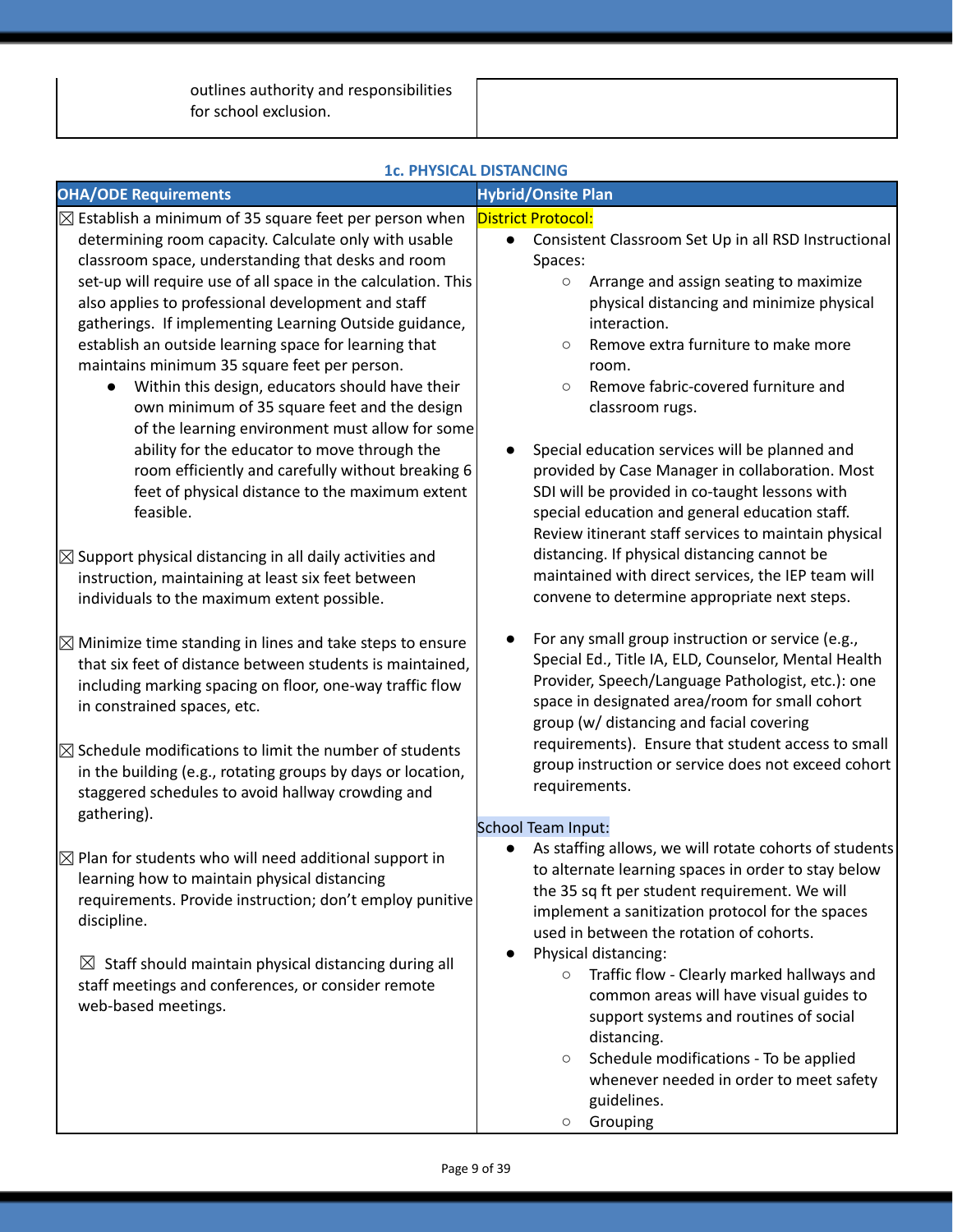| Student instruction on distancing protocols - All    |
|------------------------------------------------------|
| students will be explicitly taught the guidelines of |
| social distancing as well as the routines that       |
| support it in each environment on school grounds.    |

| <b>1d. COHORTING</b>                                                                                                                                                                                                                                                                                                                                                                                                                                                                                                                                                                                                                                                                                                                                                                                                                                                                                                                                                                                                                                                                                                                                                                                                                                                                                                                                                                                                                                                                                         |                                                                                                                                                                                                                                                                                                                                                                                                                                                                                                                                                                                                                                                                                                                                                                                                                                                                                                                                                                                                                                                                                                                                                                                                                                                                                                                                                                                                                                            |  |
|--------------------------------------------------------------------------------------------------------------------------------------------------------------------------------------------------------------------------------------------------------------------------------------------------------------------------------------------------------------------------------------------------------------------------------------------------------------------------------------------------------------------------------------------------------------------------------------------------------------------------------------------------------------------------------------------------------------------------------------------------------------------------------------------------------------------------------------------------------------------------------------------------------------------------------------------------------------------------------------------------------------------------------------------------------------------------------------------------------------------------------------------------------------------------------------------------------------------------------------------------------------------------------------------------------------------------------------------------------------------------------------------------------------------------------------------------------------------------------------------------------------|--------------------------------------------------------------------------------------------------------------------------------------------------------------------------------------------------------------------------------------------------------------------------------------------------------------------------------------------------------------------------------------------------------------------------------------------------------------------------------------------------------------------------------------------------------------------------------------------------------------------------------------------------------------------------------------------------------------------------------------------------------------------------------------------------------------------------------------------------------------------------------------------------------------------------------------------------------------------------------------------------------------------------------------------------------------------------------------------------------------------------------------------------------------------------------------------------------------------------------------------------------------------------------------------------------------------------------------------------------------------------------------------------------------------------------------------|--|
| <b>OHA/ODE Requirements</b>                                                                                                                                                                                                                                                                                                                                                                                                                                                                                                                                                                                                                                                                                                                                                                                                                                                                                                                                                                                                                                                                                                                                                                                                                                                                                                                                                                                                                                                                                  | <b>Hybrid/Onsite Plan</b>                                                                                                                                                                                                                                                                                                                                                                                                                                                                                                                                                                                                                                                                                                                                                                                                                                                                                                                                                                                                                                                                                                                                                                                                                                                                                                                                                                                                                  |  |
| $\boxtimes$ Where feasible, establish stable cohorts: groups should<br>be no larger than can be accommodated by the space<br>available to provide 35 square feet per person, including<br>staff.<br>The smaller the cohort, the less risk of spreading<br>disease. As cohort groups increase in size, the<br>risk of spreading disease increases.<br>$\boxtimes$ Students cannot be part of any single cohort, or part<br>of multiple cohorts that exceed a total of 100 people<br>within the educational week[1], unless the school is<br>offering Learning Outside, then they must follow<br>guidelines for cohorting in Learning Outside guidance.<br>Schools must plan to limit cohort sizes to allow for<br>efficient contact-tracing and minimal risk for exposure.<br>Cohorts may change week-to-week, but must be stable<br>within the educational week.<br>$\left[1\right]$<br>The cohort limit is focused on the students experience and their<br>limit of 100 people includes every person they come into contact<br>with, including staff. There is not a limitation for staff in cohort size<br>while care should be given to design and attention to the additional<br>requirements.<br>$\boxtimes$ Each school must have a system for daily logs to ensure<br>contract tracing among the cohort (see section 1a of the<br>Ready Schools, Safe Learners guidance).<br>$\boxtimes$ Minimize interaction between students in different<br>stable cohorts (e.g., access to restrooms, activities, | <b>District Protocol:</b><br>Students cannot be part of any single cohort, or<br>part of multiple cohorts that exceed a total of 100<br>people within the educational week.<br>The requirement to limit student cohorts to 100 or<br>less does not include such things as transportation<br>on school buses, childcare, or extracurricular<br>activities but does include lunch and recess.<br>Where feasible, schools will establish stable<br>cohorts. Cohort groups will be no larger than can be<br>accommodated by the space available to provide 35<br>square feet per person, including staff.<br>When feasible, stable cohorts should remain in one<br>classroom environment for the duration of the<br>learning day, including lunch. Teachers of specific<br>academic content areas will rotate instead of<br>students to the maximum extent possible.<br>Each school will assign restrooms, classrooms, or<br>other activity areas for the exclusive use of one or a<br>small number of stable cohorts rather than the<br>entire on-campus population.<br>Staff who interact with multiple stable cohorts will<br>wash or sanitize their hands between interactions<br>with different stable cohorts or individual students<br>and wear face coverings.<br>We will use the Synergy SIS as our Contact tracing<br>protocol log. This will track student movement.<br><b>Staff Contact Tracing: Contact tracing protocol logs</b> |  |
| common areas). Provide access to All Gender/Gender<br>Neutral restrooms.<br>$\boxtimes$ Cleaning and wiping surfaces (e.g., desks, door handles,<br>etc.) must be maintained between multiple student uses,<br>even in the same cohort.                                                                                                                                                                                                                                                                                                                                                                                                                                                                                                                                                                                                                                                                                                                                                                                                                                                                                                                                                                                                                                                                                                                                                                                                                                                                      | School Team Input:<br>Cohorting strategies - Classes will be established in<br>order to support common cohorts. All overflow,<br>hybrid precautions will be implemented to the best<br>of our ability to help keep cohorts intact and<br>minimize interaction with members of other<br>cohorts.                                                                                                                                                                                                                                                                                                                                                                                                                                                                                                                                                                                                                                                                                                                                                                                                                                                                                                                                                                                                                                                                                                                                            |  |
| $\boxtimes$ Design cohorts such that all students (including those<br>protected under ADA and IDEA) maintain access to<br>general education, grade level learning standards, and<br>peers.                                                                                                                                                                                                                                                                                                                                                                                                                                                                                                                                                                                                                                                                                                                                                                                                                                                                                                                                                                                                                                                                                                                                                                                                                                                                                                                   | Strategies to minimize interactions<br>restrooms, common areas, specials, recess,<br>$\circ$<br>arrival, dismissal, etc. - Assigned times per<br>cohort. Protocols for emergency needs.<br>Sanitizing in transitions and between cohorts (staff)<br>- Hand washing, sanitizing and surface sanitizing                                                                                                                                                                                                                                                                                                                                                                                                                                                                                                                                                                                                                                                                                                                                                                                                                                                                                                                                                                                                                                                                                                                                      |  |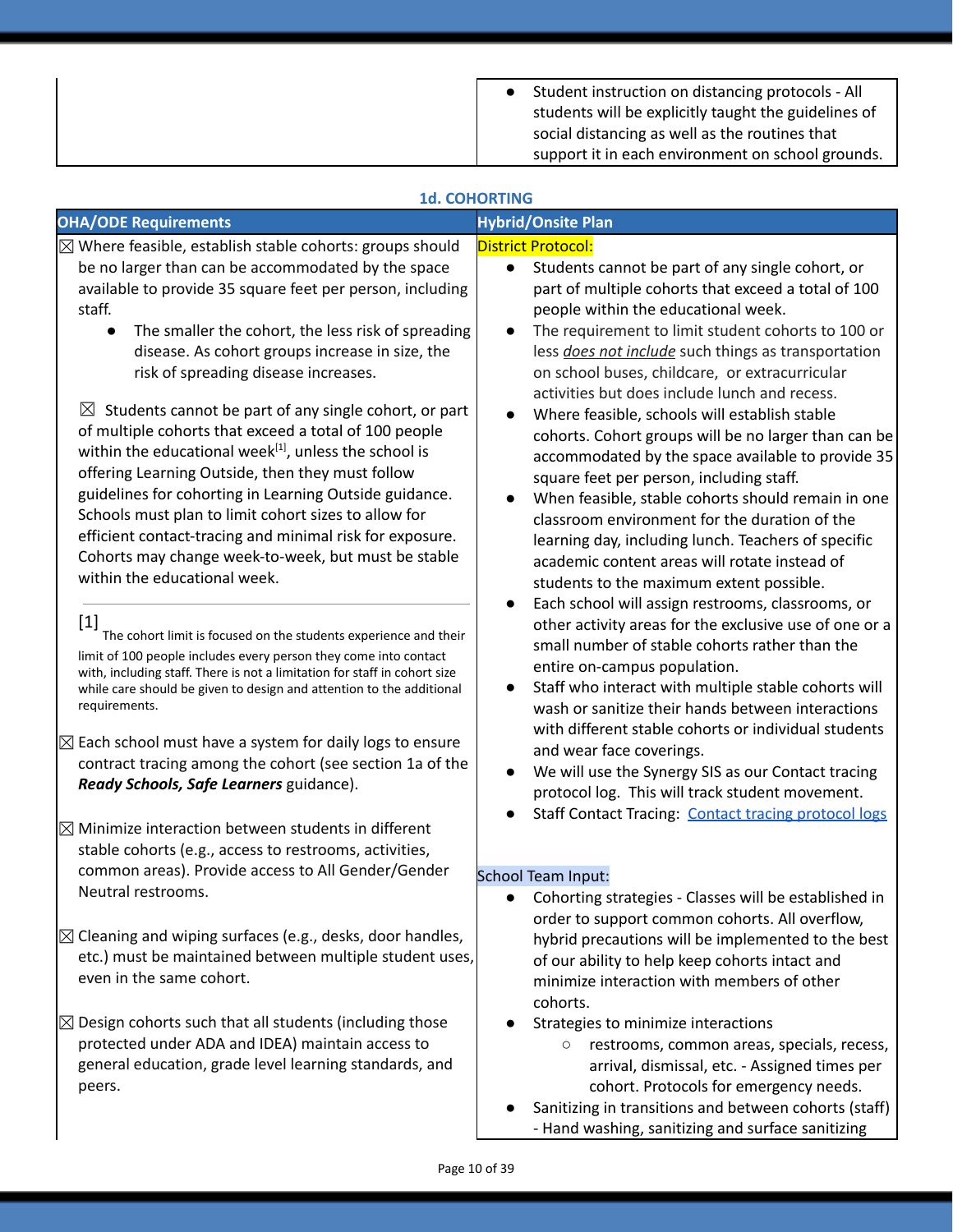| $\boxtimes$ Minimize the number of staff that interact with each<br>cohort to the extent possible, staff who interact with<br>multiple stable cohorts must wash/sanitize their hands<br>between interactions with different stable cohorts.                                                                                                                                                                                                                    | systems will be implemented in accordance with<br>health and safety guidelines and regulations. |
|----------------------------------------------------------------------------------------------------------------------------------------------------------------------------------------------------------------------------------------------------------------------------------------------------------------------------------------------------------------------------------------------------------------------------------------------------------------|-------------------------------------------------------------------------------------------------|
| $\boxtimes$ Elementary staff who interact with multiple cohorts<br>(music, PE, library, paraprofessionals who provide<br>supervision at recesses, etc.) should have schedules<br>altered to reduce the number of cohorts/students they<br>interact within a week. Consider having these staff<br>engage via technology, altering duties so that they are<br>not in close contact with students in multiple cohorts, or<br>adjust schedules to reduce contacts. |                                                                                                 |

**1e. PUBLIC HEALTH COMMUNICATION**

| <b>OHA/ODE Requirements</b>                                                                                                                                                                                                                                                                                                                                                                                                                                                                                                                                                                                                                                                                                                                                                                                                                                                                                                                                          | <b>Hybrid/Onsite Plan</b>                                                                                                                                                                                                                                                                                                                                                                                                                                                                                                                                                                                                                                                                                                                                                                      |
|----------------------------------------------------------------------------------------------------------------------------------------------------------------------------------------------------------------------------------------------------------------------------------------------------------------------------------------------------------------------------------------------------------------------------------------------------------------------------------------------------------------------------------------------------------------------------------------------------------------------------------------------------------------------------------------------------------------------------------------------------------------------------------------------------------------------------------------------------------------------------------------------------------------------------------------------------------------------|------------------------------------------------------------------------------------------------------------------------------------------------------------------------------------------------------------------------------------------------------------------------------------------------------------------------------------------------------------------------------------------------------------------------------------------------------------------------------------------------------------------------------------------------------------------------------------------------------------------------------------------------------------------------------------------------------------------------------------------------------------------------------------------------|
| $\boxtimes$ Communicate to staff at the start of On-Site instruction<br>and at periodic intervals explaining infection control<br>measures that are being implemented to prevent spread<br>of disease.<br>$\boxtimes$ Offer initial training to all staff prior to being<br>in-person in any instructional model. Training could be<br>accomplished through all staff webinar, narrated slide<br>decks, online video, using professional learning<br>communities, or mailing handouts with discussion.<br>Training cannot be delivered solely through the sharing<br>or forwarding information electronically or in paper copy<br>form as this is an insufficient method for ensuring fidelity<br>to public health protocols (see section 8b of the Ready<br>Schools, Safe Learners guidance for specific training<br>requirements). Note: Instructional time requirements<br>allow for time to be devoted for professional learning<br>that includes RSSL training. | <b>District Protocol:</b><br>$\bullet$<br>The district safety committee (w/school nurse) will<br>develop communication to staff, students and<br>families on the infection control measures being<br>implemented to prevent spread of disease (see<br>communicable disease plan)<br>The district safety committee (w/school nurse) will<br>develop protocols for communicating with anyone<br>who has come into close/sustained contact with a<br>confirmed case or when a new case has been<br>confirmed and how the district is responding.<br>The definition of exposure is being within 6<br>$\circ$<br>feet of a COVID-19 case for 15 minutes (or<br>longer).<br>The district safety committee (w/school nurse) will<br>update communicable disease plan with<br>communication protocols. |
| $\boxtimes$ Post "COVID -19 Hazard Poster" and "Masks<br>Required" signs as required by OSHA administrative rule<br>OAR 437-001-0744(3)(d) and (e).<br>$\boxtimes$ Develop protocols for communicating with students,<br>families and staff who have come into close contact with<br>a person who has COVID-19.<br>The definition of exposure is being within 6 feet<br>of a person who has COVID-19 for at least 15<br>cumulative minutes in a day.                                                                                                                                                                                                                                                                                                                                                                                                                                                                                                                 | School Team Input:<br>Nurses share infection control measures w/ staff,<br>$\bullet$<br>students.<br>Nurses work with principals to determine when and<br>to whom communications are distributed.<br>Documentation is kept on an ongoing bases with<br>$\bullet$<br>key info regarding all pertinent cases and<br>communication about each one.                                                                                                                                                                                                                                                                                                                                                                                                                                                |
| $\boxtimes$ Develop protocols for communicating immediately with<br>staff, families, and the community when a new case(s) of<br>COVID-19 is diagnosed in students or staff members,                                                                                                                                                                                                                                                                                                                                                                                                                                                                                                                                                                                                                                                                                                                                                                                  |                                                                                                                                                                                                                                                                                                                                                                                                                                                                                                                                                                                                                                                                                                                                                                                                |

Page 11 of 39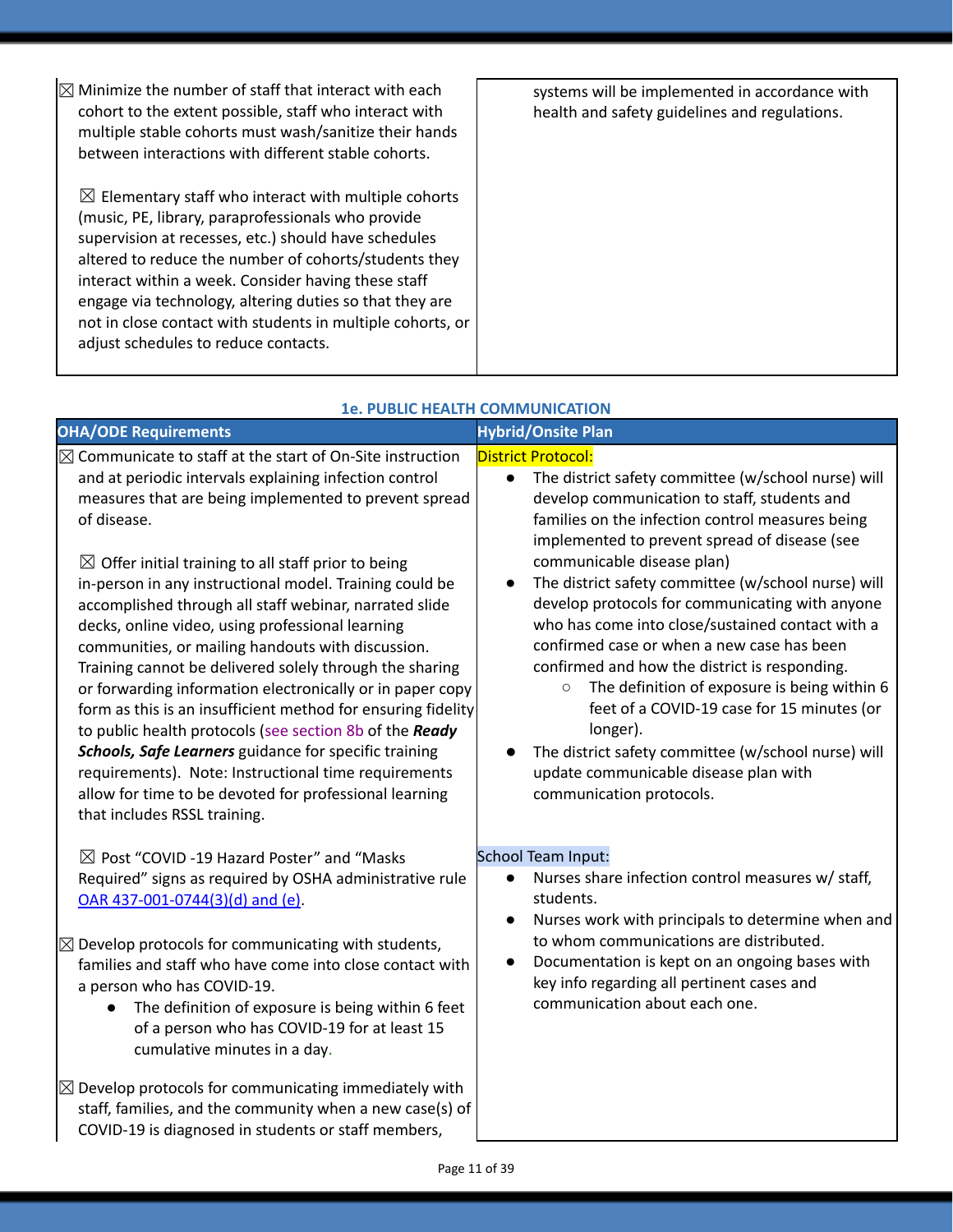including a description of how the school or district is responding.

 $\mathbb B$  Provide all information in languages and formats accessible to the school community.

|  |  | <b>1f. ENTRY AND SCREENING</b> |
|--|--|--------------------------------|
|--|--|--------------------------------|

|                                                                                                                                                                                                                                                                                                                                                                                                                                                                                                                                                                                                                  | <b>TI'LIAI UI WIAD SCULLIAIIAS</b>                                                                                                                                                                                                                                                                                                                                                                                                                                                                            |
|------------------------------------------------------------------------------------------------------------------------------------------------------------------------------------------------------------------------------------------------------------------------------------------------------------------------------------------------------------------------------------------------------------------------------------------------------------------------------------------------------------------------------------------------------------------------------------------------------------------|---------------------------------------------------------------------------------------------------------------------------------------------------------------------------------------------------------------------------------------------------------------------------------------------------------------------------------------------------------------------------------------------------------------------------------------------------------------------------------------------------------------|
| <b>OHA/ODE Requirements</b>                                                                                                                                                                                                                                                                                                                                                                                                                                                                                                                                                                                      | <b>Hybrid/Onsite Plan</b>                                                                                                                                                                                                                                                                                                                                                                                                                                                                                     |
| $\boxtimes$ Direct students and staff to stay home if they, or anyone                                                                                                                                                                                                                                                                                                                                                                                                                                                                                                                                            | <b>District Protocol:</b>                                                                                                                                                                                                                                                                                                                                                                                                                                                                                     |
| in their homes or community living spaces, have                                                                                                                                                                                                                                                                                                                                                                                                                                                                                                                                                                  |                                                                                                                                                                                                                                                                                                                                                                                                                                                                                                               |
| COVID-19 symptoms, or if anyone in their home or                                                                                                                                                                                                                                                                                                                                                                                                                                                                                                                                                                 | <b>Screening Students:</b>                                                                                                                                                                                                                                                                                                                                                                                                                                                                                    |
| community living spaces has COVID-19. COVID-19                                                                                                                                                                                                                                                                                                                                                                                                                                                                                                                                                                   |                                                                                                                                                                                                                                                                                                                                                                                                                                                                                                               |
| symptoms are as follows:                                                                                                                                                                                                                                                                                                                                                                                                                                                                                                                                                                                         | All classes with outside doors will utilize this                                                                                                                                                                                                                                                                                                                                                                                                                                                              |
| Primary symptoms of concern: cough, fever (of                                                                                                                                                                                                                                                                                                                                                                                                                                                                                                                                                                    | entrance; the classroom teacher will conduct a                                                                                                                                                                                                                                                                                                                                                                                                                                                                |
| greater than 100.4°F) or chills, shortness of                                                                                                                                                                                                                                                                                                                                                                                                                                                                                                                                                                    | visual screen for the appearance of symptoms.                                                                                                                                                                                                                                                                                                                                                                                                                                                                 |
| breath, or difficulty breathing.                                                                                                                                                                                                                                                                                                                                                                                                                                                                                                                                                                                 | When the screening indicates that a student may be<br>$\bullet$                                                                                                                                                                                                                                                                                                                                                                                                                                               |
| Note that muscle pain, headache, sore throat,<br>$\bullet$                                                                                                                                                                                                                                                                                                                                                                                                                                                                                                                                                       | symptomatic, the student is directed to the office.                                                                                                                                                                                                                                                                                                                                                                                                                                                           |
| new loss of taste or smell, diarrhea, nausea,                                                                                                                                                                                                                                                                                                                                                                                                                                                                                                                                                                    | *Follow established protocol from CDP (see section                                                                                                                                                                                                                                                                                                                                                                                                                                                            |
| vomiting, new nasal congestion, and runny nose                                                                                                                                                                                                                                                                                                                                                                                                                                                                                                                                                                   | $1a$ ).                                                                                                                                                                                                                                                                                                                                                                                                                                                                                                       |
| are also symptoms often associated with                                                                                                                                                                                                                                                                                                                                                                                                                                                                                                                                                                          | Handwashing stations or hand-sanitizers will be<br>$\bullet$                                                                                                                                                                                                                                                                                                                                                                                                                                                  |
| COVID-19, but are not enough in isolation to                                                                                                                                                                                                                                                                                                                                                                                                                                                                                                                                                                     | placed by each entrance prior to student entrance                                                                                                                                                                                                                                                                                                                                                                                                                                                             |
| deny entry. More information about COVID-19                                                                                                                                                                                                                                                                                                                                                                                                                                                                                                                                                                      | to classes, or students will utilize classroom stations                                                                                                                                                                                                                                                                                                                                                                                                                                                       |
| symptoms is available from CDC.                                                                                                                                                                                                                                                                                                                                                                                                                                                                                                                                                                                  | to wash hands. Handwashing will take place prior to                                                                                                                                                                                                                                                                                                                                                                                                                                                           |
| In addition to COVID-19 symptoms, students<br>$\bullet$                                                                                                                                                                                                                                                                                                                                                                                                                                                                                                                                                          | and after any transition.                                                                                                                                                                                                                                                                                                                                                                                                                                                                                     |
| should be excluded from school for signs of                                                                                                                                                                                                                                                                                                                                                                                                                                                                                                                                                                      | There are transportation specific screening                                                                                                                                                                                                                                                                                                                                                                                                                                                                   |
| other infectious diseases, per existing school                                                                                                                                                                                                                                                                                                                                                                                                                                                                                                                                                                   | protocols that must be followed. See section 2i for                                                                                                                                                                                                                                                                                                                                                                                                                                                           |
| policy and protocols. See pages 9-12 of                                                                                                                                                                                                                                                                                                                                                                                                                                                                                                                                                                          | more information.                                                                                                                                                                                                                                                                                                                                                                                                                                                                                             |
| OHA/ODE Communicable Disease Guidance.                                                                                                                                                                                                                                                                                                                                                                                                                                                                                                                                                                           |                                                                                                                                                                                                                                                                                                                                                                                                                                                                                                               |
| In addition to COVID-19 symptoms, students                                                                                                                                                                                                                                                                                                                                                                                                                                                                                                                                                                       | <b>Screening Staff:</b>                                                                                                                                                                                                                                                                                                                                                                                                                                                                                       |
| should be excluded from school for signs of                                                                                                                                                                                                                                                                                                                                                                                                                                                                                                                                                                      |                                                                                                                                                                                                                                                                                                                                                                                                                                                                                                               |
| other infectious diseases, per existing school                                                                                                                                                                                                                                                                                                                                                                                                                                                                                                                                                                   | Staff are required to report when they may have<br>$\bullet$                                                                                                                                                                                                                                                                                                                                                                                                                                                  |
| policy and protocols. See pages 9-11 of                                                                                                                                                                                                                                                                                                                                                                                                                                                                                                                                                                          | been exposed to COVID-19.                                                                                                                                                                                                                                                                                                                                                                                                                                                                                     |
| <b>OHA/ODE Communicable Disease Guidance.</b>                                                                                                                                                                                                                                                                                                                                                                                                                                                                                                                                                                    | Staff are required to report when they have<br>$\bullet$                                                                                                                                                                                                                                                                                                                                                                                                                                                      |
| Emergency signs that require immediate medical                                                                                                                                                                                                                                                                                                                                                                                                                                                                                                                                                                   | symptoms related to COVID-19.                                                                                                                                                                                                                                                                                                                                                                                                                                                                                 |
| attention:                                                                                                                                                                                                                                                                                                                                                                                                                                                                                                                                                                                                       | Staff members are not responsible for screening<br>$\bullet$                                                                                                                                                                                                                                                                                                                                                                                                                                                  |
| Trouble breathing<br>$\circ$                                                                                                                                                                                                                                                                                                                                                                                                                                                                                                                                                                                     | other staff members for symptoms.                                                                                                                                                                                                                                                                                                                                                                                                                                                                             |
| $\circ$                                                                                                                                                                                                                                                                                                                                                                                                                                                                                                                                                                                                          |                                                                                                                                                                                                                                                                                                                                                                                                                                                                                                               |
| $\circ$                                                                                                                                                                                                                                                                                                                                                                                                                                                                                                                                                                                                          |                                                                                                                                                                                                                                                                                                                                                                                                                                                                                                               |
| $\circ$                                                                                                                                                                                                                                                                                                                                                                                                                                                                                                                                                                                                          |                                                                                                                                                                                                                                                                                                                                                                                                                                                                                                               |
|                                                                                                                                                                                                                                                                                                                                                                                                                                                                                                                                                                                                                  |                                                                                                                                                                                                                                                                                                                                                                                                                                                                                                               |
| $\circ$                                                                                                                                                                                                                                                                                                                                                                                                                                                                                                                                                                                                          |                                                                                                                                                                                                                                                                                                                                                                                                                                                                                                               |
|                                                                                                                                                                                                                                                                                                                                                                                                                                                                                                                                                                                                                  |                                                                                                                                                                                                                                                                                                                                                                                                                                                                                                               |
|                                                                                                                                                                                                                                                                                                                                                                                                                                                                                                                                                                                                                  |                                                                                                                                                                                                                                                                                                                                                                                                                                                                                                               |
|                                                                                                                                                                                                                                                                                                                                                                                                                                                                                                                                                                                                                  |                                                                                                                                                                                                                                                                                                                                                                                                                                                                                                               |
|                                                                                                                                                                                                                                                                                                                                                                                                                                                                                                                                                                                                                  |                                                                                                                                                                                                                                                                                                                                                                                                                                                                                                               |
|                                                                                                                                                                                                                                                                                                                                                                                                                                                                                                                                                                                                                  |                                                                                                                                                                                                                                                                                                                                                                                                                                                                                                               |
|                                                                                                                                                                                                                                                                                                                                                                                                                                                                                                                                                                                                                  |                                                                                                                                                                                                                                                                                                                                                                                                                                                                                                               |
|                                                                                                                                                                                                                                                                                                                                                                                                                                                                                                                                                                                                                  |                                                                                                                                                                                                                                                                                                                                                                                                                                                                                                               |
| Persistent pain or pressure in the chest<br>New confusion or inability to awaken<br>Bluish lips or face (lighter skin); greyish<br>lips or face (darker skin)<br>Other severe symptoms<br>Diligently screen all students and staff for symptoms on<br>$\boxtimes$<br>entry to bus/school/outside learning space every day.<br>This can be done visually as well as asking students and<br>staff about any new symptoms or close contact with<br>someone with COVID-19. For students, confirmation<br>from a parent/caregiver or guardian can also be<br>appropriate. Staff members can self-screen and attest to | Staff members can self-screen and attest to their<br>own health.<br>Ongoing:<br>Reminders to parents to report actual symptoms when<br>calling students in sick as part of communicable disease<br>surveillance. Any student or staff known to have been<br>exposed (e.g., by a household member) to COVID-19 shall<br>not be allowed on campus until the passage of 14 calendar<br>days after exposure and until symptoms (e.g., fever, cough,<br>shortness of breath, sore throat, headache) are improving. |

Do not exclude staff or students who have a cough that is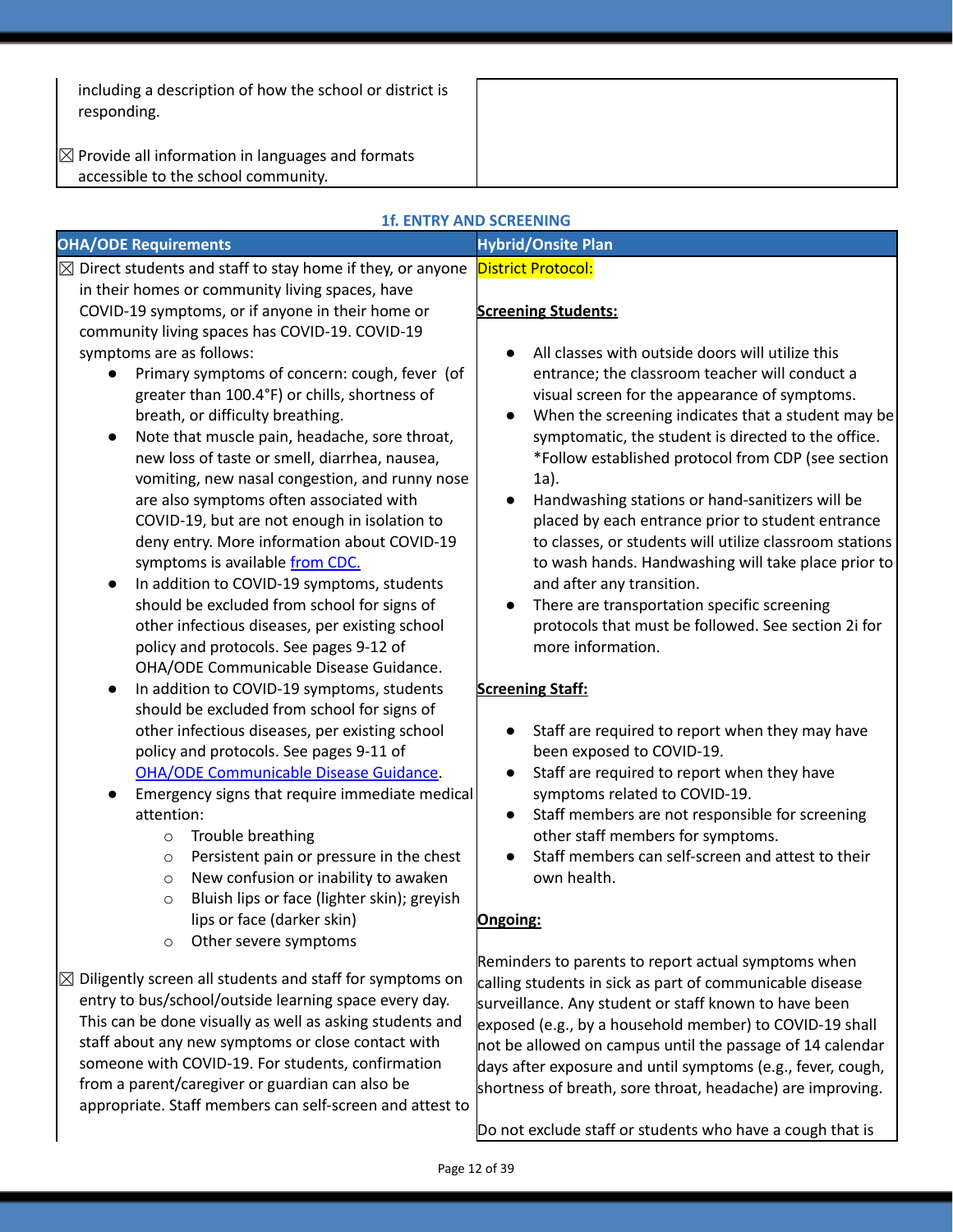| their own health, but regular reminders of the<br>importance of daily screening must be provided to staff.                                                                                                                                                                                                                                                                                                                                                                                                                                                                                                                                                                                                                                                                                                                                                                                                                                           | not a new onset or worsening cough (e.g., asthma, allergies,<br>etc.) from school.                                                                                                                                                                                                                                                                                                                                                                                                                                                                           |
|------------------------------------------------------------------------------------------------------------------------------------------------------------------------------------------------------------------------------------------------------------------------------------------------------------------------------------------------------------------------------------------------------------------------------------------------------------------------------------------------------------------------------------------------------------------------------------------------------------------------------------------------------------------------------------------------------------------------------------------------------------------------------------------------------------------------------------------------------------------------------------------------------------------------------------------------------|--------------------------------------------------------------------------------------------------------------------------------------------------------------------------------------------------------------------------------------------------------------------------------------------------------------------------------------------------------------------------------------------------------------------------------------------------------------------------------------------------------------------------------------------------------------|
| Anyone displaying or reporting the primary<br>symptoms of concern must be isolated (see<br>section 1i of the Ready Schools, Safe Learners<br>guidance) and sent home as soon as possible.<br>See table "Planning for COVID-19 Scenarios in<br>Schools."<br>Additional guidance for nurses and health staff.<br>$\boxtimes$ Follow LPHA advice on restricting from school any<br>student or staff known to have been exposed (e.g., by a<br>household member) to COVID-19. See "Planning for<br>COVID-19 Scenarios in Schools" and the COVID-19<br><b>Exclusion Summary Guide.</b><br>$\boxtimes$ Staff or students with a chronic or baseline cough that<br>has worsened or is not well-controlled with medication<br>should be excluded from school. Do not exclude staff or<br>students who have other symptoms that are chronic or<br>baseline symptoms (e.g., asthma, allergies, etc.) from<br>school. See the COVID-19 Exclusion Summary Guide. | Parents/guardians can provide information regarding<br>existing conditions that cause coughing to be utilized for the<br>purpose of screening, as previously existing coughs that are<br>not worsening are not considered symptomatic of COVID-19<br>School Team Input:<br>Based on district protocols, the school team will do the<br>following:<br>Implementation of screening protocols<br>Implementation of isolation and send home<br>protocols<br>Exclusion of students based on district protocols<br>Describe, train and implement hand hygiene plan |
| $\boxtimes$ Hand hygiene on entry to school every day: wash with<br>soap and water for 20 seconds or use an alcohol-based<br>hand sanitizer with 60-95% alcohol.                                                                                                                                                                                                                                                                                                                                                                                                                                                                                                                                                                                                                                                                                                                                                                                     |                                                                                                                                                                                                                                                                                                                                                                                                                                                                                                                                                              |
|                                                                                                                                                                                                                                                                                                                                                                                                                                                                                                                                                                                                                                                                                                                                                                                                                                                                                                                                                      | <b>1g. VISITORS/VOLUNTEERS</b>                                                                                                                                                                                                                                                                                                                                                                                                                                                                                                                               |
| <b>OHA/ODE Requirements</b>                                                                                                                                                                                                                                                                                                                                                                                                                                                                                                                                                                                                                                                                                                                                                                                                                                                                                                                          | <b>Hybrid/Onsite Plan</b>                                                                                                                                                                                                                                                                                                                                                                                                                                                                                                                                    |

| UNA/UDE Requirements                                                                                                                                                                                                                                                        | Hybrid/Unsite Pian                                                                                                                                                                                                                                                                                                                                     |
|-----------------------------------------------------------------------------------------------------------------------------------------------------------------------------------------------------------------------------------------------------------------------------|--------------------------------------------------------------------------------------------------------------------------------------------------------------------------------------------------------------------------------------------------------------------------------------------------------------------------------------------------------|
| $\boxtimes$ Restrict non-essential visitors/volunteers.                                                                                                                                                                                                                     | <b>District Protocols:</b>                                                                                                                                                                                                                                                                                                                             |
| Examples of essential visitors include: DHS Child                                                                                                                                                                                                                           | Visitors/Volunteers will be unable to work in<br>$\bullet$                                                                                                                                                                                                                                                                                             |
| Protective Services, Law Enforcement, etc.                                                                                                                                                                                                                                  | schools, or complete other volunteer activities that                                                                                                                                                                                                                                                                                                   |
| Examples of non-essential visitors/volunteers                                                                                                                                                                                                                               | require in person interaction, at this time. Adults in                                                                                                                                                                                                                                                                                                 |
| include: Parent Teacher Association (PTA),                                                                                                                                                                                                                                  | schools are limited to essential personnel only.                                                                                                                                                                                                                                                                                                       |
| classroom volunteers, etc.                                                                                                                                                                                                                                                  | Essential visitors/personnel include:<br>$\bullet$                                                                                                                                                                                                                                                                                                     |
| $\boxtimes$ Visitors/volunteers must wash or sanitize their hands<br>upon entry and exit.<br>$\boxtimes$ Visitors/volunteers must maintain six-foot distancing,<br>wear face coverings, and adhere to all other provisions<br>of the Ready Schools, Safe Learners guidance. | Staff members (for example - itinerant staff,<br>$\circ$<br>substitute teachers, and other district staff<br>who move between buildings, etc.),<br>Contracted service providers (for example -<br>$\circ$<br>counseling services, maintenance, etc.)<br>Partner providers (for example - student<br>$\circ$<br>teachers, DHS Child Protective Services |
|                                                                                                                                                                                                                                                                             | staff, Before/After School Care providers,                                                                                                                                                                                                                                                                                                             |
| $\boxtimes$ Diligently screen all visitors/volunteers for symptoms and                                                                                                                                                                                                      | etc.)                                                                                                                                                                                                                                                                                                                                                  |
| ask questions about symptoms and any close contact                                                                                                                                                                                                                          |                                                                                                                                                                                                                                                                                                                                                        |
| with someone diagnosed with COVID-19 upon every                                                                                                                                                                                                                             | <b>School Team Input:</b>                                                                                                                                                                                                                                                                                                                              |
| entry. Restrict from school property any visitor known to                                                                                                                                                                                                                   |                                                                                                                                                                                                                                                                                                                                                        |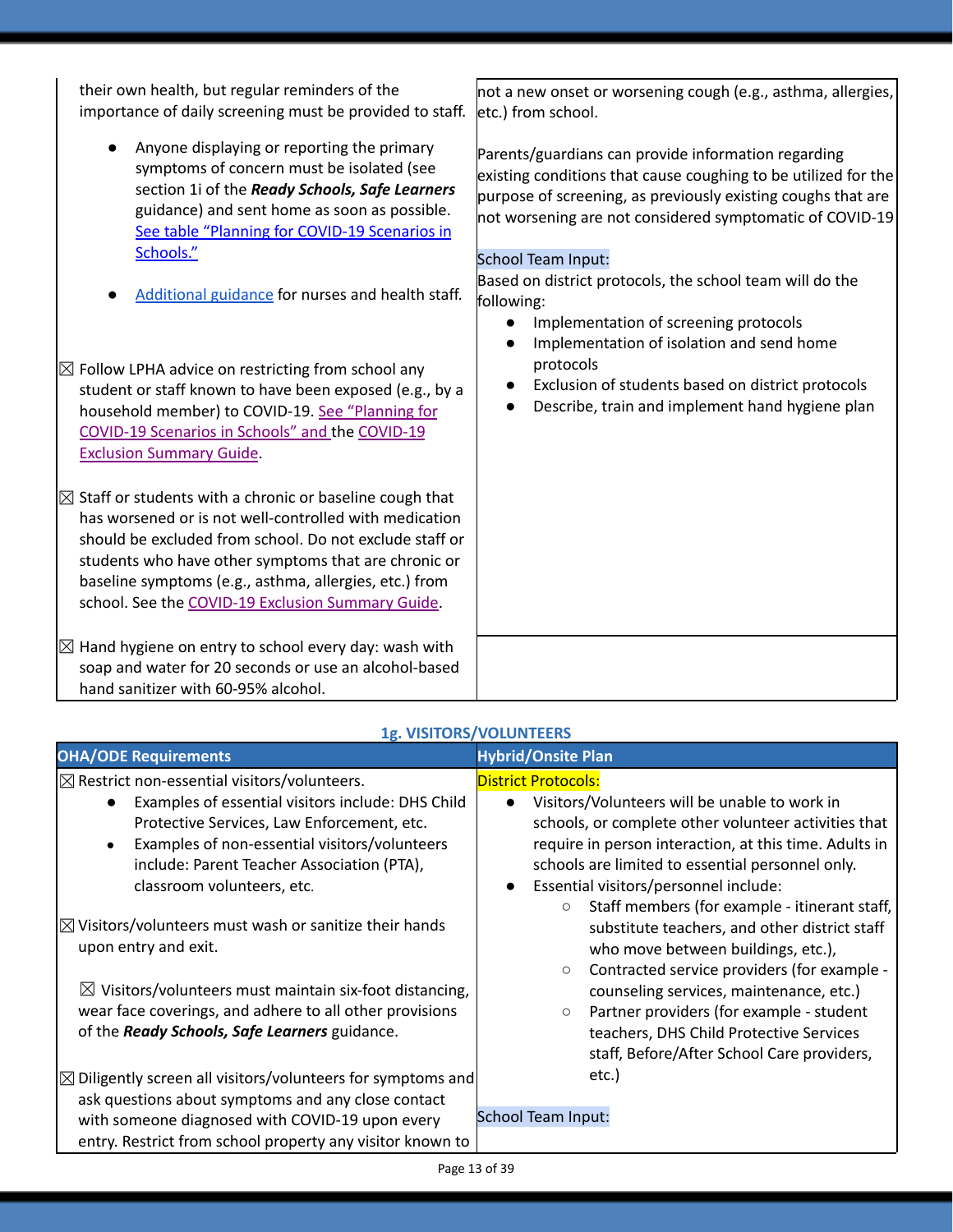| have been exposed to COVID-19. See the COVID-19<br><b>Exclusion Summary Guide.</b> | • For essential visitors describe plan to address<br>requirements in box to the left (it could be just<br>restating requirements)<br>Restrict non-essential visitors. Only allow visitors if<br>$\bullet$<br>six feet of physical distance between all people can<br>be maintained.<br>Visitors must wash or sanitize their hands upon<br>$\bullet$<br>entry and exit.<br>Visitors must wear face coverings in accordance<br>$\bullet$<br>with OHA and CDC guidelines.<br>Screen all visitors for symptoms upon every entry.<br>$\bullet$<br>Restrict from school property any visitor known to<br>have been exposed to COVID-19 within the |
|------------------------------------------------------------------------------------|---------------------------------------------------------------------------------------------------------------------------------------------------------------------------------------------------------------------------------------------------------------------------------------------------------------------------------------------------------------------------------------------------------------------------------------------------------------------------------------------------------------------------------------------------------------------------------------------------------------------------------------------|
|                                                                                    | preceding 14 calendar days.                                                                                                                                                                                                                                                                                                                                                                                                                                                                                                                                                                                                                 |

| 1h. FACE COVERINGS, FACE SHIELDS, AND CLEAR PLASTIC BARRIERS                                                                                                                                                                                                                                                                                                                                                                                                                                                                                                                                                                                                                                                                                                                                                            |                                                                                                                                                                                                                                                                                                                                                                                                                                                                                                                                                                                                                                                                                 |  |
|-------------------------------------------------------------------------------------------------------------------------------------------------------------------------------------------------------------------------------------------------------------------------------------------------------------------------------------------------------------------------------------------------------------------------------------------------------------------------------------------------------------------------------------------------------------------------------------------------------------------------------------------------------------------------------------------------------------------------------------------------------------------------------------------------------------------------|---------------------------------------------------------------------------------------------------------------------------------------------------------------------------------------------------------------------------------------------------------------------------------------------------------------------------------------------------------------------------------------------------------------------------------------------------------------------------------------------------------------------------------------------------------------------------------------------------------------------------------------------------------------------------------|--|
| <b>OHA/ODE Requirements</b>                                                                                                                                                                                                                                                                                                                                                                                                                                                                                                                                                                                                                                                                                                                                                                                             | <b>Hybrid/Onsite Plan</b>                                                                                                                                                                                                                                                                                                                                                                                                                                                                                                                                                                                                                                                       |  |
| $\boxtimes$ Employers are required to provide masks, face coverings,<br>or face shields for all staff, contractors, other service<br>providers, visitors and volunteers.<br>$\boxtimes$ Face coverings or face shields for all staff,<br>contractors, other service providers, visitors or<br>volunteers following CDC guidelines for Face Coverings.<br>Individuals may remove their face coverings while<br>working alone in private offices. Face shields are an<br>acceptable alternative when a person has a medical<br>condition that prevents them from wearing a mask or<br>face covering, when people need to see mouth and<br>tongue motions in order to communicate, or when an<br>individual is speaking to an audience for a short period<br>of time and clear communication is otherwise not<br>possible. | <b>District Protocol:</b><br>Face coverings or face shields for all staff and<br>$\bullet$<br>students K-12 following CDC guidelines for Face<br>Coverings.<br>All visitors are required to wear face coverings or<br>$\bullet$<br>face shields.<br>RSD will remind staff and students that coverings<br>$\bullet$<br>that are worn should be washed daily or a new<br>covering worn daily.<br>Students who choose not to wear face coverings<br>$\bullet$<br>must not be disciplined or denied access to<br>instruction.<br>ODE guidance related to students receiving services<br>$\bullet$<br>under 504/IEP will be followed to process<br>exceptions.<br>School Team Input: |  |
| $\boxtimes$ Face coverings or face shields for all students in grades<br>Kindergarten and up following CDC guidelines for Face<br>Coverings. Face shields are an acceptable alternative<br>when a student has a medical condition that prevents<br>them from wearing a mask or face covering, or when<br>people need to see the student's mouth and tongue<br>motions in order to communicate.<br>$\boxtimes$ Face coverings should be worn both indoors and<br>outdoors, including during outdoor recess.<br>⊠ Group mask breaks" or "full classroom mask breaks" are<br>not allowed. If a student removes a face covering, or<br>demonstrates a need to remove the face covering for a<br>short-period of time:                                                                                                       | Facial Shields or face coverings are required for all<br>$\bullet$<br>staff, students, visitors and volunteers.<br>Face coverings will be provided for anyone who<br>$\bullet$<br>does not have one.<br>Established protocols (using ODE guidance) will be<br>$\bullet$<br>in place for any student who chooses not to wear a<br>mask, and for any student who requires an<br>accommodation under IDEA or ADA.                                                                                                                                                                                                                                                                  |  |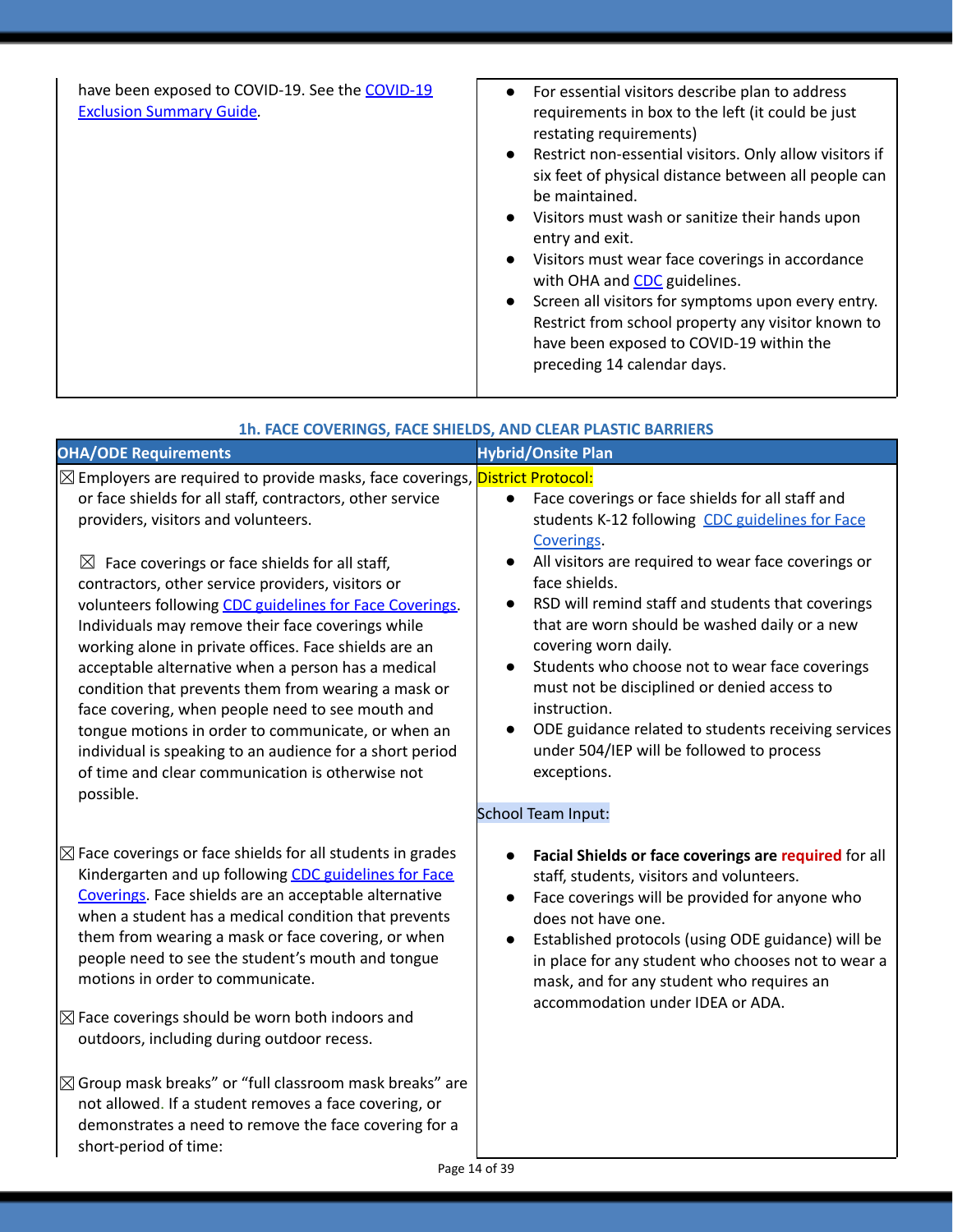- Provide space away from peers while the face covering is removed. In the classroom setting, an example could be a designated chair where a student can sit and take a 15 minute "sensory break;"
	- Students must not be left alone or unsupervised; Designated area or chair must be appropriately distanced from other students and of a material that is easily wiped down for disinfection after each use;
- Provide additional instructional supports to effectively wear a face covering;
- Provide students adequate support to re-engage in safely wearing a face covering;
- Students cannot be discriminated against or disciplined for an inability to safely wear a face covering during the school day.

 $\boxtimes$  Face masks for school RNs or other medical personnel when providing direct contact care and monitoring of staff/students displaying symptoms. School nurses shall also wear appropriate Personal Protective Equipment (PPE) for their role. [Additional](https://www.oregon.gov/ode/students-and-family/healthsafety/Documents/Additional%20Considerations%20for%20Staff%20Working%20with%20Students%20with%20Complex%20Needs.pdf) guidance for nurses and health staff.

### **Accommodations under ADA or IDEA and providing FAPE while attending to Face Covering Guidance**

 $\boxtimes$  If any student requires an accommodation to meet the requirement for face coverings, districts and schools must limit the student's proximity to students and staff to the extent possible to minimize the possibility of exposure. Appropriate accommodations could include:

- Offering different types of face coverings and face shields that may meet the needs of the student.
- Spaces away from peers while the face covering is removed; students must not be left alone or unsupervised.
- Short periods of the educational day that do not include wearing the face covering, while following the other health strategies to reduce the spread of disease.
- Additional instructional supports to effectively wear a face covering.

 $\boxtimes$  For students with existing medical conditions and a physician's orders to not wear face coverings, or other health related concerns, schools/districts **must not** deny any in-person instruction.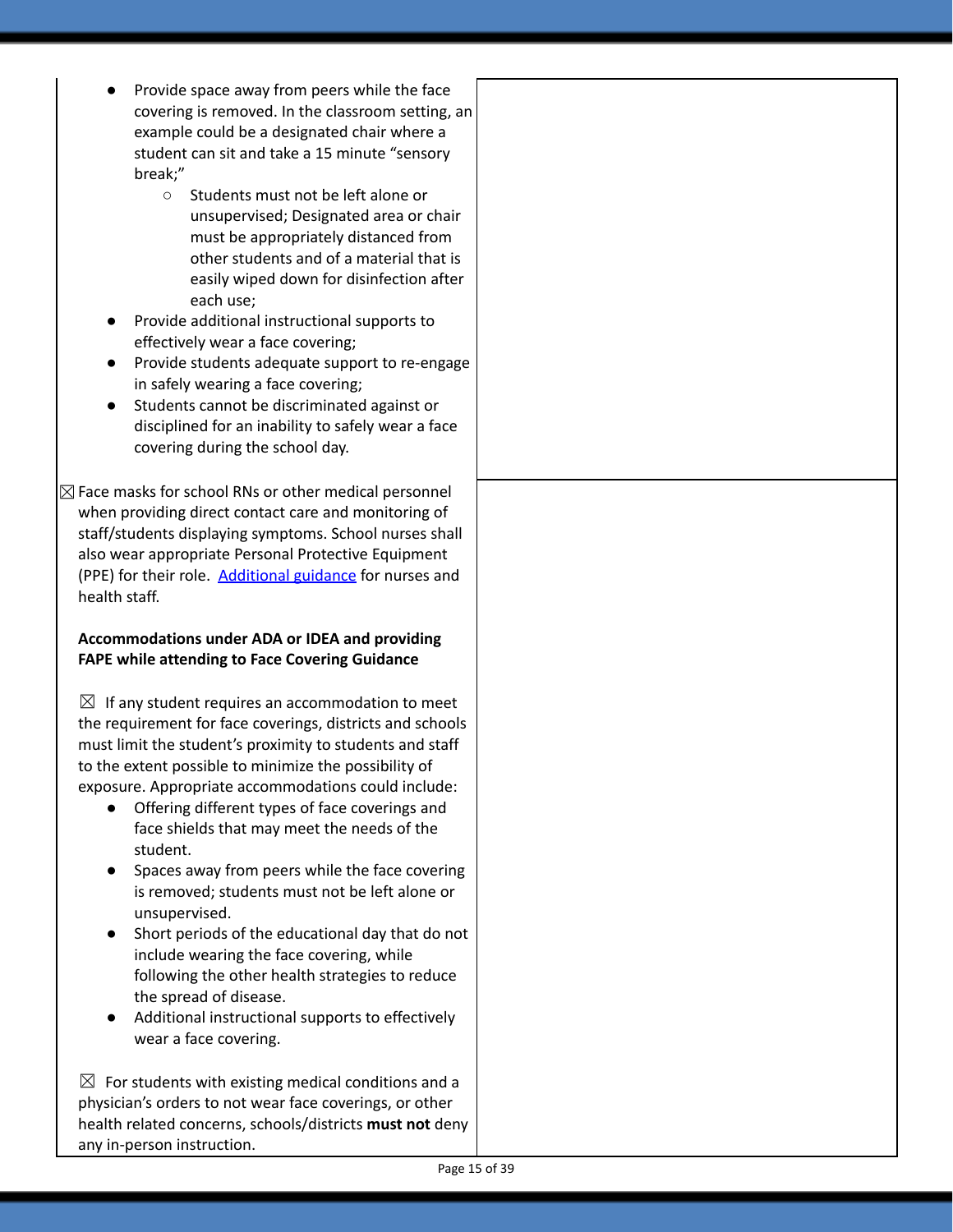$\boxtimes$  Schools and districts must comply with the established IEP/504 plan prior to the closure of in-person instruction in March of 2020*,* or the current plan in effect for the student if appropriately developed after March of 2020.

- If a student eligible for, or receiving services under a 504/IEP, **cannot** wear a face covering due to the nature of the disability, the school or district must:
	- Review the 504/IEP to ensure access to instruction in a manner comparable to what was originally established in the student's plan including on-site instruction with accommodations or adjustments.
	- Not make placement determinations solely on the inability to wear a face covering.
	- Include updates to accommodations and modifications to support students in plans.
- For students protected under ADA/IDEA, who abstain from wearing a face covering, or students whose families determine the student will not wear a face covering, the school or district must:
	- Review the 504/IEP to ensure access to instruction in a manner comparable to what was originally established in the student's plan.
	- The team must determine that the disability is not prohibiting the student from meeting the requirement.
		- If the team determines that the disability is prohibiting the student from meeting the requirement, follow the requirements for students eligible for, or receiving services under, a 504/IEP who cannot wear a face covering due to the nature of the disability,
		- If a student's 504/IEP plan included supports/goals/instruction for behavior or social emotional learning, the school team must evaluate the student's plan prior to providing instruction through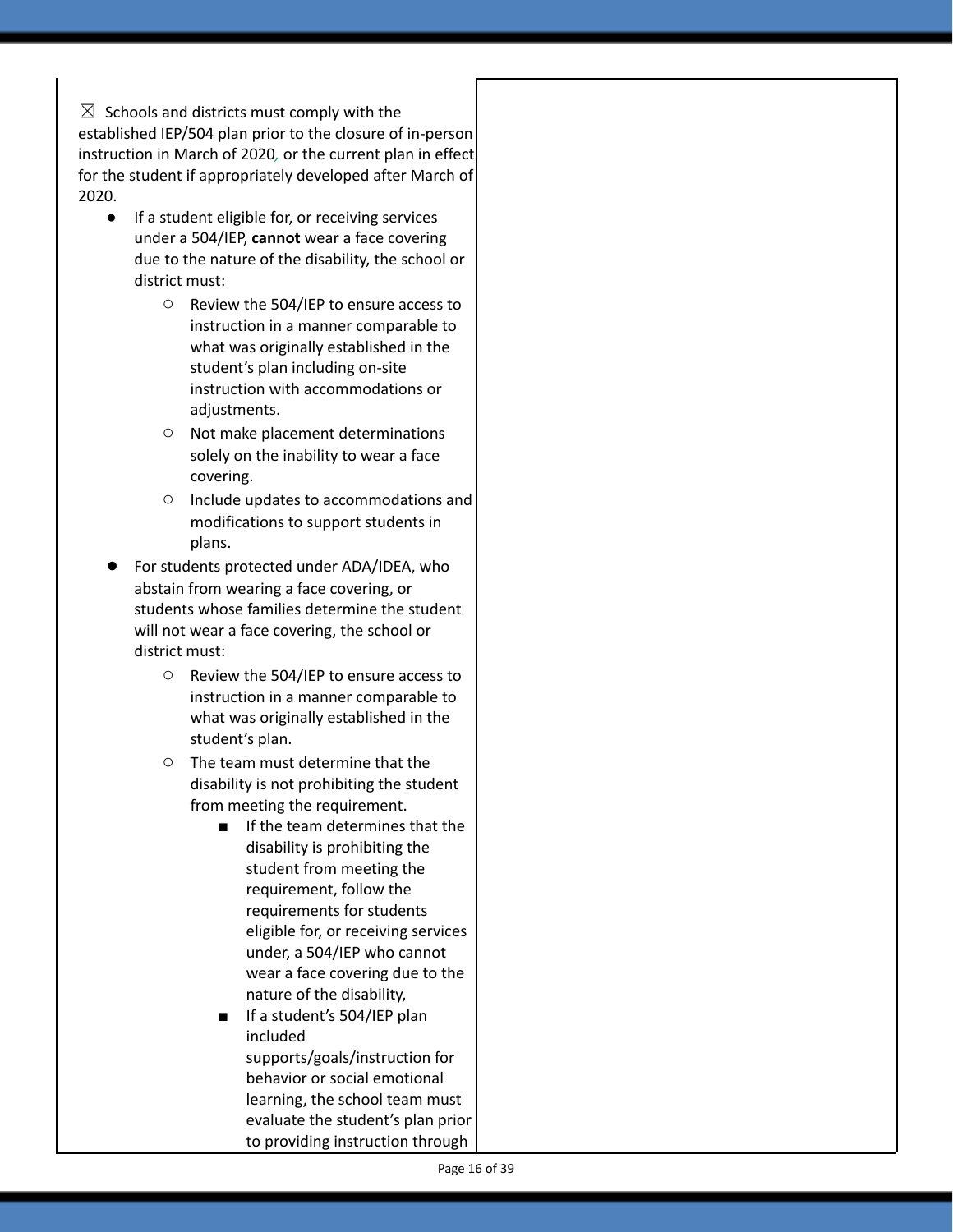Comprehensive Distance Learning.

○ Hold a 504/IEP meeting to determine equitable access to educational opportunities which may include limited in-person instruction, on-site instruction with accommodations, or Comprehensive Distance Learning.

 $\boxtimes$  For students not currently served under an IEP or 504, districts must consider whether or not student inability to consistently wear a face covering or face shield as required is due to a disability. Ongoing inability to meet this requirement may be evidence of the need for an evaluation to determine eligibility for support under IDEA or Section 504.

 $\boxtimes$  If a staff member requires an accommodation for the face covering or face shield requirements, districts and schools shall work to limit the staff member's proximity to students and staff to the extent possible to minimize the possibility of exposure.

| <b>OHA/ODE Requirements</b>                                                                     | <b>Hybrid/Onsite Plan</b>                                                                       |
|-------------------------------------------------------------------------------------------------|-------------------------------------------------------------------------------------------------|
| $\boxtimes$ Protocols for exclusion and isolation for sick students and District Protocol:      |                                                                                                 |
| staff whether identified at the time of bus pick-up, arrival                                    | Redmond School District Communicable Disease<br>$\bullet$                                       |
| to school, or at any time during the school day.                                                | Plan                                                                                            |
|                                                                                                 | Each school principal (or designee) will connect<br>$\bullet$                                   |
| $\mathbb Z$ Protocols for assessment of students, as well as exclusion                          | weekly with school nurse on updates for plan and                                                |
| and isolation protocols for sick students and staff                                             | isolation measures taken to that point.                                                         |
| identified at the time of arrival or during the school day.                                     | All students who become ill at school with<br>$\bullet$                                         |
| Work with school nurses, health care providers,                                                 | excludable symptoms will remain at school                                                       |
| or other staff with expertise to determine                                                      | supervised by staff until parents can pick them up in                                           |
| necessary modifications to areas where                                                          | the designated isolation area. Student will be                                                  |
| staff/students will be isolated. If two students                                                | provided a facial covering (if they can safely wear                                             |
| present COVID-19 symptoms at the same time,                                                     | one). Staff should wear a facial covering and                                                   |
| they must be isolated at once. If separate rooms                                                | maintain physical distancing, but never leave a child                                           |
| are not available, ensure that six feet distance is                                             | unattended.                                                                                     |
| maintained. Do not assume they have the same                                                    | While exercising caution to maintain (ensure) safety<br>$\bullet$                               |
| illness.                                                                                        | is appropriate when working with children                                                       |
| Consider required physical arrangements to<br>$\bullet$                                         | exhibiting symptoms, it is also critical that staff                                             |
| reduce risk of disease transmission.                                                            | maintain sufficient composure and disposition so as<br>not to unduly worry a student or family. |
| Plan for the needs of generally well students<br>$\bullet$                                      | Staff will maintain student confidentiality as<br>$\bullet$                                     |
| who need medication or routine treatment, as<br>well as students who may show signs of illness. | appropriate.                                                                                    |
| Additional guidance for nurses and health staff<br>$\bullet$                                    | Daily logs must be maintained containing the<br>$\bullet$                                       |
| for providing care to students with complex                                                     | following:                                                                                      |
|                                                                                                 | $\circ$                                                                                         |
|                                                                                                 |                                                                                                 |
| needs.                                                                                          | Name of students sent home for illness,<br>cause of illness, time of onset, as per              |

**1i. ISOLATION MEASURES**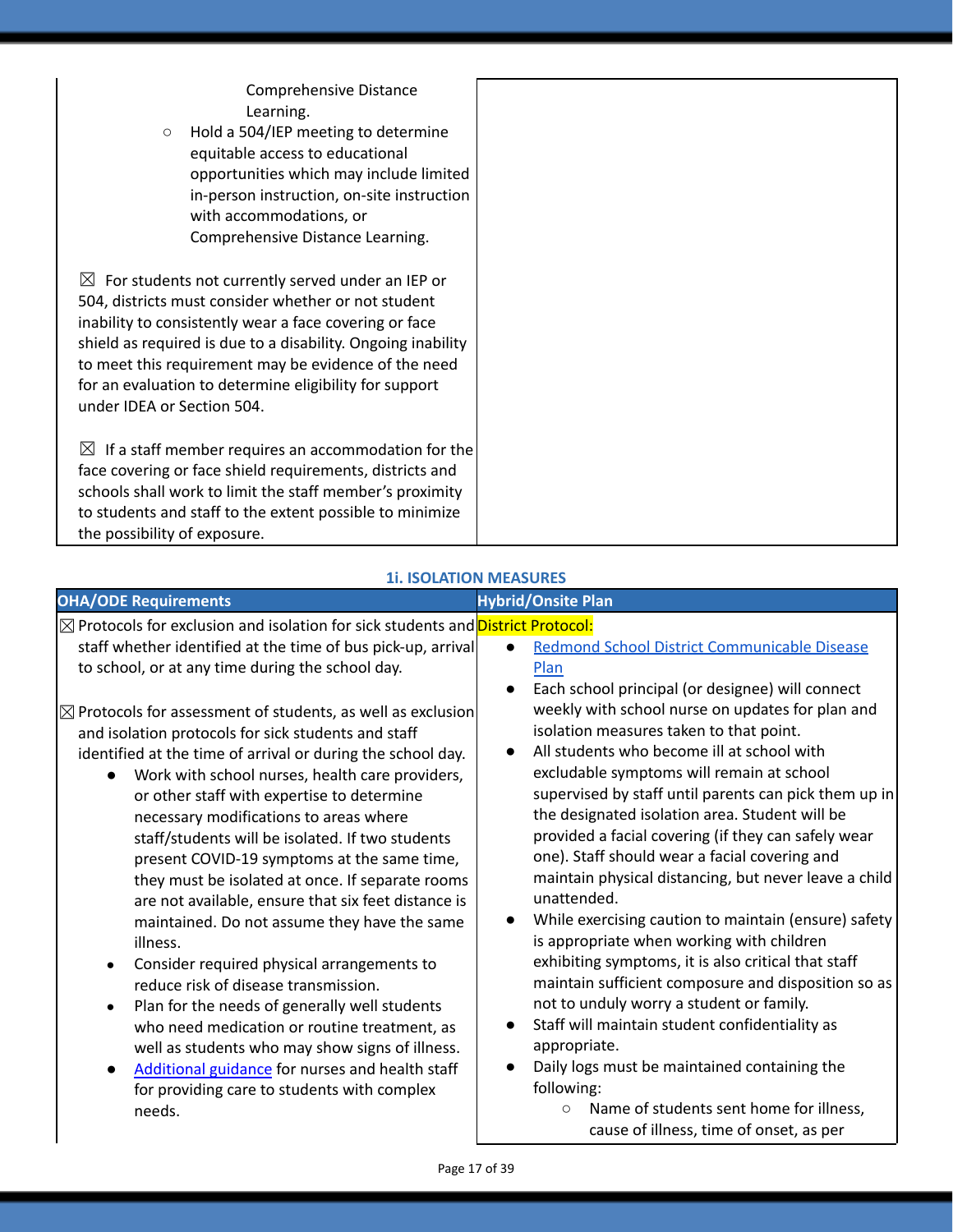- $\boxtimes$  Students and staff who report or develop symptoms must be isolated in a designated isolation area in the school, with adequate space and staff supervision and symptom monitoring by a school nurse, other school-based health care provider or school staff until they are able to go home. Anyone providing supervision and symptom monitoring must wear appropriate face covering or face shields.
	- School nurse and health staff in close contact with symptomatic individuals (less than 6 feet) should wear a medical-grade face mask. Other Personal Protective Equipment (PPE) may be needed depending on symptoms and care provided. Consult a nurse or health care professional regarding appropriate use of PPE.
	- After removing PPE, hands should be immediately cleaned with soap and water for at least 20 seconds. If soap and water are not available, hands can be cleaned with an alcohol-based hand sanitizer that contains 60-95% alcohol.
	- If able to do so safely, a symptomatic individual should wear a face covering.
	- To reduce fear, anxiety, or shame related to isolation, provide clear explanation of procedures, including use of PPE and handwashing.
- $\boxtimes$  Establish procedures for safely transporting anyone who is sick to their home or to a health care facility.
- $\boxtimes$  Staff and students who are ill must stay home from school and must be sent home if they become ill at school, particularly if they have COVID-19 symptoms. Refer to table in "Planning for [COVID-19](https://www.oregon.gov/ode/students-and-family/healthsafety/Documents/Planning%20and%20Responding%20to%20COVID-19%20Scenarios%20in%20Schools%20August%202020.pdf) Scenarios in [Schools."](https://www.oregon.gov/ode/students-and-family/healthsafety/Documents/Planning%20and%20Responding%20to%20COVID-19%20Scenarios%20in%20Schools%20August%202020.pdf)
- $\boxtimes$  Involve school nurses, School Based Health Centers, or staff with related experience (Occupational or Physical Therapists) in development of protocols and assessment of symptoms (where staffing exists).
- $\boxtimes$  Record and monitor the students and staff being isolated or sent home for the LPHA review.

 $\boxtimes$  The school must provide a remote learning option for students who are required to be temporarily off-site for isolation and quarantine.

designated communicable disease surveillance logs

- Name of students visiting the office for illness symptoms, even if not sent home, as per routine health logs
- Staff and students with known or suspected COVID-19 cannot remain at school. *Refer to OHA guidance for current protocols regarding quarantine and return to school.*

### School Team Input:

- Defer to district Communicable Disease Management Plan
- John Tuck will utilize the gym foyer entrance room as an isolation room for any student who meets the qualifying criteria. Sanitation of the room shall be completed asap upon the student's departure.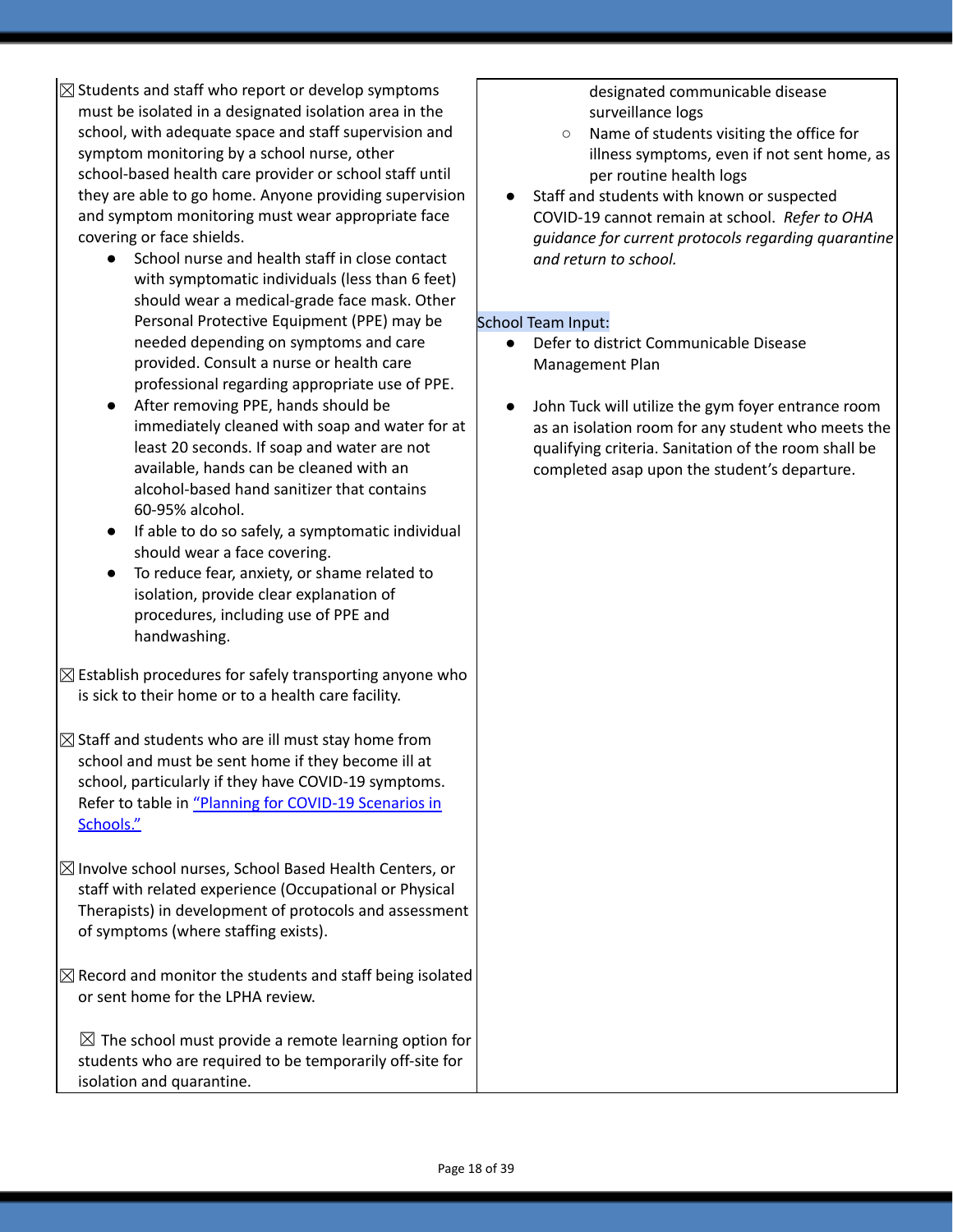

Some activities and areas will have a higher risk for spread (e.g., band, choir, science labs, locker rooms). When engaging in these activities within the school setting, schools will need to consider additional physical distancing or conduct the activities outside (where feasible). Additionally, schools should consider sharing explicit risk statements for higher risk activities (see section 5f of the *Ready Schools, Safe Learners* guidance).

|                                                                                                                                                                                                                                                                                                                                                                                                                                                                                                                                                                                                                                                                                                                                                                                                                                                                                                                                                                                         | 2a. ENROLLMENT                                                                                                                                                                                                                                                                                                                              |
|-----------------------------------------------------------------------------------------------------------------------------------------------------------------------------------------------------------------------------------------------------------------------------------------------------------------------------------------------------------------------------------------------------------------------------------------------------------------------------------------------------------------------------------------------------------------------------------------------------------------------------------------------------------------------------------------------------------------------------------------------------------------------------------------------------------------------------------------------------------------------------------------------------------------------------------------------------------------------------------------|---------------------------------------------------------------------------------------------------------------------------------------------------------------------------------------------------------------------------------------------------------------------------------------------------------------------------------------------|
| <b>OHA/ODE Requirements</b>                                                                                                                                                                                                                                                                                                                                                                                                                                                                                                                                                                                                                                                                                                                                                                                                                                                                                                                                                             | <b>Hybrid/Onsite Plan</b>                                                                                                                                                                                                                                                                                                                   |
| $\boxtimes$ Enroll all students (includes foreign exchange students)<br>following the standard Oregon Department of Education<br>guidelines.<br>$\boxtimes$ The temporary suspension of the 10-day drop rule does<br>not change the rules for the initial enrollment date for<br>students:<br>The ADM enrollment date for a student is the<br>$\bullet$<br>first day of the student's actual attendance.<br>A student with fewer than 10 days of absence at<br>$\bullet$<br>the beginning of the school year may be counted<br>in membership prior to the first day of<br>attendance, but not prior to the first calendar<br>day of the school year.<br>If a student does not attend during the first 10<br>$\bullet$<br>session days of school, the student's ADM<br>enrollment date must reflect the student's actual<br>first day of attendance.<br>Students who were anticipated to be enrolled,<br>but who do not attend at any time must not be<br>enrolled and submitted in ADM. | <b>District Protocol:</b><br>Schools will enroll all students following ODE<br>$\bullet$<br>guidelines.<br>Students will not be unenrolled for non-attendance<br>$\bullet$<br>associated with high-risk status or COVID<br>symptoms.<br>RSD will follow ODE guidance for attendance<br>$\bullet$<br>policies. ODE Guidance released Aug. 11 |
| $\boxtimes$ If a student has stopped attending for 10 or more<br>days, districts must continue to try to engage the<br>student. At a minimum, districts must attempt to contact<br>these students and their families weekly to either<br>encourage attendance or receive confirmation that the<br>student has transferred or has withdrawn from school.<br>This includes students who were scheduled to start the<br>school year, but who have not yet attended.<br>$\boxtimes$ When enrolling a student from another school,<br>schools must request documentation from the prior<br>school within 10 days of enrollment per OAR<br>581-021-0255 to make all parties aware of the transfer.<br>Documentation obtained directly from the family does<br>not relieve the school of this responsibility. After                                                                                                                                                                            |                                                                                                                                                                                                                                                                                                                                             |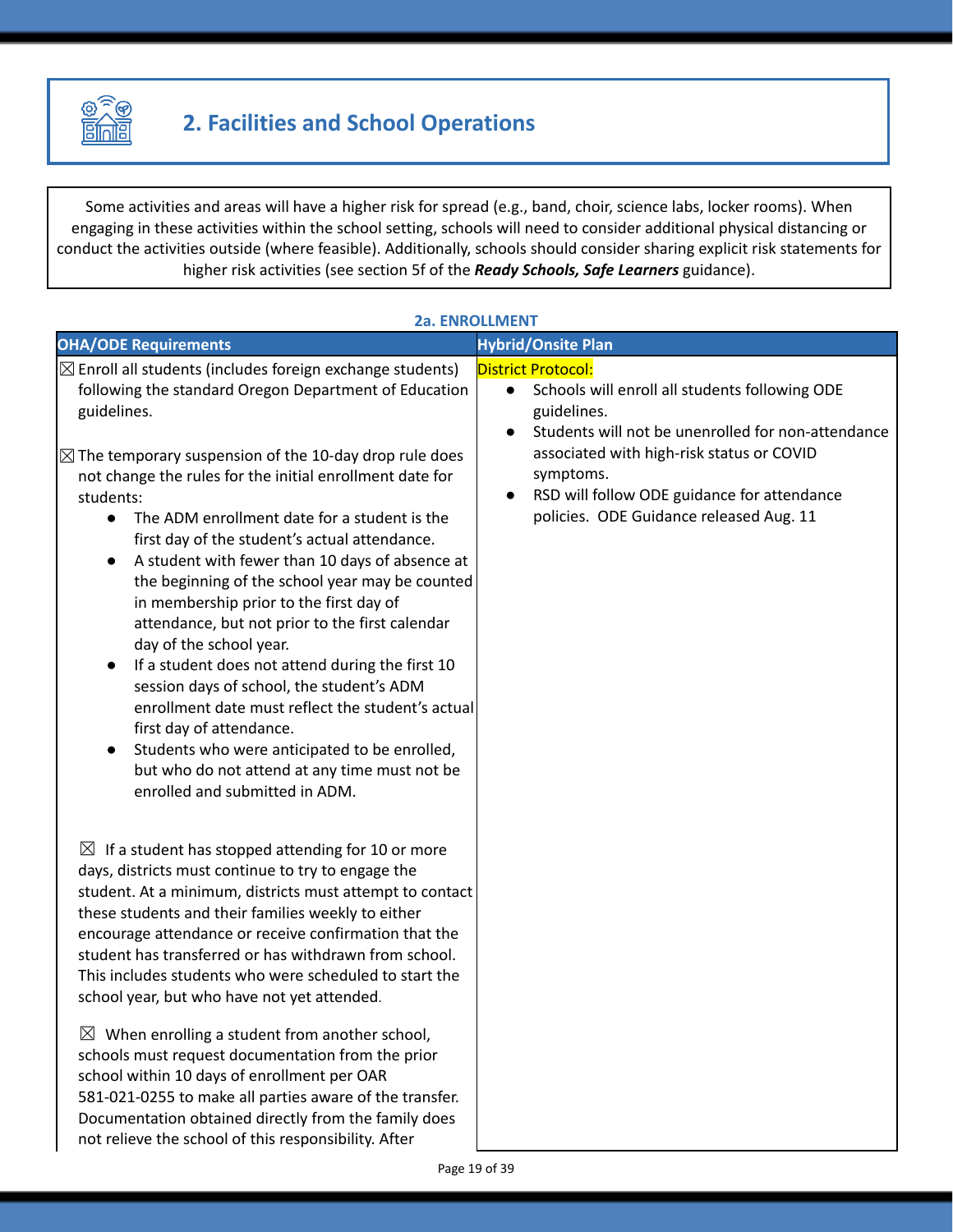receiving documentation from another school that a student has enrolled, drop that student from your roll.

 $\boxtimes$  Design attendance policies to account for students who do not attend in-person due to student or family health and safety concerns.

 $\boxtimes$  When a student has a pre-excused absence or COVID-19 absence, the school district must reach out to offer support at least weekly until the student has resumed their education.

 $\boxtimes$  When a student is absent beyond 10 days and meets the criteria for continued enrollment due to the temporary suspension of the 10 day drop rule, continue to count them as absent for those days and include those days in your Cumulative ADM reporting.



| <b>2b. ATTENDANCE</b>                                                                                                                                                                                                                                                                                                                                                                                                                                                                                                                                                                                                                                                                                                                                                                                                                                                                                                                                                                                                |                                                                                                                                                                                                                                                                                                                                                                                                                                                                                                                                                                                                                                                                                                                                                                                                                                                                                                                |  |
|----------------------------------------------------------------------------------------------------------------------------------------------------------------------------------------------------------------------------------------------------------------------------------------------------------------------------------------------------------------------------------------------------------------------------------------------------------------------------------------------------------------------------------------------------------------------------------------------------------------------------------------------------------------------------------------------------------------------------------------------------------------------------------------------------------------------------------------------------------------------------------------------------------------------------------------------------------------------------------------------------------------------|----------------------------------------------------------------------------------------------------------------------------------------------------------------------------------------------------------------------------------------------------------------------------------------------------------------------------------------------------------------------------------------------------------------------------------------------------------------------------------------------------------------------------------------------------------------------------------------------------------------------------------------------------------------------------------------------------------------------------------------------------------------------------------------------------------------------------------------------------------------------------------------------------------------|--|
| <b>OHA/ODE Requirements</b>                                                                                                                                                                                                                                                                                                                                                                                                                                                                                                                                                                                                                                                                                                                                                                                                                                                                                                                                                                                          | <b>Hybrid/Onsite Plan</b>                                                                                                                                                                                                                                                                                                                                                                                                                                                                                                                                                                                                                                                                                                                                                                                                                                                                                      |  |
| ⊠ Grades K-5 (self-contained): Attendance must be taken at District Protocol:<br>least once per day for all students enrolled in school,<br>regardless of the instructional model (On-Site, Hybrid,<br>Comprehensive Distance Learning, online schools).<br>$\boxtimes$ Grades 6-12 (individual subject): Attendance must be<br>taken at least once for each scheduled class that day for<br>all students enrolled in school, regardless of the<br>instructional model (On-Site, Hybrid, Comprehensive<br>Distance Learning, online schools).<br>$\boxtimes$ Alternative Programs: Some students are reported in<br>ADM as enrolled in a non-standard program (such as<br>tutorial time), with hours of instruction rather than days<br>present and days absent. Attendance must be taken at<br>least once for each scheduled interaction with each<br>student, so that local systems can track the student's<br>attendance and engagement. Reported hours of<br>instruction continue to be those hours in which the | RSD will follow ODE guidance for attendance<br>$\bullet$<br>policies. ODE Guidance released Aug. 11<br>Grades K-5: Attendance must be taken at least once<br>$\bullet$<br>per day for all students enrolled in school,<br>regardless of the instructional model (On-Site,<br>Hybrid, Comprehensive Distance Learning).<br>Grades 6-12: Attendance must be taken at least<br>once for each scheduled class that day for all<br>students enrolled in school, regardless of the<br>instructional model (On-Site, Hybrid,<br>Comprehensive Distance Learning).<br>Provide families with clear and concise descriptions<br>$\bullet$<br>of student attendance and participation<br>expectations as well as family involvement<br>expectations that take into consideration the home<br>environment, caregiver's work schedule, and<br>mental/physical health.<br>For On-Site Instructional Models, prior attendance |  |
| student was present.                                                                                                                                                                                                                                                                                                                                                                                                                                                                                                                                                                                                                                                                                                                                                                                                                                                                                                                                                                                                 | and reporting practices are unchanged and should<br>meet the requirements described in this section                                                                                                                                                                                                                                                                                                                                                                                                                                                                                                                                                                                                                                                                                                                                                                                                            |  |
| $\boxtimes$ Online schools that previously followed a two<br>check-in per week attendance process must follow the<br>Comprehensive Distance Learning requirements for<br>checking and reporting attendance.                                                                                                                                                                                                                                                                                                                                                                                                                                                                                                                                                                                                                                                                                                                                                                                                          | and can be informed by the recommendations<br>presented.<br>For any Hybrid Instructional Model or<br>$\bullet$<br>Comprehensive Distance Learning, ODE is<br>establishing the following definitions and guidance:                                                                                                                                                                                                                                                                                                                                                                                                                                                                                                                                                                                                                                                                                              |  |
| Provide families with clear and concise descriptions<br>$\bowtie$<br>of student attendance and participation expectations as                                                                                                                                                                                                                                                                                                                                                                                                                                                                                                                                                                                                                                                                                                                                                                                                                                                                                         | Attendance includes both participation in class<br>activities and interaction with a licensed or                                                                                                                                                                                                                                                                                                                                                                                                                                                                                                                                                                                                                                                                                                                                                                                                               |  |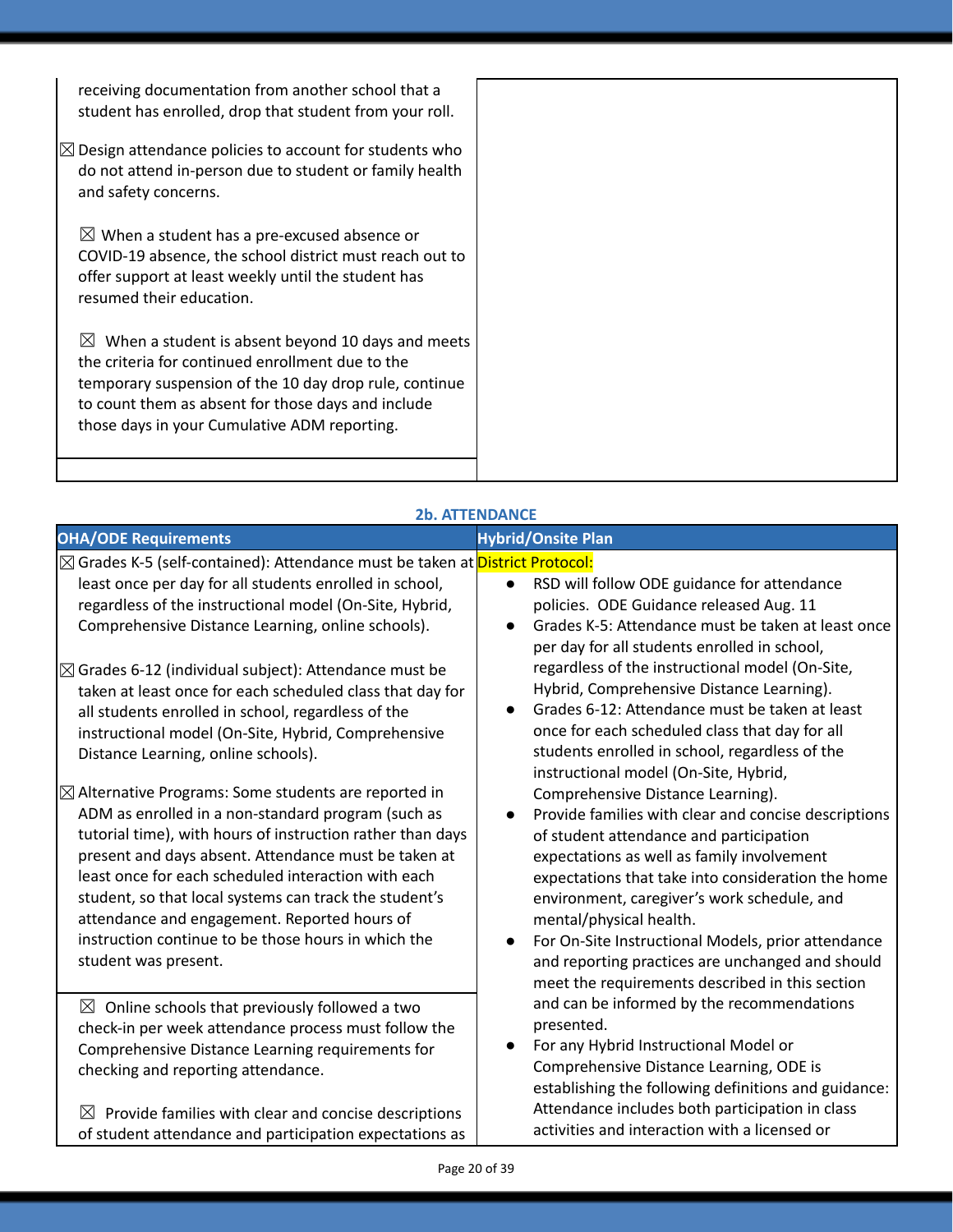| well as family involvement expectations that take into | registered teacher during a school day or             |
|--------------------------------------------------------|-------------------------------------------------------|
| consideration the home environment, caregiver's work   | interactions with educational assistants and          |
| schedule, and mental/physical health.                  | paraprofessionals through teacher designed and        |
|                                                        | facilitated processes. Interaction can be evidenced   |
|                                                        | by any of the following or reasonable equivalents:    |
|                                                        | Participating in a video class;<br>$\circ$            |
|                                                        | Communication from the student to the<br>$\circ$      |
|                                                        | teacher via chat, text message or email;              |
|                                                        | A phone call with the student, or, for<br>$\circ$     |
|                                                        | younger students, with the parent;                    |
|                                                        | Posting completed coursework to a learning<br>$\circ$ |
|                                                        | management system or web-based<br>$\circ$             |
|                                                        | platform or via email; or                             |
|                                                        | Turning in completed coursework on a<br>$\circ$       |
|                                                        | given day.                                            |
|                                                        | When there is no evidence of student interaction      |
|                                                        | during a 24-hour period surrounding a scheduled       |
|                                                        | school day as described, students are reported as     |
|                                                        | absent. A day present for attendance may not be       |
|                                                        | claimed for weekends or holidays, per ORS 336.010     |
|                                                        | and 187.010, or any other day during which a          |
|                                                        | licensed or registered teacher is not available to    |
|                                                        | students.                                             |
|                                                        |                                                       |
|                                                        |                                                       |
|                                                        |                                                       |
|                                                        |                                                       |

| <b>2c. TECHNOLOGY</b>                                                                                                                                                        |                                                                                                                                                                                                                                                        |  |
|------------------------------------------------------------------------------------------------------------------------------------------------------------------------------|--------------------------------------------------------------------------------------------------------------------------------------------------------------------------------------------------------------------------------------------------------|--|
| <b>OHA/ODE Requirements</b>                                                                                                                                                  | <b>Hybrid/Onsite Plan</b>                                                                                                                                                                                                                              |  |
| $\boxtimes$ Update procedures for district-owned or school-owned<br>devices to match cleaning requirements (see section 2d<br>of the Ready Schools, Safe Learners guidance). | <b>District Protocol:</b><br><b>Cleaning Requirements:</b><br><b>Chromebook Cart:</b>                                                                                                                                                                  |  |
| $\boxtimes$ Procedures for return, inventory, updating, and<br>redistributing district-owned devices must meet physical<br>distancing requirements.                          | To the extent possible, students must use<br>$\circ$<br>same Chromebook every day<br>Leave cart door open during the day<br>$\circ$<br>Minimize the number of times a student<br>$\Omega$                                                              |  |
| $\boxtimes$ If providing learning outside and allowing students to<br>engage with devices during the learning experiences,<br>provide safe charging stations.                | must go to the cart<br>Consider storing devices in desks during the<br>$\circ$<br>day and moving them back to carts for<br>charging at the end of day<br>Sanitize exterior of cart daily<br>$\circ$<br>Sanitize device charging cords daily<br>$\circ$ |  |
|                                                                                                                                                                              | Computer Lab Classroom:<br>To the extent possible, students should use<br>$\circ$<br>the same workspace daily (keyboard,<br>mouse, tower and table)<br>Sanitize the workspace between each<br>$\circlearrowright$                                      |  |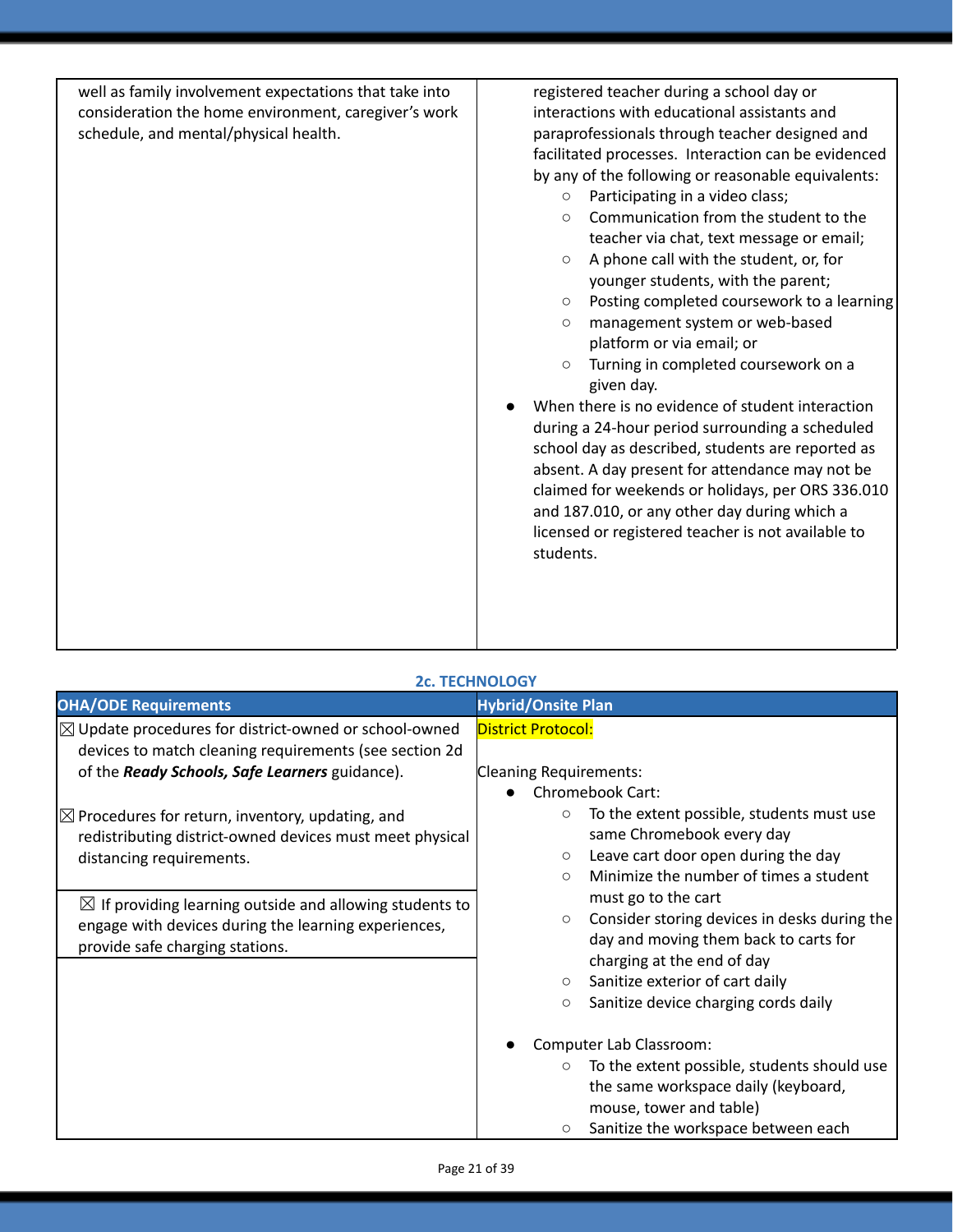| cohort of students<br>Open Lab Spaces (library, career center)<br>Individual users must sanitize the work<br>$\circ$<br>space before and after each use                                                                                                             |
|---------------------------------------------------------------------------------------------------------------------------------------------------------------------------------------------------------------------------------------------------------------------|
| Repair, inventory, distribution or updating<br>Masks must be worn when 6ft between people<br>can't be maintained<br>Gloves will be used by RSD Tech staff<br>Clean and sanitize each device brought in for<br>updates, repair, return, inventory, or redistribution |

| <b>OHA/ODE Requirements</b>                                                                                                                                                                                                                                                                                                                                                                                                                                                                                                                                                                             | <b>Hybrid/Onsite Plan</b>                                                                                                                                                                                                                                                                                                                                                                                                              |
|---------------------------------------------------------------------------------------------------------------------------------------------------------------------------------------------------------------------------------------------------------------------------------------------------------------------------------------------------------------------------------------------------------------------------------------------------------------------------------------------------------------------------------------------------------------------------------------------------------|----------------------------------------------------------------------------------------------------------------------------------------------------------------------------------------------------------------------------------------------------------------------------------------------------------------------------------------------------------------------------------------------------------------------------------------|
| $\boxtimes$ Handwashing: All people on campus should be advised<br>and encouraged to wash their hands frequently.<br>$\boxtimes$ Equipment: Develop and use sanitizing protocols for all<br>equipment used by more than one individual or<br>purchase equipment for individual use.<br>$\boxtimes$ Events: Cancel, modify, or postpone field trips,<br>assemblies, athletic events, practices, special<br>performances, school-wide parent meetings and other<br>large gatherings to meet requirements for physical<br>distancing.<br>$\boxtimes$ Transitions/Hallways: Limit transitions to the extent | District Protocol:<br><b>Requirements for After School Programs and</b><br>$\bullet$<br><b>Community Facility Use</b><br><b>Elementary Common Protocols:</b><br>Field Trips: Field trips will be designed virtually for<br>the school year.<br>Events: All assemblies, athletic events, practices,<br>special performances, schoolwide parent meetings<br>and other large gatherings will be cancelled or held<br>in a virtual format. |
| possible. Create hallway procedures to promote physical<br>distancing and minimize gatherings.<br>$\boxtimes$ Personal Property: Establish policies for personal<br>property being brought to school (e.g., refillable water<br>bottles, school supplies, headphones/earbuds, cell<br>phones, books, instruments, etc.). If personal items are<br>brought to school, they must be labeled prior to entering<br>school and use should be limited to the item owner.                                                                                                                                      | Personal Property: Each classroom will have a limit<br>on the number of personal items brought in to<br>school. A full list will be sent home prior to class<br>starting with allowable items. If personal items are<br>brought to school, they must be labeled prior to<br>entering school and not shared with other students.<br>Personal property will be stored in the John Tuck<br>Work Room storage closet.                      |
|                                                                                                                                                                                                                                                                                                                                                                                                                                                                                                                                                                                                         | School Team Input:<br>Handwashing: Students will be trained on proper                                                                                                                                                                                                                                                                                                                                                                  |
|                                                                                                                                                                                                                                                                                                                                                                                                                                                                                                                                                                                                         | handwashing protocol. Each classroom will complete<br>hand washing at the following times throughout the                                                                                                                                                                                                                                                                                                                               |
|                                                                                                                                                                                                                                                                                                                                                                                                                                                                                                                                                                                                         | day.                                                                                                                                                                                                                                                                                                                                                                                                                                   |
|                                                                                                                                                                                                                                                                                                                                                                                                                                                                                                                                                                                                         | Upon entering the classroom during morning<br>$\circ$<br>routine.                                                                                                                                                                                                                                                                                                                                                                      |
|                                                                                                                                                                                                                                                                                                                                                                                                                                                                                                                                                                                                         | Immediately after recess.<br>$\circ$                                                                                                                                                                                                                                                                                                                                                                                                   |
|                                                                                                                                                                                                                                                                                                                                                                                                                                                                                                                                                                                                         | Anytime a student departs and returns to the<br>$\circ$                                                                                                                                                                                                                                                                                                                                                                                |
|                                                                                                                                                                                                                                                                                                                                                                                                                                                                                                                                                                                                         | classroom from another location in the school.                                                                                                                                                                                                                                                                                                                                                                                         |
|                                                                                                                                                                                                                                                                                                                                                                                                                                                                                                                                                                                                         | Prior to lunch or any snack time.<br>$\circ$<br>Prior to departing at the end of the day during<br>$\bigcirc$                                                                                                                                                                                                                                                                                                                          |
|                                                                                                                                                                                                                                                                                                                                                                                                                                                                                                                                                                                                         | dismissal routine.                                                                                                                                                                                                                                                                                                                                                                                                                     |
|                                                                                                                                                                                                                                                                                                                                                                                                                                                                                                                                                                                                         | Anytime shared physical resources are used.<br>$\bigcirc$                                                                                                                                                                                                                                                                                                                                                                              |

#### **2d. SCHOOL SPECIFIC FUNCTIONS/FACILITY FEATURES**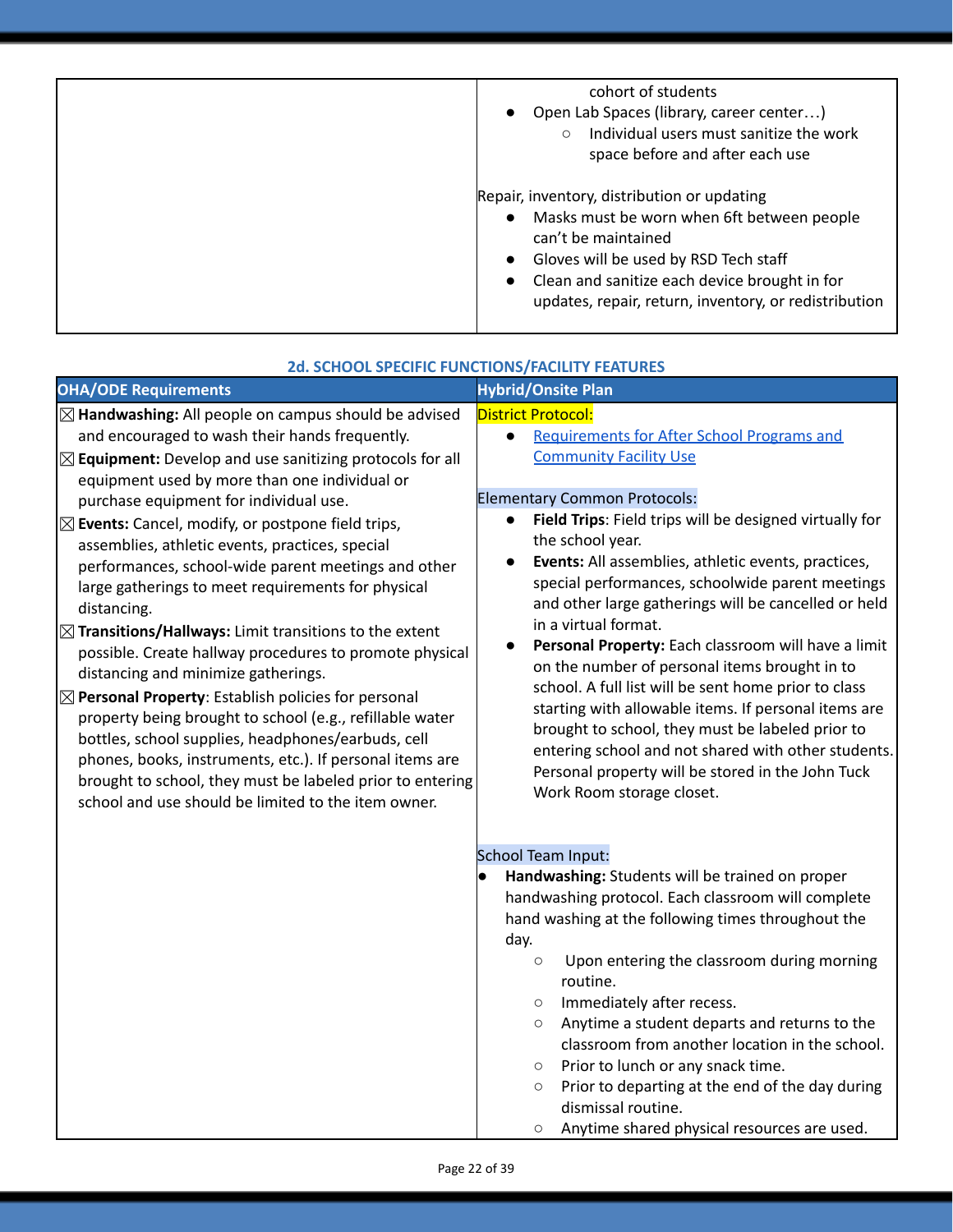| Equipment:                                                                                                                                                                                |                                                                                                                                                                                                                                                                                                                                                                                                                                                                                                                |
|-------------------------------------------------------------------------------------------------------------------------------------------------------------------------------------------|----------------------------------------------------------------------------------------------------------------------------------------------------------------------------------------------------------------------------------------------------------------------------------------------------------------------------------------------------------------------------------------------------------------------------------------------------------------------------------------------------------------|
| students and will be sanitized at the end of<br>each school day. A set of emergency<br>with them if the student needs to go to a<br>different learning area within the school.<br>$\circ$ |                                                                                                                                                                                                                                                                                                                                                                                                                                                                                                                |
| between each PE class period.                                                                                                                                                             |                                                                                                                                                                                                                                                                                                                                                                                                                                                                                                                |
| <b>Transitions/Hallways:</b>                                                                                                                                                              |                                                                                                                                                                                                                                                                                                                                                                                                                                                                                                                |
| $\circ$<br>taught to each classroom. This routine will<br>transition, to include lining up in the<br>classroom/hallway and destination.                                                   |                                                                                                                                                                                                                                                                                                                                                                                                                                                                                                                |
| $\circlearrowright$                                                                                                                                                                       |                                                                                                                                                                                                                                                                                                                                                                                                                                                                                                                |
| $\bigcirc$<br>(desks) are their's specifically and asked to<br>access only those spaces.                                                                                                  |                                                                                                                                                                                                                                                                                                                                                                                                                                                                                                                |
|                                                                                                                                                                                           | Chromebooks will be assigned to individual<br>chromebooks will be stored in case of technical<br>difficulties. Student chromebooks will travel<br>PE/STEAM/Library equipment will be sanitized<br>A specific routine for safe transitions will be<br>include social distancing throughout the entire<br>Physical distancing marks will be placed in all<br>hallways on both the right and left side of each<br>hallway as visual aids for students and staff.<br>Students will be taught which learning spaces |

| <b>2e. ARRIVAL AND DISMISSAL</b>                                                                                                                                                                                                                                                                                                                                                                                                                                                                                                                                                                                                                                                                                                                                                                                                                                                                                           |                                                                                                                                                                                                                                                                                                                                                                                                                                                                                                                                                                                                                                                                                                                                                                                                                |  |
|----------------------------------------------------------------------------------------------------------------------------------------------------------------------------------------------------------------------------------------------------------------------------------------------------------------------------------------------------------------------------------------------------------------------------------------------------------------------------------------------------------------------------------------------------------------------------------------------------------------------------------------------------------------------------------------------------------------------------------------------------------------------------------------------------------------------------------------------------------------------------------------------------------------------------|----------------------------------------------------------------------------------------------------------------------------------------------------------------------------------------------------------------------------------------------------------------------------------------------------------------------------------------------------------------------------------------------------------------------------------------------------------------------------------------------------------------------------------------------------------------------------------------------------------------------------------------------------------------------------------------------------------------------------------------------------------------------------------------------------------------|--|
| <b>OHA/ODE Requirements</b>                                                                                                                                                                                                                                                                                                                                                                                                                                                                                                                                                                                                                                                                                                                                                                                                                                                                                                | <b>Hybrid/Onsite Plan</b>                                                                                                                                                                                                                                                                                                                                                                                                                                                                                                                                                                                                                                                                                                                                                                                      |  |
| $\boxtimes$ Physical distancing, stable cohorts, square footage, and<br>cleaning requirements must be maintained during arrival<br>and dismissal procedures.<br>$\boxtimes$ Create schedule(s) and communicate staggered arrival<br>and/or dismissal times.<br>$\boxtimes$ Assign students or cohorts to an entrance; assign staff<br>member(s) to conduct visual screenings (see section 1f<br>of the Ready Schools, Safe Learners guidance).<br>$\boxtimes$ Ensure accurate sign-in/sign-out protocols to help<br>facilitate contact tracing by the LPHA. Sign-in procedures<br>are not a replacement for entrance and screening<br>requirements. Students entering school after arrival<br>times must be screened for the primary symptoms of<br>concern.<br>Eliminate shared pen and paper sign-in/sign-out<br>sheets.<br>Ensure hand sanitizer is available if signing<br>children in or out on an electronic device. | <b>District Protocol:</b><br>Informed by Transportation Plan (2i.)<br>$\bullet$<br>Individual buildings will develop plan for<br>$\circ$<br>getting students to and from the building.<br>Cohorts will be assigned to an entrance.<br>$\circ$<br>Hand sanitizer dispensers will be installed<br>$\circ$<br>near all entry doors.<br>School Team Input:<br>Hand sanitizing stations will be provided at each<br>$\bullet$<br>school entrance and a staff member will be present<br>to support student physical distancing and use of<br>sanitizer as they enter the school.<br>The East (Main Doors), South (Library Doors) school<br>$\bullet$<br>entrances will be utilized to support spreading<br>students out during arrival. Students will be<br>assigned an entrance based on grade level and<br>cohort. |  |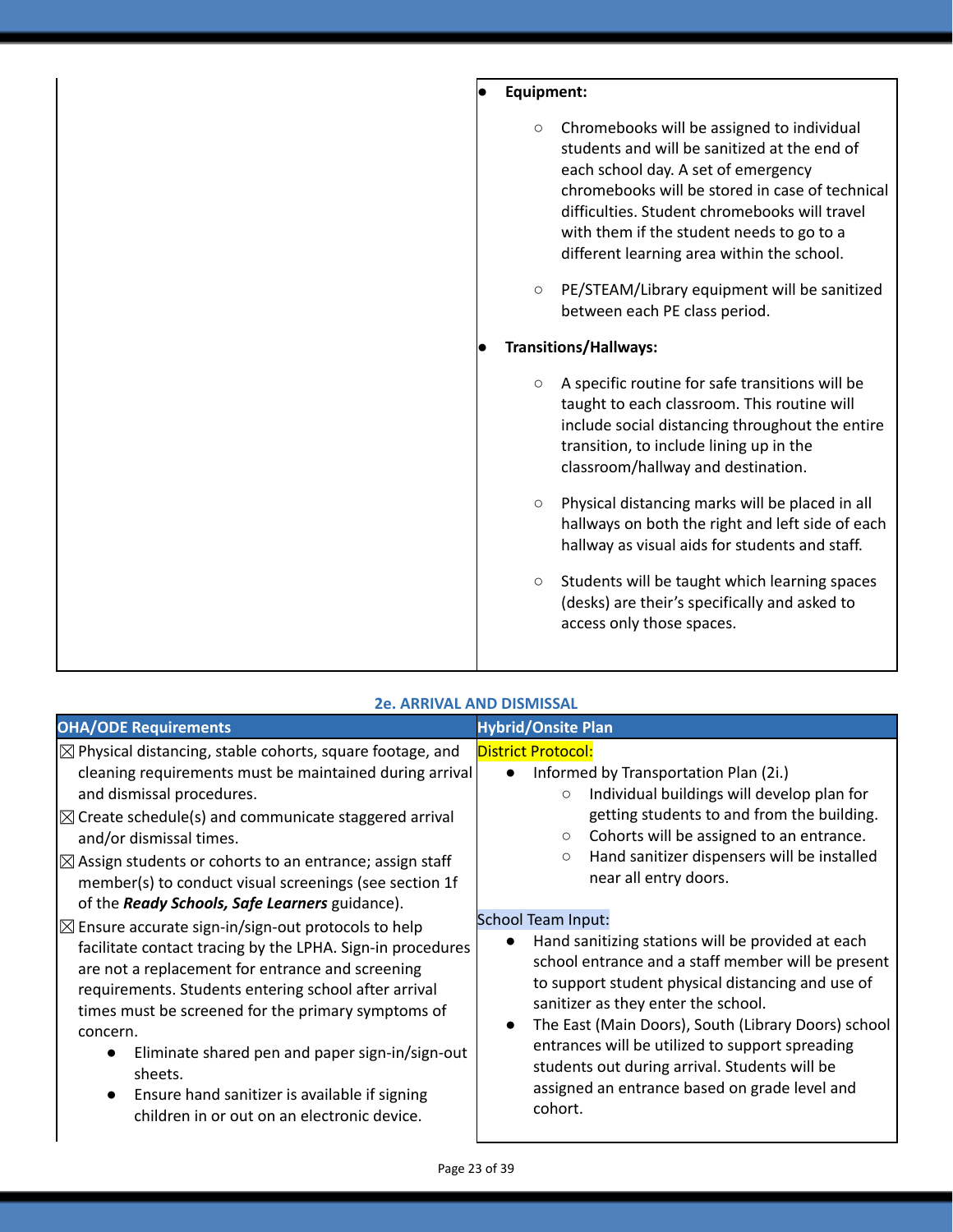$\boxtimes$  Ensure alcohol-based hand sanitizer (with 60-95% alcohol) dispensers are easily accessible near all entry doors and other high-traffic areas. Establish and clearly communicate procedures for keeping caregiver drop-off/pick-up as brief as possible.

- The East, South and West doors will be used for student dismissal to support spreading students out during dismissal.
- Based on the transportation timelines, students will arrive at school in the morning and go directly to their classroom. Conversely, at the end of the day, students will exit in cohorts at the designated times TBD by district guidelines and transportation timelines.
- Arrival and dismissal entrances and exits will be staggered and assigned based on grade level in order to spread out students during these times of congestion.
- Classroom teachers will check in each student on their electronic device at the beginning of each day and will

| 2f. CLASSROOMS/REPURPOSED LEARNING SPACES                                                                                                                                                                                                                                                                                                                                                                                                                                                                                                                                                                                                                                                                                                                                                                                                                                                                                                                                                                                  |                                                                                                                                                                                                                                                                                                                                                                                                                                                                                                                                                                                                                                                                                                                                                                                                                                                                                                                                                                                                                                                                                                                                                                                                                                          |  |
|----------------------------------------------------------------------------------------------------------------------------------------------------------------------------------------------------------------------------------------------------------------------------------------------------------------------------------------------------------------------------------------------------------------------------------------------------------------------------------------------------------------------------------------------------------------------------------------------------------------------------------------------------------------------------------------------------------------------------------------------------------------------------------------------------------------------------------------------------------------------------------------------------------------------------------------------------------------------------------------------------------------------------|------------------------------------------------------------------------------------------------------------------------------------------------------------------------------------------------------------------------------------------------------------------------------------------------------------------------------------------------------------------------------------------------------------------------------------------------------------------------------------------------------------------------------------------------------------------------------------------------------------------------------------------------------------------------------------------------------------------------------------------------------------------------------------------------------------------------------------------------------------------------------------------------------------------------------------------------------------------------------------------------------------------------------------------------------------------------------------------------------------------------------------------------------------------------------------------------------------------------------------------|--|
| <b>OHA/ODE Requirements</b>                                                                                                                                                                                                                                                                                                                                                                                                                                                                                                                                                                                                                                                                                                                                                                                                                                                                                                                                                                                                | <b>Hybrid/Onsite Plan</b>                                                                                                                                                                                                                                                                                                                                                                                                                                                                                                                                                                                                                                                                                                                                                                                                                                                                                                                                                                                                                                                                                                                                                                                                                |  |
| $\boxtimes$ Seating: Rearrange student desks and other seat spaces<br>so that staff and students' physical bodies are six feet<br>apart to the maximum extent possible while also<br>maintaining 35 square feet per person; assign seating so<br>students are in the same seat at all times.<br>$\boxtimes$ Materials: Avoid sharing of community supplies when<br>possible (e.g., scissors, pencils, etc.). Clean these items<br>frequently. Provide hand sanitizer and tissues for use by<br>students and staff.<br>$\boxtimes$ Handwashing: Remind students (with signage and<br>regular verbal reminders from staff) of the utmost<br>importance of hand hygiene and respiratory etiquette.<br>Respiratory etiquette means covering coughs and<br>sneezes with an elbow or a tissue. Tissues should be<br>disposed of in a garbage can, then hands washed or<br>sanitized immediately.<br>Wash hands with soap and water for 20 seconds<br>$\bullet$<br>or use an alcohol-based hand sanitizer with<br>60-95% alcohol. | District Protocol:<br>Student desks will be six feet apart and will<br>$\bullet$<br>maintain 35 square feet per person.<br>Upholstered furniture and soft seating (including<br>$\bullet$<br>rugs) will be removed from all classrooms and<br>learning spaces.<br>School Team Input:<br>Seating: John Tuck will utilize the RSD seating<br>$\bullet$<br>requirements and guidelines whenever possible in<br>all student learning environments. (35 sq feet<br>guideline and assigned student learning space with<br>sanitization protocols for shared spaces.)<br>Materials: No community supplies (for commonly<br>$\bullet$<br>used items (e.g., scissors, pencils, crayons). Design<br>protocols for use and sanitizing of shared supplies<br>(e.g. math manipulatives).<br>Shared supplies will be discouraged and only<br>$\circ$<br>used when absolutely necessary. If needed,<br>they will be sanitized directly after use before<br>storing.<br>Handwashing: Students will be trained on proper<br>handwashing protocol. Each classroom will<br>complete hand washing at the following times<br>throughout the day.<br>Upon entering the classroom during morning<br>$\circ$<br>routine.<br>Immediately after recess.<br>$\circ$ |  |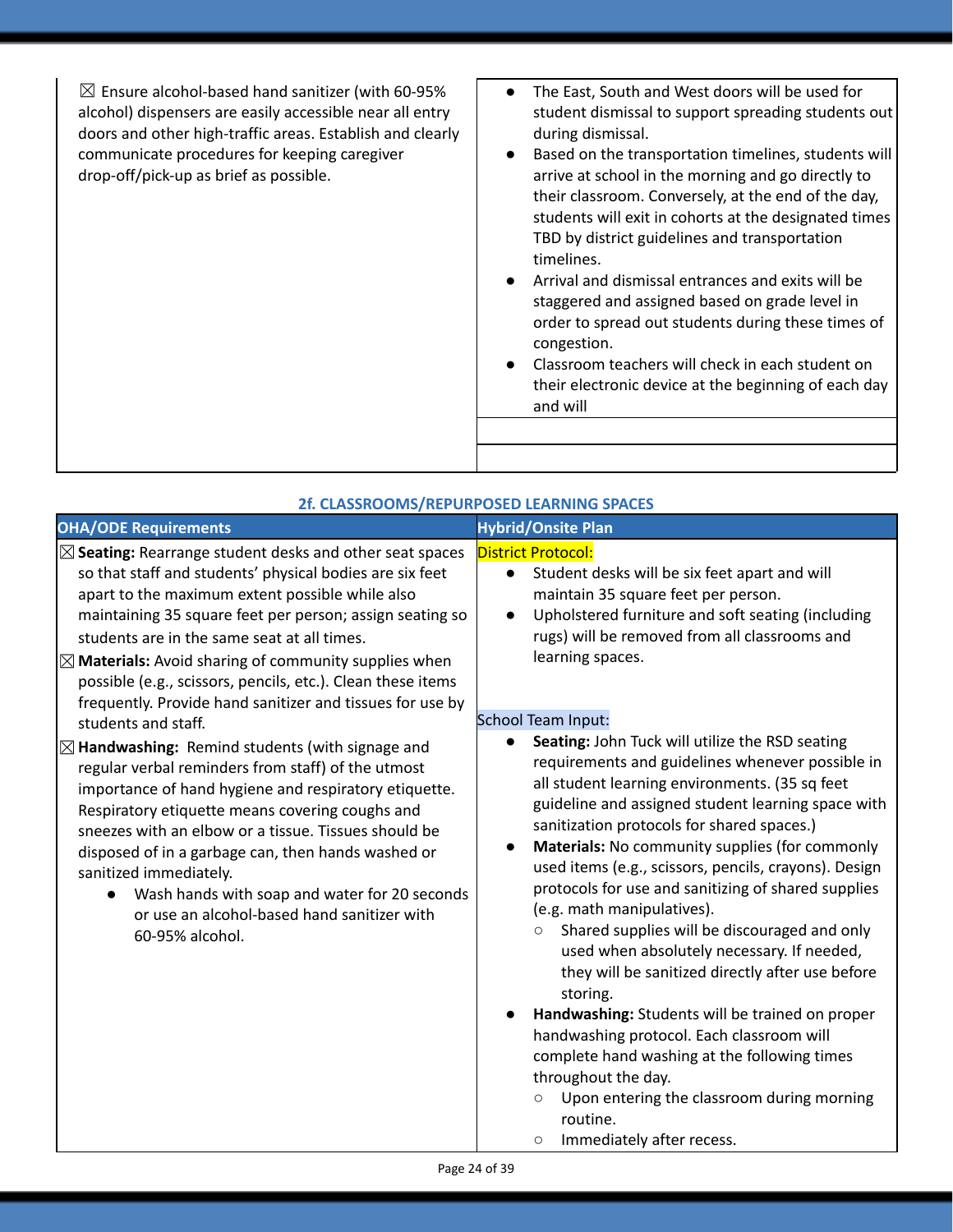|  | Anytime a student departs and returns to the<br>$\circ$<br>classroom from another location in the school.<br>Prior to lunch or any snack time.<br>$\circ$<br>Prior to departing at the end of the day during<br>O<br>dismissal routine.                                                                                                                                                                                                                                                                                                                                            |
|--|------------------------------------------------------------------------------------------------------------------------------------------------------------------------------------------------------------------------------------------------------------------------------------------------------------------------------------------------------------------------------------------------------------------------------------------------------------------------------------------------------------------------------------------------------------------------------------|
|  | Anytime shared physical resources are used.<br>O                                                                                                                                                                                                                                                                                                                                                                                                                                                                                                                                   |
|  | Furniture: All upholstered furniture and soft seating<br>has been removed from the school building.<br>Classroom Procedures: All classes will use an<br>assigned cubby or storage spaces for individual<br>student belongings. If a classroom uses a<br>permanent restroom/hall passes it must be cleaned<br>and sanitized between student use. Consider other<br>options and elimination of shared passes.<br><b>Environment:</b> When possible, windows will be open<br>in the classroom before students arrive and after<br>students leave. Each classroom will have the option |
|  | to hold classes outside when possible and<br>encourage students to spread out.                                                                                                                                                                                                                                                                                                                                                                                                                                                                                                     |
|  |                                                                                                                                                                                                                                                                                                                                                                                                                                                                                                                                                                                    |

| 2g. PLAYGROUNDS, FIELDS, RECESS, BREAK, AND RESTROOMS                                                                                                                                                                                                                                                                                                                                                                                                                                                                                                     |                                                                                                                                                                                                                                                                                                                                                                                                                                                                                                                                                                                               |  |
|-----------------------------------------------------------------------------------------------------------------------------------------------------------------------------------------------------------------------------------------------------------------------------------------------------------------------------------------------------------------------------------------------------------------------------------------------------------------------------------------------------------------------------------------------------------|-----------------------------------------------------------------------------------------------------------------------------------------------------------------------------------------------------------------------------------------------------------------------------------------------------------------------------------------------------------------------------------------------------------------------------------------------------------------------------------------------------------------------------------------------------------------------------------------------|--|
| <b>OHA/ODE Requirements</b>                                                                                                                                                                                                                                                                                                                                                                                                                                                                                                                               | <b>Hybrid/Onsite Plan</b>                                                                                                                                                                                                                                                                                                                                                                                                                                                                                                                                                                     |  |
| $\boxtimes$ Keep school playgrounds closed to the general public<br>until park playground equipment and benches reopen in<br>the community (see Oregon Health Authority's Specific<br><b>Guidance for Outdoor Recreation Organizations).</b><br>$\boxtimes$<br>After using the restroom students must wash<br>hands with soap and water for 20 seconds. Soap must be<br>made available to students and staff. For learning<br>outside if portable bathrooms are used, set up portable<br>hand washing stations and create a regular cleaning<br>schedule. | District Protocol:<br><b>Requirements for After School Programs and</b><br>$\bullet$<br><b>Community Facility Use</b><br>RSD will designate playground and shared<br>$\bullet$<br>equipment solely for the use of one cohort at a<br>time. Playgrounds will be disinfected at least daily<br>or between use as much as possible in accordance<br>with CDC guidance.<br>School Team Input:<br>All playground equipment will be disinfected daily<br>$\bullet$                                                                                                                                  |  |
| $\boxtimes$ Before and after using playground equipment, students<br>must wash hands with soap and water for 20 seconds or<br>use an alcohol-based hand sanitizer with 60-95% alcohol.<br>$\boxtimes$ Designate playground and shared equipment solely<br>for the use of one cohort at a time. Outdoor playground<br>structures require normal routine cleaning and do not<br>require disinfection. Shared equipment (balls, jump<br>ropes, etc.) should be cleaned and disinfected at least<br>daily in accordance with CDC guidance.                    | and in between each cohort group.<br>Students must wash hands before and after using<br>$\bullet$<br>playground equipment. Until the playground is<br>open, classes may use the gymnasium for recess<br>if/when available.<br>o If the gymnasium is not available,<br>$\circ$<br>students can have recess in their classroom.<br>Recess activities will be planned to support physical<br>distancing and maintain stable cohorts. This can<br>include limiting the number of students on one<br>piece of equipment, at one game, etc. Given the<br>lessened capacity for equipment use due to |  |
| $\boxtimes$ Cleaning requirements must be maintained (see section<br>2j of the Ready Schools, Safe Learners guidance).                                                                                                                                                                                                                                                                                                                                                                                                                                    | cohorting and physical distancing requirements,<br>teachers will need to set expectations for shared<br>use of equipment by students and may need to                                                                                                                                                                                                                                                                                                                                                                                                                                          |  |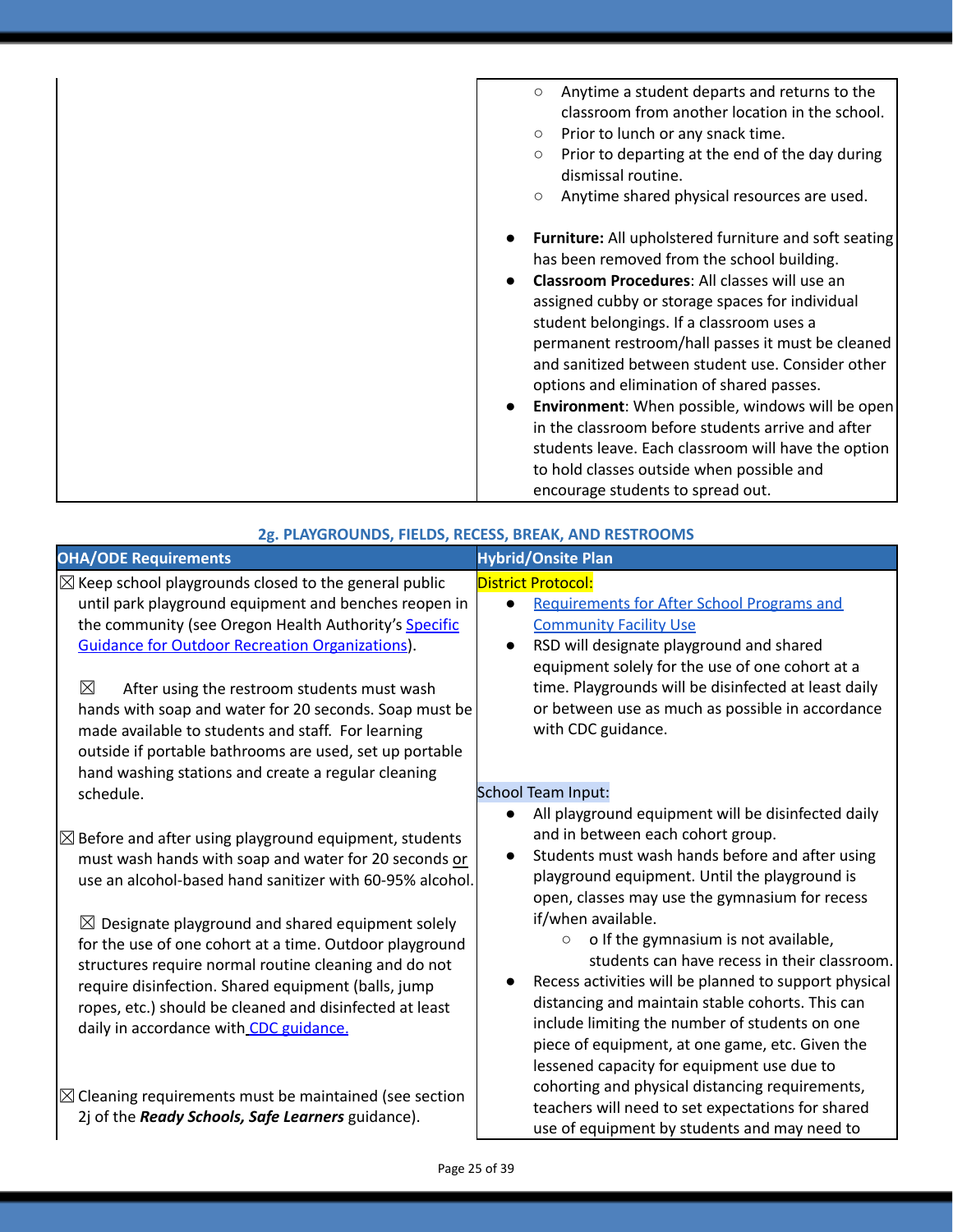|                                                                                                                                                                                                                                                                                                                                                                                                                                                                                                                                                                                                 | support students with schedules for when specific<br>equipment can be used.<br>Each grade level will be provided their own<br>playground balls, jump ropes etc. Sanitation of<br>these items will be a daily routine per classroom.<br>Classrooms will be assigned a specific recess time<br>and when necessary, quadrant of the playground<br>each day.<br>Classroom teachers will supervise all playground<br>and recess activities, unless there is an emergency. |
|-------------------------------------------------------------------------------------------------------------------------------------------------------------------------------------------------------------------------------------------------------------------------------------------------------------------------------------------------------------------------------------------------------------------------------------------------------------------------------------------------------------------------------------------------------------------------------------------------|----------------------------------------------------------------------------------------------------------------------------------------------------------------------------------------------------------------------------------------------------------------------------------------------------------------------------------------------------------------------------------------------------------------------------------------------------------------------|
| $\boxtimes$ Maintain physical distancing requirements, stable<br>cohorts, and square footage requirements.                                                                                                                                                                                                                                                                                                                                                                                                                                                                                      |                                                                                                                                                                                                                                                                                                                                                                                                                                                                      |
| $\boxtimes$ Provide signage and restrict access to outdoor<br>equipment (including sports equipment, etc.).                                                                                                                                                                                                                                                                                                                                                                                                                                                                                     |                                                                                                                                                                                                                                                                                                                                                                                                                                                                      |
| $\boxtimes$ Design recess activities that allow for physical distancing<br>and maintenance of stable cohorts.                                                                                                                                                                                                                                                                                                                                                                                                                                                                                   |                                                                                                                                                                                                                                                                                                                                                                                                                                                                      |
| $\boxtimes$ Clean all outdoor equipment at least daily or between<br>use as much as possible in accordance with CDC<br>guidance.                                                                                                                                                                                                                                                                                                                                                                                                                                                                |                                                                                                                                                                                                                                                                                                                                                                                                                                                                      |
| $\boxtimes$<br>Limit the number of employees gathering in shared<br>spaces. Restrict use of shared spaces such as conference<br>rooms, break rooms, and elevators by limiting occupancy<br>or staggering use, maintaining six feet of distance<br>between adults. Establish a minimum of 35 square feet<br>per person when determining room capacity. Calculate<br>only with usable space, understanding that tables and<br>room set-up will require use of all space in the<br>calculation. Note: The largest area of risk is adults eating<br>together in break rooms without face coverings. |                                                                                                                                                                                                                                                                                                                                                                                                                                                                      |

### **2h. MEAL SERVICE/NUTRITION**

| <b>OHA/ODE Requirements</b>                                           | <b>Hybrid/Onsite Plan</b>                                        |
|-----------------------------------------------------------------------|------------------------------------------------------------------|
| $\boxtimes$ Include meal services/nutrition staff in planning for     | District Protocol (K-5):                                         |
| school reentry.                                                       | Determine meal service plans / protocols (in<br>$\bullet$        |
|                                                                       | connection with school re-entry plans)                           |
| $\boxtimes$ Prohibit self-service buffet-style meals.                 | We will provide access to nutrition/meal<br>$\circ$              |
|                                                                       | service for all eligible students, including                     |
| Prohibit sharing of food and drinks among students<br>$\bowtie$       | students not on-site.                                            |
| and/or staff.                                                         | Plans are being developed to distribute<br>$\circ$               |
|                                                                       | meals to a classroom setting.                                    |
| At designated meal or snack times, students may<br>$\boxtimes$        | Since staff must remove their face coverings during<br>$\bullet$ |
| remove their face coverings to eat or drink but must                  | eating and drinking, staff should eat snacks and                 |
| maintain six feet of physical distance from others, and               | meals independently, and not in staff rooms when                 |
| must put face coverings back on after finishing the meal<br>or snack. | other people are present.                                        |
|                                                                       |                                                                  |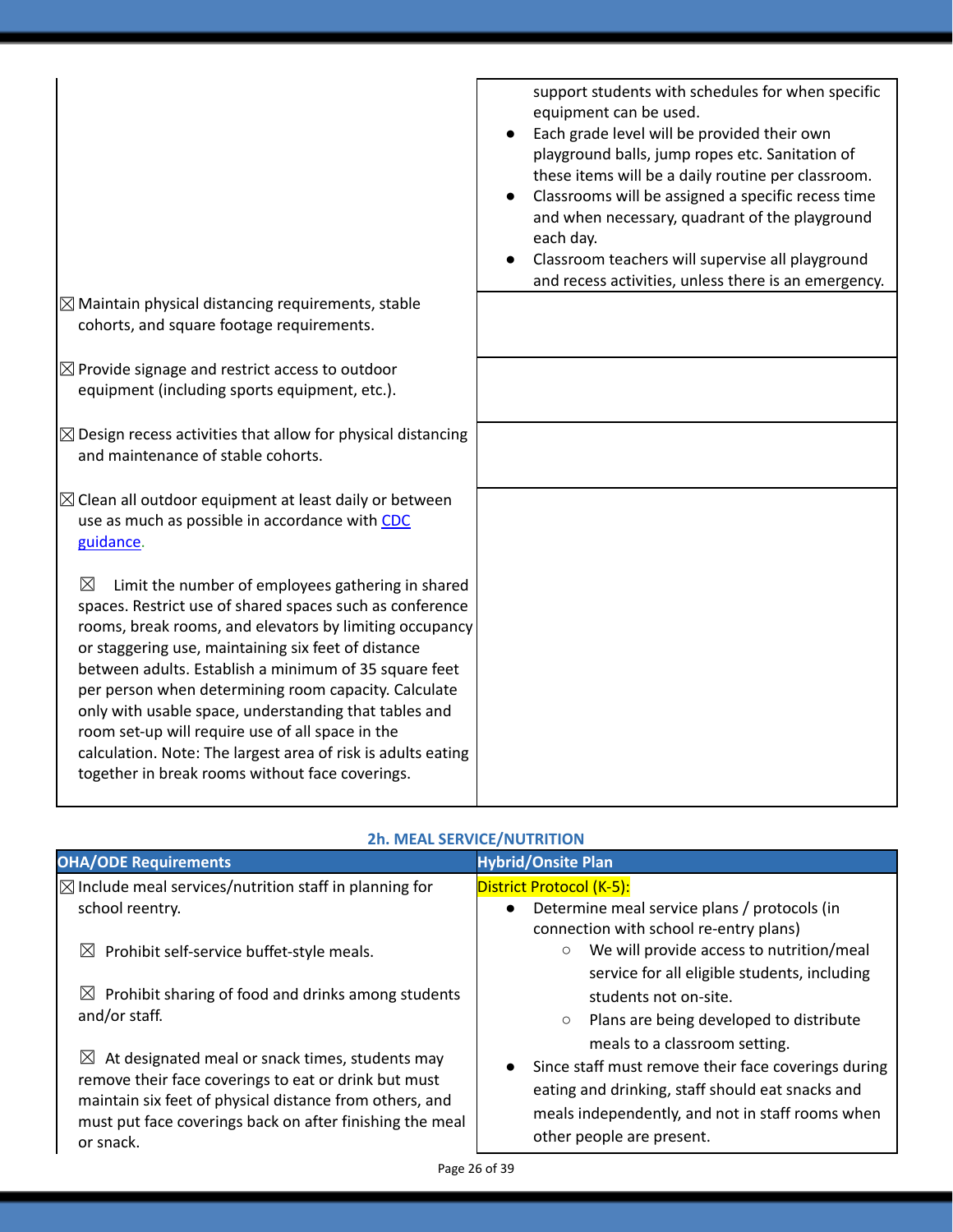| $\boxtimes$ Staff serving meals and students interacting with staff at<br>mealtimes must wear face coverings (see section 1h of<br>the Ready Schools, Safe Learners guidance). Staff must<br>maintain 6 feet of physical distance to the greatest<br>extent possible. If students are eating in a classroom,<br>staff may supervise from the doorway of the classroom if<br>feasible.                                                                                                                                                                                                                                                                                                                                                                                                                           | <b>Elementary Common Protocols:</b><br>All students eat in the classroom<br>$\bullet$<br>Note: This is NOT the teacher's 30 min. duty-free<br>$\bullet$<br>lunch time (unless it is supervised by another staff<br>member)<br>School Team Input:                                          |
|-----------------------------------------------------------------------------------------------------------------------------------------------------------------------------------------------------------------------------------------------------------------------------------------------------------------------------------------------------------------------------------------------------------------------------------------------------------------------------------------------------------------------------------------------------------------------------------------------------------------------------------------------------------------------------------------------------------------------------------------------------------------------------------------------------------------|-------------------------------------------------------------------------------------------------------------------------------------------------------------------------------------------------------------------------------------------------------------------------------------------|
| $\boxtimes$ Students must wash hands with soap and water for<br>20 seconds or use an alcohol-based hand sanitizer with<br>60-95% alcohol before meals and should be encouraged<br>to do so after.                                                                                                                                                                                                                                                                                                                                                                                                                                                                                                                                                                                                               | Students will pick up food in the cafeteria and<br>$\bullet$<br>return to their classrooms to eat. Physical<br>distancing requirements must be maintained in<br>transit. If a classroom is unable to travel to the<br>cafeteria, cafeteria staff will deliver meals to that<br>classroom. |
| $\boxtimes$ Students must wash hands with soap and water for 20<br>seconds or use an alcohol-based hand sanitizer with<br>60-95% alcohol before meals and should be encouraged<br>to do so after.                                                                                                                                                                                                                                                                                                                                                                                                                                                                                                                                                                                                               | All meals will be eaten in the classroom.<br>All students must wash hands prior to meals. If<br>$\bullet$<br>possible, students will wash hands in the classroom.<br>If not, follow hallway and restroom procedures<br>above.                                                             |
| $\boxtimes$ Appropriate daily cleaning of meal items (e.g., plates,<br>utensils, transport items) in classrooms where meals are<br>consumed.                                                                                                                                                                                                                                                                                                                                                                                                                                                                                                                                                                                                                                                                    | Students will not share utensils or other items<br>during meals.<br>Each table/desk will be cleaned prior to meals being<br>consumed.                                                                                                                                                     |
| $\boxtimes$ Since staff must remove their face coverings during<br>eating and drinking, limit the number of employees<br>gathering in shared spaces. Restrict use of shared spaces<br>such as conference rooms and break rooms by limiting<br>occupancy or staggering use. Consider staggering times<br>for staff breaks, to prevent congregation in shared<br>spaces. Always maintain at least six feet of physical<br>distancing and establish a minimum of 35 square feet<br>per person when determining room capacity. Calculate<br>only with usable classroom space, understanding that<br>desks and room set-up will require use of all space in the<br>calculation. Wear face coverings except when eating or<br>drinking and minimize time in spaces where face<br>coverings are not consistently worn. | John Tuck will endeavor to utilize support staff to<br>facilitate transitions to and from lunch pick up as<br>well as supervision in the classroom during lunch<br>while teachers are provided their 30 min duty free<br>lunch.                                                           |
| $\boxtimes$ Cleaning and sanitizing of meal touch-points and meal<br>counting system between stable cohorts.                                                                                                                                                                                                                                                                                                                                                                                                                                                                                                                                                                                                                                                                                                    |                                                                                                                                                                                                                                                                                           |
| $\boxtimes$ Adequate cleaning and disinfection of tables between<br>meal periods.                                                                                                                                                                                                                                                                                                                                                                                                                                                                                                                                                                                                                                                                                                                               |                                                                                                                                                                                                                                                                                           |

### **2i. TRANSPORTATION**

| <b>OHA/ODE Requirements</b>                                                                                                             | <b>Hybrid/Onsite Plan</b> |
|-----------------------------------------------------------------------------------------------------------------------------------------|---------------------------|
| $ \boxtimes$ Include transportation departments (and associated<br>contracted providers, if used) in planning for return to<br>service. | District Protocol:        |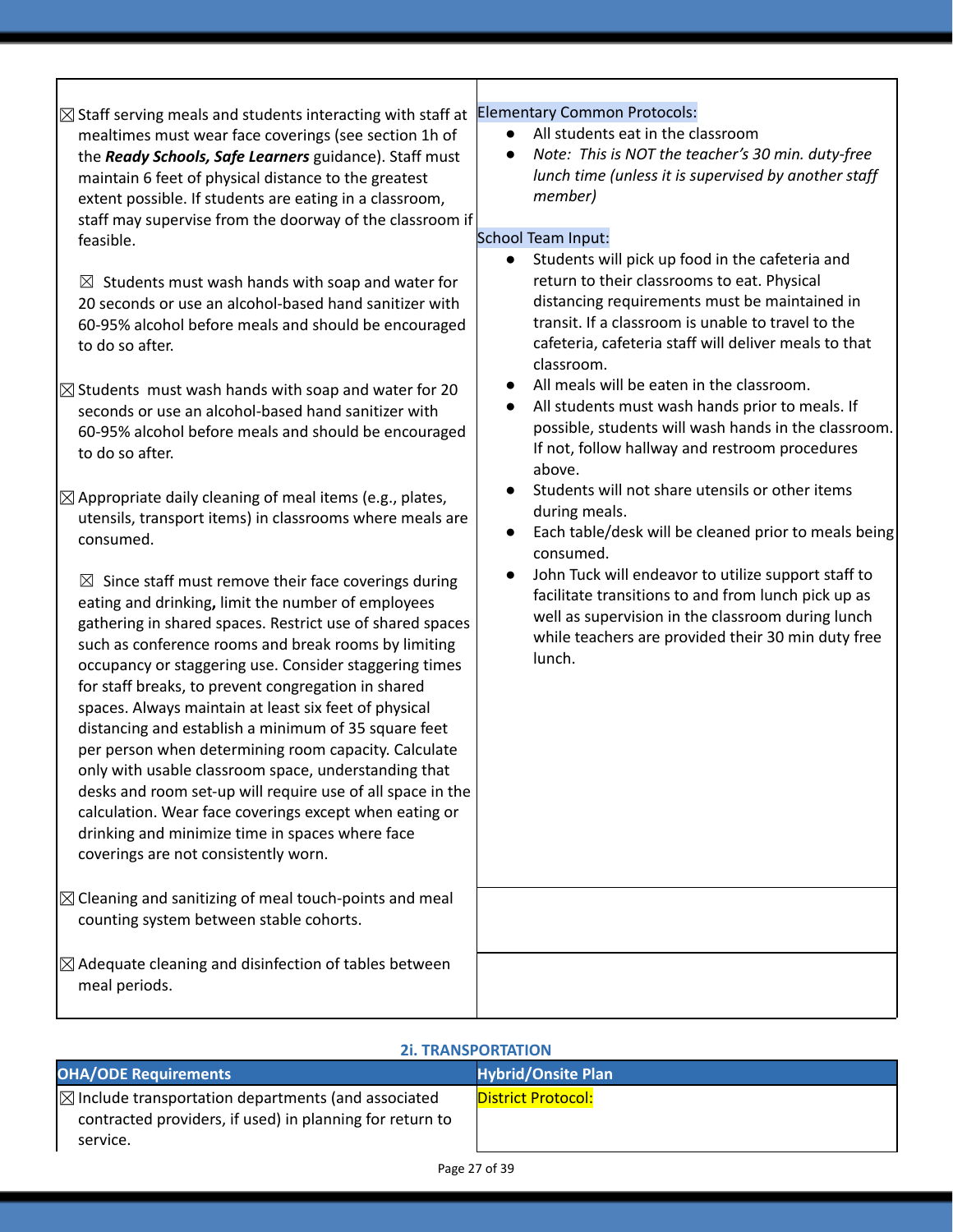Bus staff are required to wear face shields or face coverings on buses when not actively driving and operating the bus. Face coverings or face shields for all students in grades Kindergarten and up following CDC guidelines applying the guidance in section 1h to transportation settings. Visible signage will be placed at the entry to each bus and students will be reminded not to ride if they are symptomatic. Students will be asked to comply with social distancing guidelines when waiting at the stop, during boarding, and while exiting the bus. ● Seating charts will be utilized with siblings to be seated together and "neighbor" seating to provide consistency in seating and minimize movement within the bus. Buses will be sanitized between runs and at the end of the day. Families are encouraged to transport their children to school to reduce the number of students on a bus. ● Students who ride the bus will be considered part of a cohort. **Additional Considerations for Student Services:** Case Managers with parents/guardians of students who may require additional support (e.g., students who experience a disability and require specialized transportation as a related service) to appropriately provide service. School Team Input: Loading/unloading procedures at school site Student bus riders will be dropped off and utilize the East (Main) school doors. Visual marks on the sidewalk will be provided to help support physical distancing. ○ During dismissal, students will also utilize the main doors and playground exit. Physical markers will be located on the sidewalks to support distancing prior to loading the busses. Students will not be dismissed from class to line up until busses are confirmed to be on site in order to minimize any time students spend in line. Supervision of dismissal will be provided to support student safety and distancing. ● Isolation protocol for students exhibiting symptoms (informed by driver) - When a driver notifies the school of a student exhibiting symptoms, the school  $\boxtimes$  Buses are cleaned frequently. Conduct targeted cleanings between routes, with a focus on disinfecting frequently touched surfaces of the bus (see section 2j of the *Ready Schools, Safe Learners* guidance).  $\boxtimes$  Staff must use hand sanitizer (containing between 60-95% alcohol) in between helping each child and when getting on and off the vehicle. Gloves are not recommended; hand sanitizer is strongly preferred. If hand sanitizer is not available, disposable gloves can be used and must be changed to a new pair before helping each child.  $\boxtimes$  Develop protocol for loading/unloading that includes visual screening for students exhibiting symptoms and logs for contact-tracing. This can be done at the time of arrival and departure. ● If a student displays COVID-19 symptoms, provide a face covering (unless they are already wearing one) and keep six feet away from others. Continue transporting the student. o The symptomatic student shall be seated in the first row of the bus during transportation, and multiple windows must be opened to allow for fresh air circulation, if feasible. o The symptomatic student shall leave the bus first. After all students exit the bus, the seat and surrounding surfaces must be cleaned and disinfected. If arriving at school, notify staff to begin isolation measures. o If transporting for dismissal and the student displays an onset of symptoms, notify the school.  $\boxtimes$  Consult with parents/guardians of students who may require additional support (e.g., students who experience a disability and require specialized transportation as a related service) to appropriately provide service.  $\boxtimes$  Drivers must wear masks or face coverings while driving, unless the mask or face covering interferes with the driver's vision (e.g., fogging of eyeglasses). Drivers must wear face coverings when not actively driving and operating the bus, including while students are entering or exiting the vehicle. A face shield may be an acceptable alternative, as stated in Section 1h of the *Ready Schools, Safe Learners* guidance.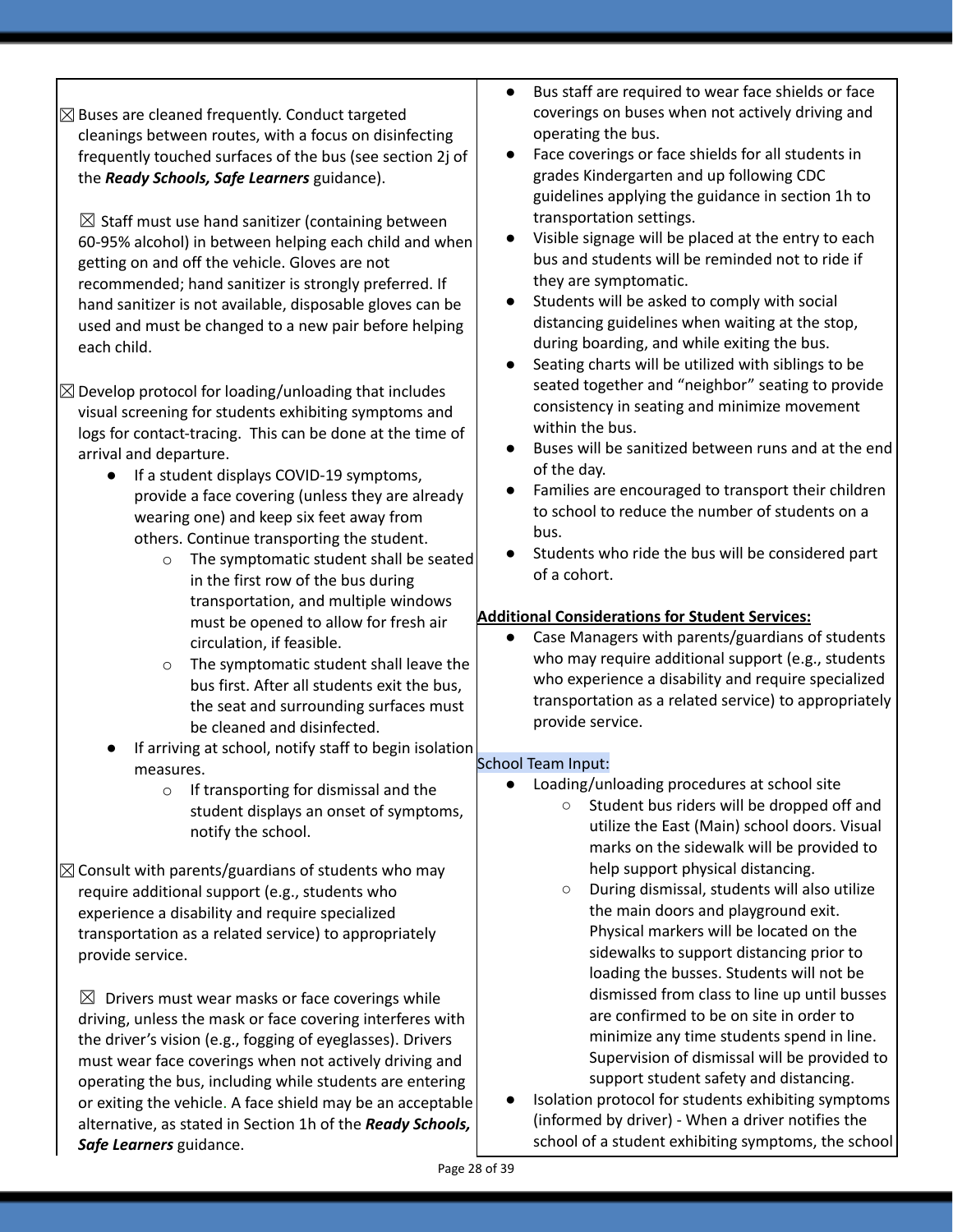|                                                                                                                                                                                                                                                                                   | will immediately initiate isolation protocols listed in<br>1i. |
|-----------------------------------------------------------------------------------------------------------------------------------------------------------------------------------------------------------------------------------------------------------------------------------|----------------------------------------------------------------|
| $\boxtimes$ Face coverings or face shields for all students in grades<br>Kindergarten and up following CDC guidelines applying<br>the guidance in section 1h of the Ready Schools, Safe<br>Learners guidance to transportation settings.                                          |                                                                |
| $\boxtimes$ Inform parents/guardians of practical changes to<br>transportation service (i.e., physical distancing at bus<br>stops and while loading/unloading, potential for<br>increased route time due to additional precautions,<br>sanitizing practices, and face coverings). |                                                                |
| $\boxtimes$ Take all possible actions to maximize ventilation:<br>Dress warmly, keep vents and windows open to the<br>greatest extent possible.                                                                                                                                   |                                                                |

| 2j. CLEANING, DISINFECTION, AND VENTILATION                                                                                                                                                                                                                                                                                                           |                                                                                                                                                                                                                                                                                                          |  |
|-------------------------------------------------------------------------------------------------------------------------------------------------------------------------------------------------------------------------------------------------------------------------------------------------------------------------------------------------------|----------------------------------------------------------------------------------------------------------------------------------------------------------------------------------------------------------------------------------------------------------------------------------------------------------|--|
| <b>OHA/ODE Requirements</b>                                                                                                                                                                                                                                                                                                                           | <b>Hybrid/Onsite Plan</b>                                                                                                                                                                                                                                                                                |  |
| <b>⊠ Clean, sanitize, and disinfect frequently touched surfaces District Protocol:</b><br>(e.g. door handles, sink handles, drinking fountains,<br>transport vehicles) and shared objects (e.g., toys, games,<br>art supplies) between uses multiple times per day.                                                                                   | Custodians and staff will clean, sanitize, and<br>$\bullet$<br>disinfect frequently touched surfaces (e.g.,<br>playground equipment, door handles, sink handles,                                                                                                                                         |  |
| Maintain clean and disinfected (CDC guidance)<br>environments, including classrooms, cafeteria settings<br>and restrooms. Provide time and supplies for the<br>cleaning and disinfecting of high-touch surfaces between<br>multiple student uses, even in the same cohort.                                                                            | drinking fountains, transport vehicles) and shared<br>objects (e.g., toys, games, art supplies) between<br>uses multiple times per day, per Cleaning and<br><b>Disinfecting Plan: Cleaning Guidelines</b><br>Facilities will be cleaned and disinfected at least<br>$\bullet$                            |  |
| $\boxtimes$ Outdoor learning spaces must have at least 75% of<br>the square footage of its sides open for airflow.<br>$\boxtimes$ Outdoor playground structures require normal<br>routine cleaning and do not require disinfection. Shared                                                                                                            | daily to prevent transmission of the virus from<br>surfaces (see CDC's guidance on disinfecting public<br>spaces). Staff will maintain clean and disinfected<br>(CDC guidance) environments, including<br>$\bullet$<br>classrooms, cafeteria settings, restrooms, and<br>playgrounds.                    |  |
| equipment should be cleaned and disinfected at least<br>daily in accordance with CDC guidance.                                                                                                                                                                                                                                                        | Staff will apply disinfectants safely and correctly<br>$\bullet$<br>following labeling direction as specified by the<br>manufacturer and keep these products away from                                                                                                                                   |  |
| $\boxtimes$ Apply disinfectants safely and correctly following labeling<br>direction as specified by the manufacturer. Keep these<br>products away from students.                                                                                                                                                                                     | students.<br>Each school will operate ventilation systems<br>$\bullet$<br>properly and/or increase circulation of outdoor air<br>as much as possible. Where possible, staff will                                                                                                                         |  |
| $\boxtimes$ To reduce the risk of asthma, choose disinfectant<br>products on the EPA List N with asthma-safer ingredients<br>(e.g. hydrogen peroxide, citric acid, or lactic acid) and<br>avoid products that mix these with asthma-causing<br>ingredients like peroxyacetic acid, sodium hypochlorite<br>(bleach), or quaternary ammonium compounds. | modify or enhance building ventilation (see CDC's<br>guidance on ventilation and filtration and American<br>Society of Heating, Refrigerating, and<br>Air-Conditioning Engineers' guidance), as we are<br>aware that air circulation and filtration are helpful<br>factors in reducing airborne viruses. |  |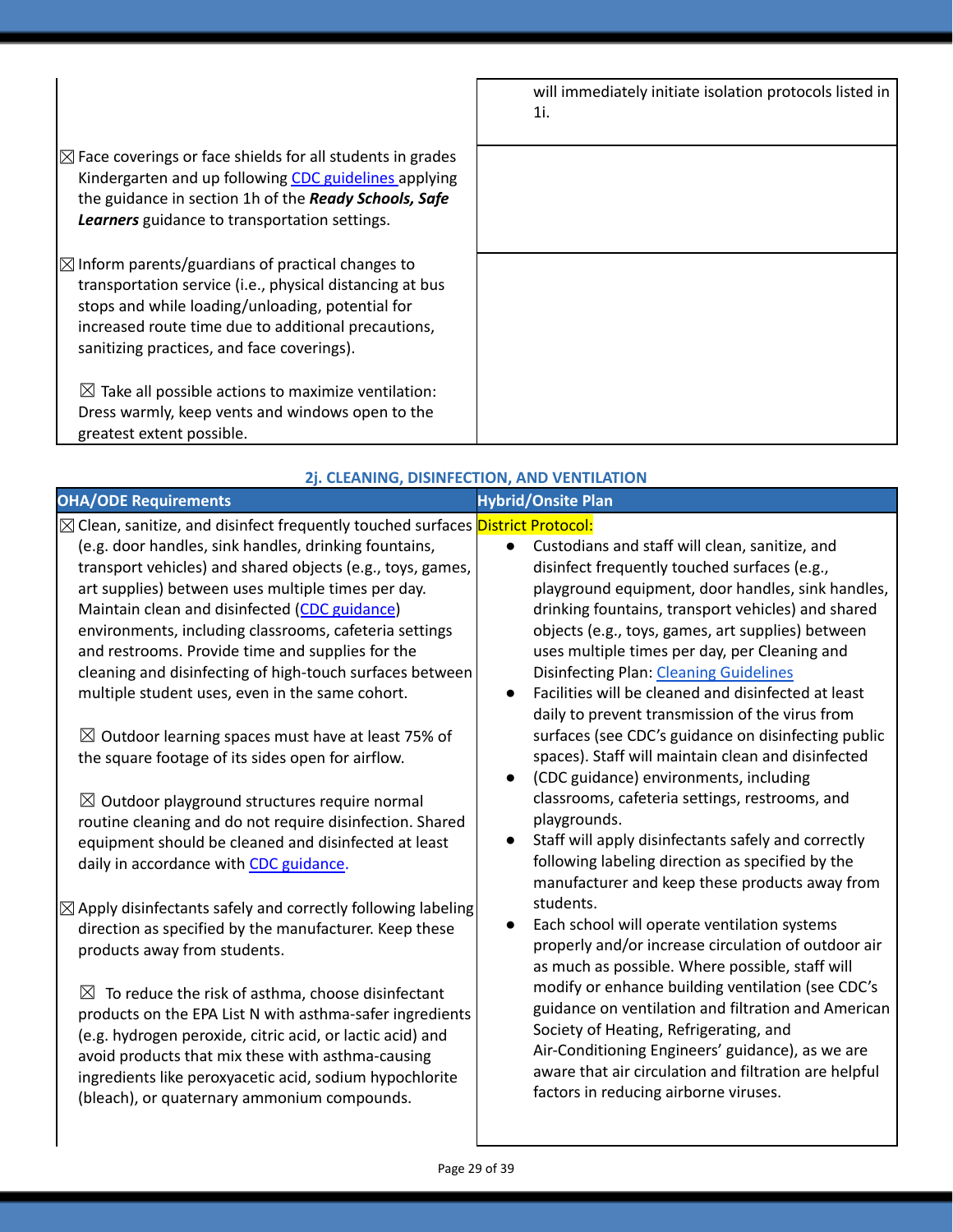| $\boxtimes$ Schools with HVAC systems must evaluate the system<br>to minimize indoor air recirculation (thus maximizing<br>fresh outdoor air) to the extent possible. Schools that do<br>not have mechanical ventilation systems shall, to the<br>extent possible, increase natural ventilation by opening<br>windows and interior doors before students arrive and<br>after students leave, and while students are present. Do<br>not prop open doors that can pose a safety or security<br>risk to students and staff (e.g., exterior doors and fire                                                               |  |
|----------------------------------------------------------------------------------------------------------------------------------------------------------------------------------------------------------------------------------------------------------------------------------------------------------------------------------------------------------------------------------------------------------------------------------------------------------------------------------------------------------------------------------------------------------------------------------------------------------------------|--|
| doors that must remain closed).<br>$\boxtimes$ Consider running ventilation systems continuously and<br>changing the filters more frequently. Do not use fans if<br>they pose a safety or health risk, such as increasing<br>exposure to pollen/allergies or exacerbating asthma<br>symptoms. Consider using window fans or box fans<br>positioned in open windows to blow fresh outdoor air<br>into the classroom via one window, and indoor air out of<br>the classroom via another window. Fans must not be<br>used in rooms with closed windows and doors, as this<br>does not allow for fresh air to circulate. |  |
| $\boxtimes$ Consider the need for increased ventilation in areas<br>where students with special health care needs receive<br>medication or treatments.                                                                                                                                                                                                                                                                                                                                                                                                                                                               |  |
| $\boxtimes$ Facilities should be cleaned and disinfected at least daily<br>to prevent transmission of the virus from surfaces (see<br>CDC's guidance on disinfecting public spaces).                                                                                                                                                                                                                                                                                                                                                                                                                                 |  |
| $\boxtimes$ Consider modification or enhancement of building<br>ventilation where feasible (see CDC's guidance on<br>ventilation and filtration and American Society of<br>Heating, Refrigerating, and Air-Conditioning Engineers'<br>guidance).                                                                                                                                                                                                                                                                                                                                                                     |  |

#### **2k. HEALTH SERVICES**

| <b>OHA/ODE Requirements</b>                                          | <b>Hybrid/Onsite Plan</b>                                       |
|----------------------------------------------------------------------|-----------------------------------------------------------------|
| △ OAR 581-022-2220 Health Services, requires districts to            | <b>District Protocol:</b>                                       |
| "maintain a prevention-oriented health services program              | Each school will provide age appropriate hand<br>$\bullet$      |
| for all students" including space to isolate sick students           | hygiene and respiratory etiquette education to                  |
| and services for students with special health care needs.            | endorse prevention. This includes website,                      |
| While OAR 581-022-2220 does not apply to private                     | newsletter and signage in the school setting for                |
| schools, private schools must provide a space to isolate             | health promotions.                                              |
| sick students and provide services for students with                 | Schools will practice appropriate communicable                  |
| special health care needs.                                           | disease isolation and exclusion measures.                       |
|                                                                      | Staff will participate in required health services<br>$\bullet$ |
| $\boxtimes$ Licensed, experienced health staff should be included on | related training to maintain health services                    |
| teams to determine district health service priorities.               | practices in the school setting.                                |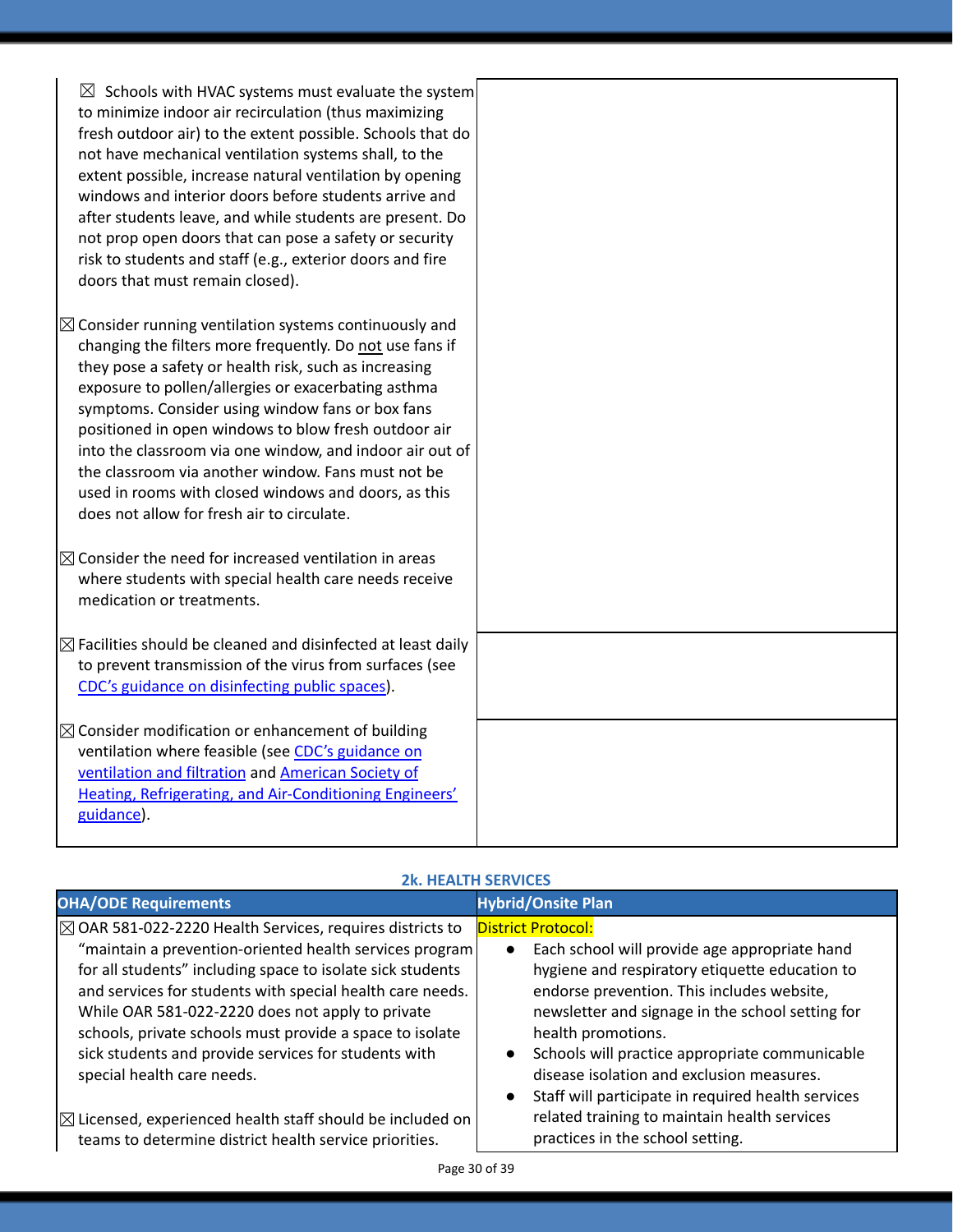Collaborate with health professionals such as school nurses; SBHC staff; mental and behavioral health providers; physical, occupational, speech, and respiratory therapists; and School Based Health Centers (SBHC).

- COVID-19 specific infection control practices for staff and students will be communicated.
- Review of 504 and IEP accommodations and IHP's will be advised to address vulnerable populations.
- Immunization processes will be addressed as per routine timeline, which prioritizes the beginning of the year and new students. Information for immunization clinics will be provided to families.
- Preventative health screenings may continue, with staff and students taking necessary safety precautions (no volunteers allowed). Dental screenings will not be allowed.
- Continuity of existing health management issues will have a plan for sustaining operations alongside COVID-19 specific planning (i.e. medication administration, diabetic care).

|        | <b>OHA/ODE Requirements</b>                                                                                                                                                                                                                                                                                                                                                                                                                                                                                                                                                                                                                                                               | <b>Hybrid/Onsite Plan</b> |
|--------|-------------------------------------------------------------------------------------------------------------------------------------------------------------------------------------------------------------------------------------------------------------------------------------------------------------------------------------------------------------------------------------------------------------------------------------------------------------------------------------------------------------------------------------------------------------------------------------------------------------------------------------------------------------------------------------------|---------------------------|
| □      | Provide specific plan details and adjustments in<br>Operational Blueprints that address staff and student<br>safety, which includes how you will approach:<br>Contact tracing<br>$\bullet$<br>The intersection of cohort designs in<br>$\bullet$<br>residential settings (by wing or common<br>restrooms) with cohort designs in the<br>instructional settings. The same cohorting<br>parameter limiting total cohort size to 100<br>people applies.<br>Quarantine of exposed staff or students<br>$\bullet$<br>Isolation of infected staff or students<br>Communication and designation of where the<br>$\bullet$<br>"household" or "family unit" applies to your<br>residents and staff | <b>NA</b>                 |
| $\Box$ | Review and take into consideration CDC guidance for<br>shared or congregate housing:<br>Not allow more than two students to share a<br>$\bullet$<br>residential dorm room unless alternative<br>housing arrangements are impossible<br>Ensure at least 64 square feet of room space<br>$\bullet$<br>per resident<br>Reduce overall residential density to ensure<br>$\bullet$<br>sufficient space for the isolation of sick or<br>potentially infected individuals, as necessary;<br>Configure common spaces to maximize<br>physical distancing;                                                                                                                                          |                           |

### **2l. BOARDING SCHOOLS AND RESIDENTIAL PROGRAMS ONLY**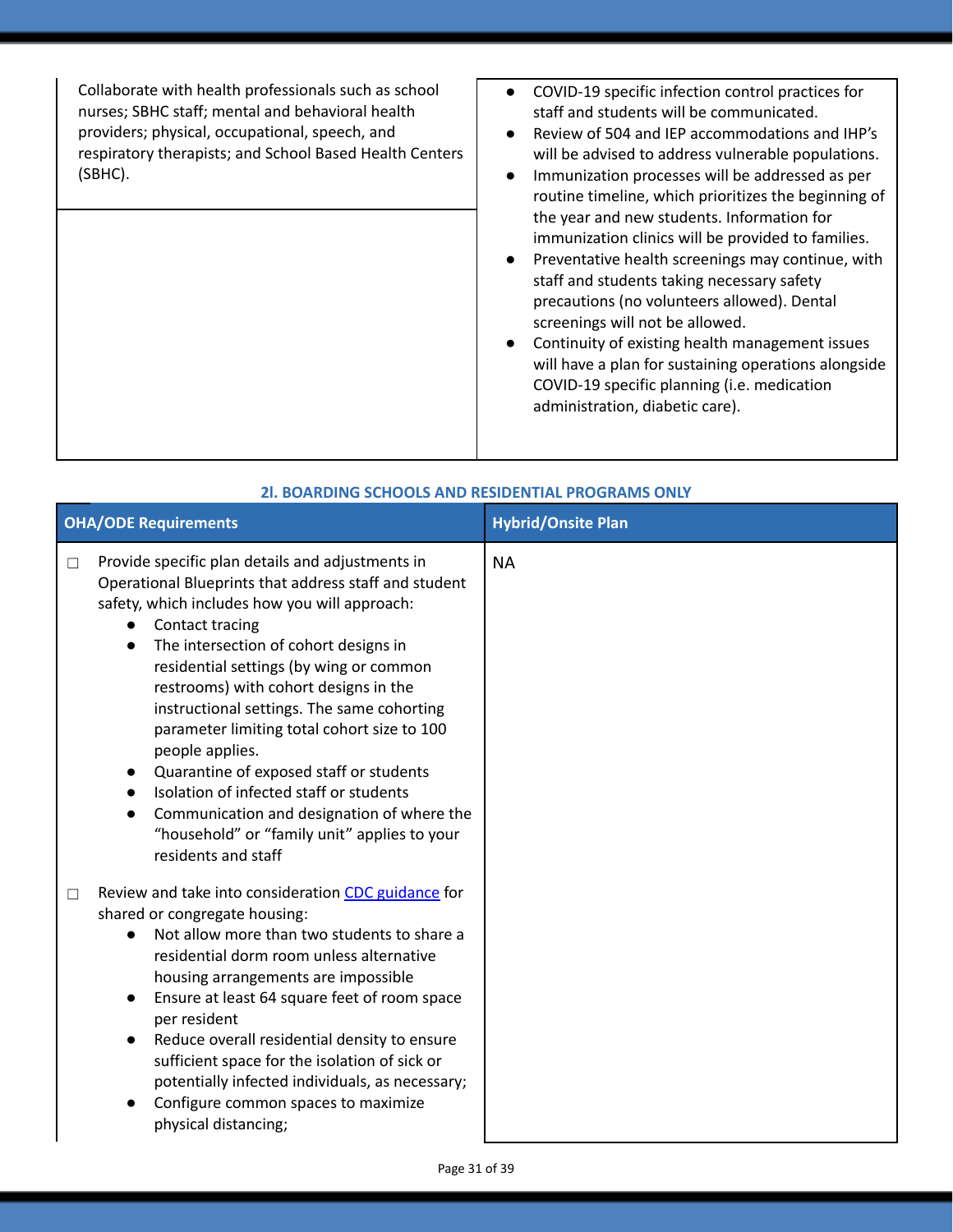- Provide enhanced cleaning;
- Establish plans for the containment and isolation of on-campus cases, including consideration of PPE, food delivery, and bathroom needs.

#### **Exception**

K-12 boarding schools that do not meet the Advisory Metrics (Section 0 of the *Ready Schools, Safe Learners* guidance) may operate, in consultation with their Local Public Health Authority, provided that:

 $\Box$  They have a current and complete RSSL Blueprint and are complying with Sections 1-3 of the *Ready Schools, Safe Learners* guidance and any other applicable sections, including Section 2L of the *Ready Schools, Safe Learners* guidance.

☐ The school maintains a fully-closed residential campus (no non-essential visitors allowed), and normal day school operations are only offered remotely through distance learning.

 $\Box$  There have been no confirmed cases of COVID-19 among school staff or students in the past 14 days.

 $\Box$  Less than 10% of staff, employees, or contracts (in total) are traveling to or from campus. Staff in this designation will:

- Limit travel to essential functions.
- Carefully monitor their own health daily and avoid coming to campus at any potential symptom of COVID-19.
- $\Box$  Any boarding students newly arriving to campus will either:
	- Complete a quarantine at home for 14 days (or current CDC recommended time period) prior to traveling to the school, OR
	- Quarantine on campus for 14 days (or current CDC recommended time period).
	- <sup>\*</sup> A 14-day quarantine is the safest option to prevent the spread of COVID-19 to others. However, in either option above, for boarding students who have not developed any symptoms, schools may consider ending quarantine after 10 days without any testing, or after 7 days with a negative result on a COVID-19 viral test collected within 48 hours before ending quarantine, unless otherwise directed by the local public health authority (LPHA).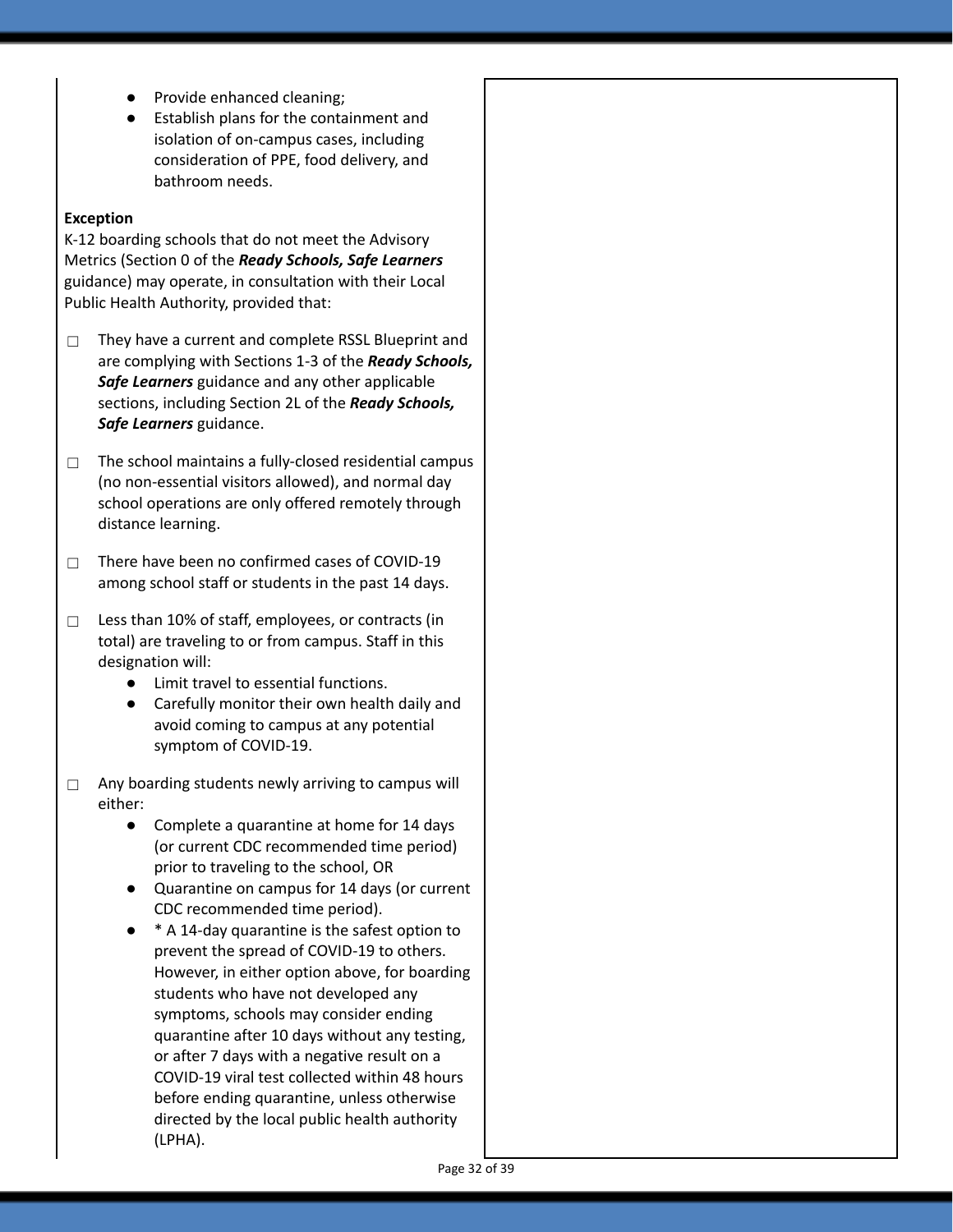$\Box$  Student transportation off-campus is limited to medical care.

|             | <b>OHA/ODE Requirements</b>                                                                                                                                                                                                                                                                                                                                                                                                                                                                                                                                                                                                                                                                                                                                                                                                                                                                                                                                                                                                                                                        | <b>Hybrid/Onsite Plan</b>                                                                            |
|-------------|------------------------------------------------------------------------------------------------------------------------------------------------------------------------------------------------------------------------------------------------------------------------------------------------------------------------------------------------------------------------------------------------------------------------------------------------------------------------------------------------------------------------------------------------------------------------------------------------------------------------------------------------------------------------------------------------------------------------------------------------------------------------------------------------------------------------------------------------------------------------------------------------------------------------------------------------------------------------------------------------------------------------------------------------------------------------------------|------------------------------------------------------------------------------------------------------|
| $\boxtimes$ | In accordance with ORS 336.071 and OAR<br>581-022-2225 all schools (including those operating a<br>Comprehensive Distance Learning model) are required<br>to instruct students on emergency procedures.<br>Schools that operate an On-Site or Hybrid model need<br>to instruct and practice drills on emergency<br>procedures so that students and staff can respond to<br>emergencies.<br>At least 30 minutes in each school month<br>$\bullet$<br>must be used to instruct students on the<br>emergency procedures for fires, earthquakes<br>(including tsunami drills in appropriate zones),<br>and safety threats.<br>Fire drills must be conducted monthly.<br>$\bullet$<br>Earthquake drills (including tsunami drills and<br>$\bullet$<br>instruction for schools in a tsunami hazard<br>zone) must be conducted two times a year.<br>Safety threats including procedures related to<br>$\bullet$<br>lockdown, lockout, shelter in place and<br>evacuation and other appropriate actions to<br>take when there is a threat to safety must be<br>conducted two times a year. | 1. All school drills will follow standard safety<br>guidelines and will be kept under 15<br>minutes. |
| $\boxtimes$ | Drills can and should be carried out as close as<br>possible to the procedures that would be used in an<br>actual emergency. For example, a fire drill must be<br>carried out with the same alerts and same routes as<br>normal. If appropriate and practicable, COVID-19<br>physical distancing measures can be implemented,<br>but only if they do not compromise the drill.                                                                                                                                                                                                                                                                                                                                                                                                                                                                                                                                                                                                                                                                                                     |                                                                                                      |
| $\boxtimes$ | When or if physical distancing must be compromised.<br>drills must be completed in less than 15 minutes.                                                                                                                                                                                                                                                                                                                                                                                                                                                                                                                                                                                                                                                                                                                                                                                                                                                                                                                                                                           |                                                                                                      |
| $\boxtimes$ | Drills shall not be practiced unless they can be<br>practiced correctly.                                                                                                                                                                                                                                                                                                                                                                                                                                                                                                                                                                                                                                                                                                                                                                                                                                                                                                                                                                                                           |                                                                                                      |
| ⊠           | Train staff on safety drills prior to students arriving on<br>the first day on campus in hybrid or face-to-face<br>engagement.                                                                                                                                                                                                                                                                                                                                                                                                                                                                                                                                                                                                                                                                                                                                                                                                                                                                                                                                                     |                                                                                                      |

### **2m. SCHOOL EMERGENCY PROCEDURES AND DRILLS**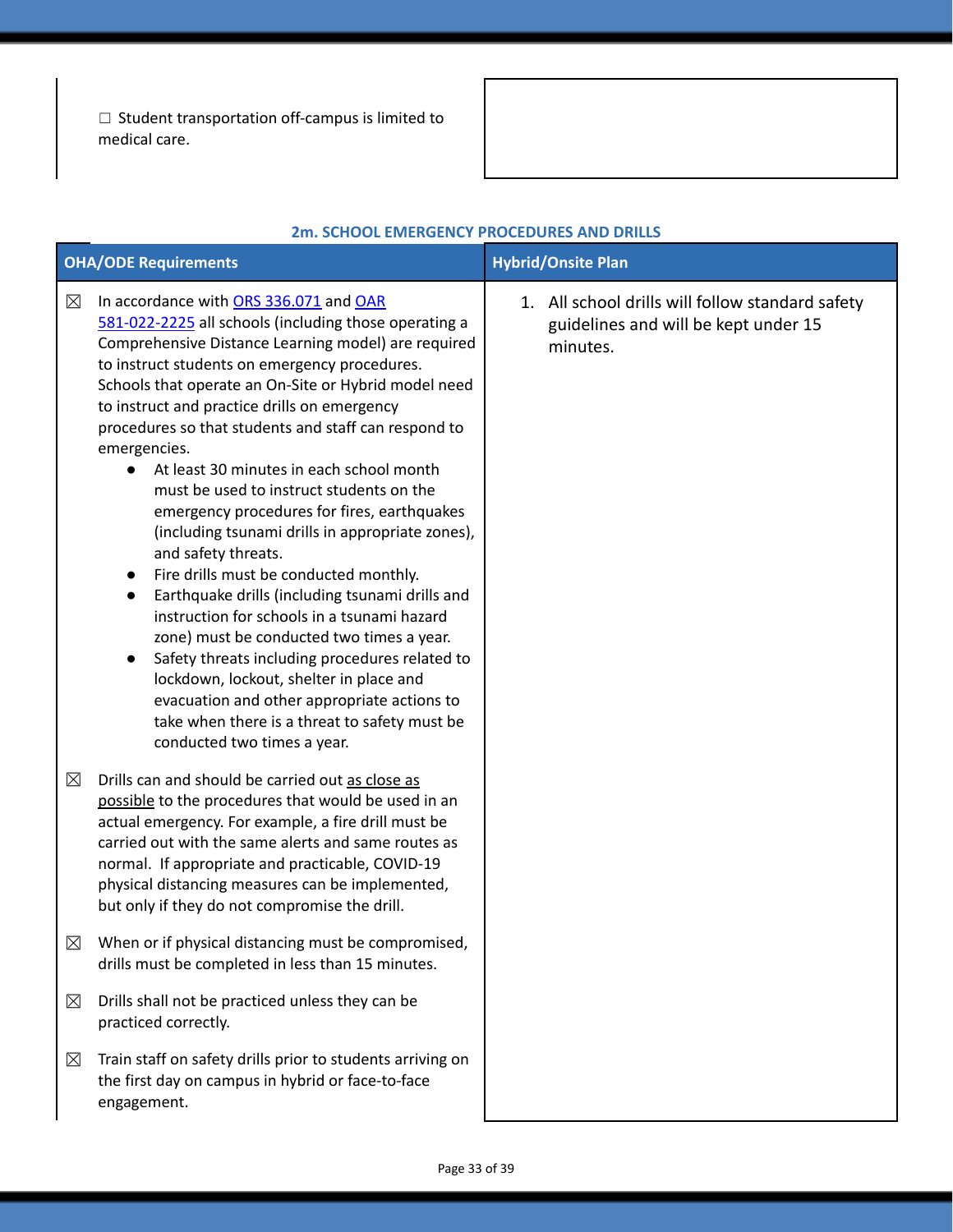| $\bowtie$ | If on a hybrid schedule, conduct multiple drills each<br>month to ensure that all cohorts of students have<br>opportunities to participate in drills (i.e., schedule on<br>different cohort days throughout the year). |
|-----------|------------------------------------------------------------------------------------------------------------------------------------------------------------------------------------------------------------------------|
| $\bowtie$ | Students must wash hands with soap and water for 20<br>seconds or use an alcohol-based hand sanitizer with<br>60-95% alcohol after a drill is complete.                                                                |

#### **2n. SUPPORTING STUDENTS WHO ARE DYSREGULATED, ESCALATED, AND/OR EXHIBITING SELF-REGULATORY CHALLENGES**

|             | <b>OHA/ODE Requirements</b>                                                                                                                                                                                                                                                                                                                                                                                                  | <b>Hybrid/Onsite Plan</b>                                                                                                                                         |
|-------------|------------------------------------------------------------------------------------------------------------------------------------------------------------------------------------------------------------------------------------------------------------------------------------------------------------------------------------------------------------------------------------------------------------------------------|-------------------------------------------------------------------------------------------------------------------------------------------------------------------|
| $\boxtimes$ | Utilize the components of Collaborative Problem<br>Solving or a similar framework to continually provide<br>instruction and skill-building/training related to the<br>student's demonstrated lagging skills.                                                                                                                                                                                                                 | 1. All staff is trained on deescalation<br>techniques.<br>2. Students needing individual plans and<br>schedules will taught and provided their                    |
| $\boxtimes$ | Take proactive/preventative steps to reduce<br>antecedent events and triggers within the school<br>environment.                                                                                                                                                                                                                                                                                                              | plans.<br>3.<br>Any student needing escalated behavioral<br>intervention will immediately receive<br>attention from the behavior intervention                     |
| $\boxtimes$ | Be proactive in planning for known behavioral<br>escalations (e.g., self-harm, spitting, scratching, biting,<br>eloping, failure to maintain physical distance). Adjust<br>antecedents where possible to minimize student and<br>staff dysregulation. Recognize that there could be new<br>and different antecedents and setting events with the<br>additional requirements and expectations for the<br>2020-21 school year. | team upon staff members calling the front<br>office for support.<br>4. CICO and Tier III Behavior systems will be in<br>place via the Mindset Zone and Sharknado. |
| $\boxtimes$ | Establish a proactive plan for daily routines designed<br>to build self-regulation skills; self-regulation<br>skill-building sessions can be short (5-10 minutes), and<br>should take place at times when the student is<br>regulated and/or is not demonstrating challenging<br>behaviors.                                                                                                                                  |                                                                                                                                                                   |
|             | $\boxtimes$ Ensure all staff are trained to support<br>de-escalation, provide lagging skill instruction, and<br>implement alternatives to restraint and seclusion.                                                                                                                                                                                                                                                           |                                                                                                                                                                   |
|             | $\boxtimes$ Ensure that staff are trained in effective,<br>evidence-based methods for developing and<br>maintaining their own level of self-regulation and<br>resilience to enable them to remain calm and able to<br>support struggling students as well as colleagues.                                                                                                                                                     |                                                                                                                                                                   |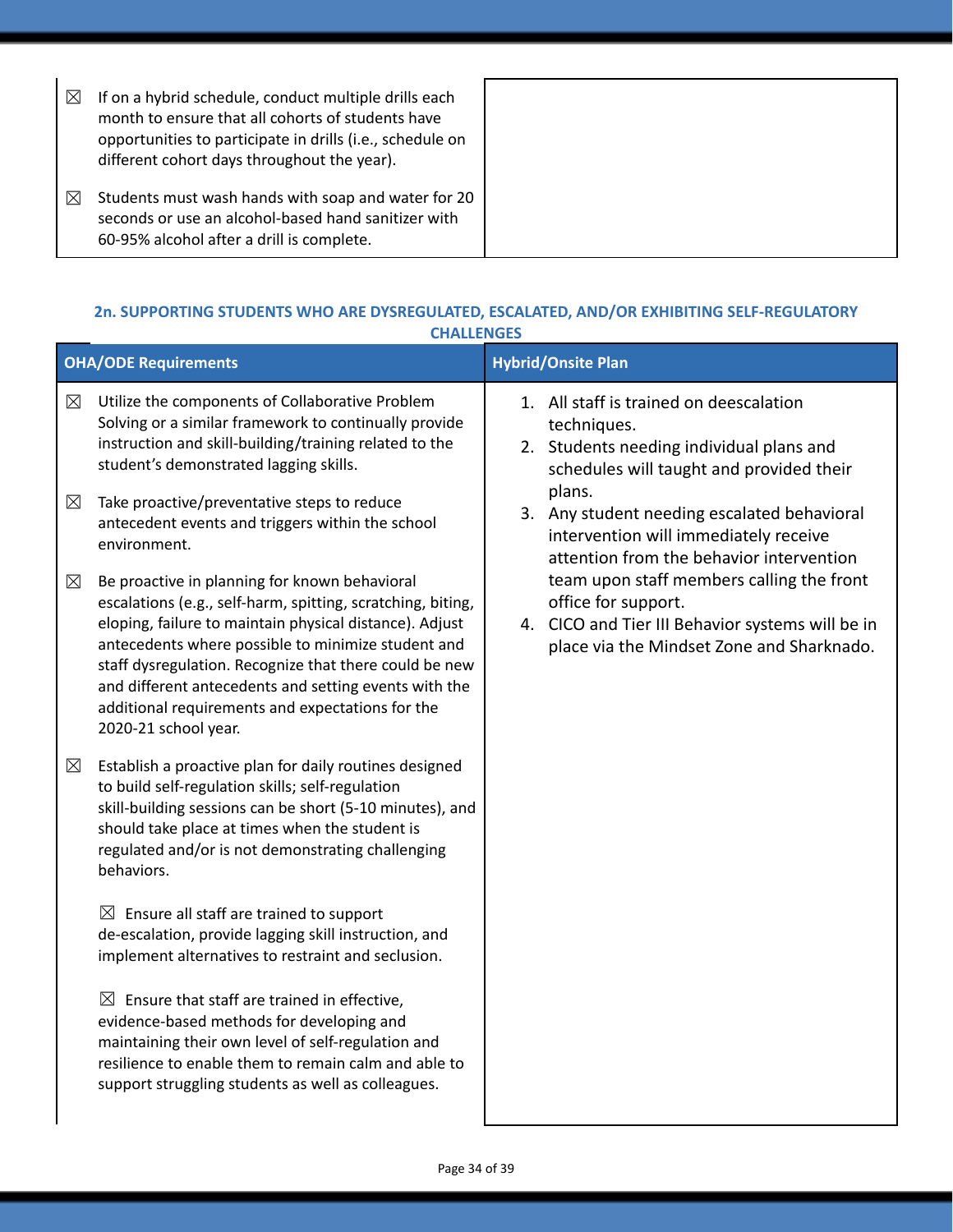$\boxtimes$  Plan for the impact of behavior mitigation

strategies on public health and safety requirements:

- Student elopes from area
	- If staff need to intervene for student safety, staff should:
		- Use empathetic and calming verbal interactions (i.e. "This seems hard right now. Help me understand… How can I help?") to attempt to re-regulate the student without physical intervention.
		- Use the least restrictive interventions possible to maintain physical safety for the student and staff.
		- Wash hands after a close interaction.
		- Note the interaction on the appropriate contact log.
	- \*If unexpected interaction with other stable cohorts occurs, those contacts must be noted in the appropriate contact logs.
- Student engages in behavior that requires them to be isolated from peers and results in a room clear.
	- If students leave the classroom:
		- Preplan for a clean and safe alternative space that maintains physical safety for the student and staff
		- Ensure physical distancing and separation occur, to the maximum extent possible.
		- Use the least restrictive interventions possible to maintain physical safety for the student and staff.
		- Wash hands after a close interaction.
		- Note the interaction on the appropriate contact log.
	- \*If unexpected interaction with other stable cohorts occurs, those contacts must be noted in the appropriate contact logs.
- Student engages in physically aggressive behaviors that preclude the possibility of maintaining physical distance and/or require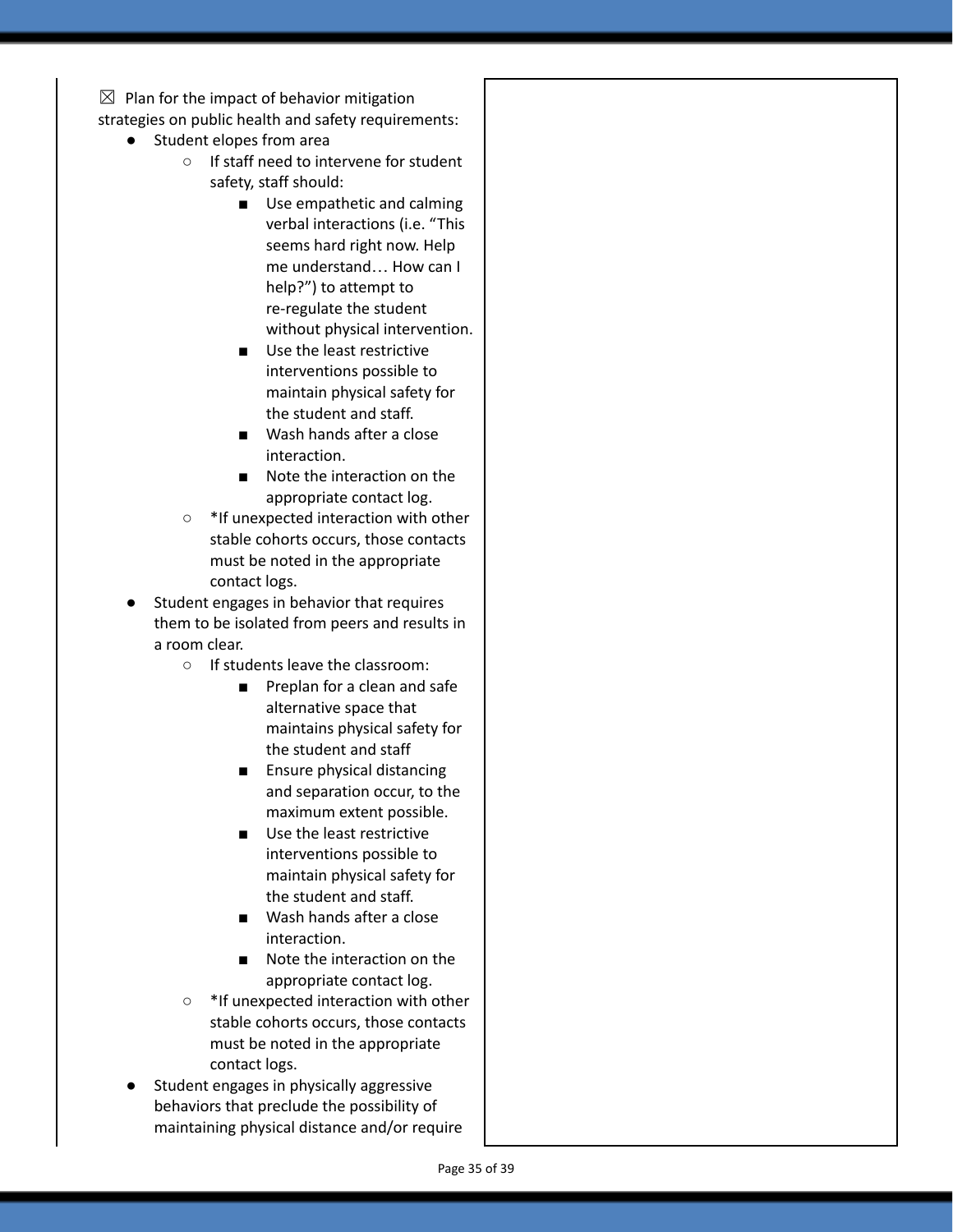physical de-escalation or intervention techniques other than restraint or seclusion (e.g., hitting, biting, spitting, kicking, self-injurious behavior).

- If staff need to intervene for student safety, staff should:
	- Maintain student dignity throughout and following the incident.
	- Use empathetic and calming verbal interactions (i.e. "This seems hard right now. Help me understand… How can I help?") to attempt to re-regulate the student without physical intervention.
	- Use the least restrictive interventions possible to maintain physical safety for the student and staff
	- Wash hands after a close interaction.
	- Note the interaction on the appropriate contact log.
- \*If unexpected interaction with other stable cohorts occurs, those contacts must be noted in the appropriate contact logs.

 $\boxtimes$  Ensure that spaces that are unexpectedly used to deescalate behaviors are appropriately cleaned and sanitized after use before the introduction of other stable cohorts to that space.

| <b>OHA/ODE Requirements</b>                                                                                                                                                                                                                                                                                                                                    | <b>Hybrid/Onsite Plan</b>                   |
|----------------------------------------------------------------------------------------------------------------------------------------------------------------------------------------------------------------------------------------------------------------------------------------------------------------------------------------------------------------|---------------------------------------------|
| Reusable Personal Protective Equipment<br>$\boxtimes$<br>(PPE) must be cleaned and disinfected following<br>the manufacturer's recommendation, after every<br>episode of physical intervention (see section 2j.<br>Cleaning, Disinfection, and Ventilation in the<br>Ready Schools, Safe Learners guidance).<br>Single-use disposable PPE must not be re-used. | Equipment will be cleaned on a daily basis. |

### **2o. PROTECTIVE PHYSICAL INTERVENTION**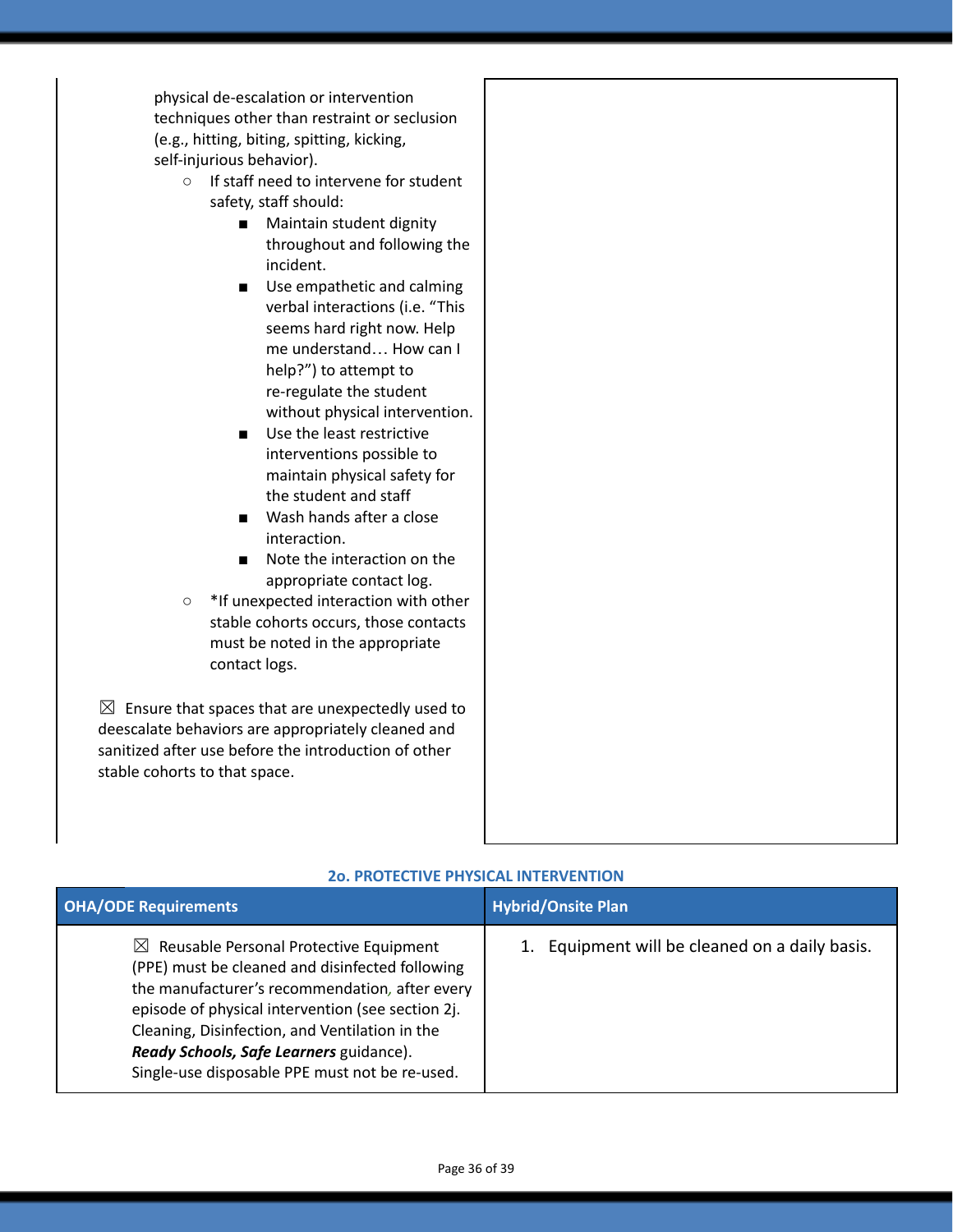

# **3. Response to Outbreak**

| 38. PREVENTION AND PLANNING                                                                                                                                                                                                                   |                                                                                                                                                                                                                                                                                                                                                                                                                                                                                                                                                                                                                                                                                                                                                                                                                                                                                                                                                                                                                                                                                                                                                                                                                                                                                                                                                                                                                                       |
|-----------------------------------------------------------------------------------------------------------------------------------------------------------------------------------------------------------------------------------------------|---------------------------------------------------------------------------------------------------------------------------------------------------------------------------------------------------------------------------------------------------------------------------------------------------------------------------------------------------------------------------------------------------------------------------------------------------------------------------------------------------------------------------------------------------------------------------------------------------------------------------------------------------------------------------------------------------------------------------------------------------------------------------------------------------------------------------------------------------------------------------------------------------------------------------------------------------------------------------------------------------------------------------------------------------------------------------------------------------------------------------------------------------------------------------------------------------------------------------------------------------------------------------------------------------------------------------------------------------------------------------------------------------------------------------------------|
| <b>OHA/ODE Requirements</b>                                                                                                                                                                                                                   | <b>Hybrid/Onsite Plan</b>                                                                                                                                                                                                                                                                                                                                                                                                                                                                                                                                                                                                                                                                                                                                                                                                                                                                                                                                                                                                                                                                                                                                                                                                                                                                                                                                                                                                             |
| ⊠ Review the "Planning for COVID-19 Scenarios in Schools" District Protocol:<br>toolkit.<br>$\boxtimes$ Coordinate with Local Public Health Authority (LPHA) to<br>establish communication channels related to current<br>transmission level. | Coordinate Communication with the Local Public<br>$\bullet$<br>Health Authority.<br>If the region impacted is in Deschutes County, the<br>$\bullet$<br>Local Health Department (LHD) will provide<br>school-centered communication and will potentially<br>host conference calls.<br>When cases are identified in the local region a<br>response team should be assembled within the<br>district and responsibilities assigned within the<br>school district.<br>Identify baseline absentee rates to determine if<br>$\bullet$<br>rates have increased by 20% or more.<br>Temporarily dismiss students attending childcare<br>$\bullet$<br>facilities, K12 schools.<br>Modify, postpone, or cancel large school events as<br>coordinated with LHD.<br>Work with LHD to establish timely communication<br>with staff and families.<br>When novel viruses are identified in the school<br>setting, and the incidence is low, the local health<br>department will provide a direct Page 14 of 16<br>report to the district nurse on the diagnosed case.<br>Likewise, the LHD will impose restrictions on<br>contacts.<br>Establish a specific emergency response framework<br>with key stakeholders.<br>If school closure is advised by the local public health<br>department, consultation should occur between<br>legal, union and district administration to ensure<br>processes are consistent with legal preparedness<br>processes. |
|                                                                                                                                                                                                                                               |                                                                                                                                                                                                                                                                                                                                                                                                                                                                                                                                                                                                                                                                                                                                                                                                                                                                                                                                                                                                                                                                                                                                                                                                                                                                                                                                                                                                                                       |

| <b>3a. PREVENTION AND PLANNING</b> |  |
|------------------------------------|--|
|------------------------------------|--|

| <b>OHA/ODE Requirements</b>                                                               | <b>Hybrid/Onsite Plan</b>                                                                                                                                                       |  |
|-------------------------------------------------------------------------------------------|---------------------------------------------------------------------------------------------------------------------------------------------------------------------------------|--|
| $\boxtimes$ Review the "Planning for COVID-19 Scenarios in Schools" District Protocol:    |                                                                                                                                                                                 |  |
| toolkit.                                                                                  | Redmond School District Communicable Disease<br>$\bullet$<br>Plan                                                                                                               |  |
| $\mathbb{Z}$ Ensure continuous services and implement<br>Comprehensive Distance Learning. | In the event of school closure, RSD will articulate<br>$\bullet$<br>and communicate the plan to pivot to short term<br>Distance Learning or Comprehensive Distance<br>Learning. |  |

# **3b. RESPONSE**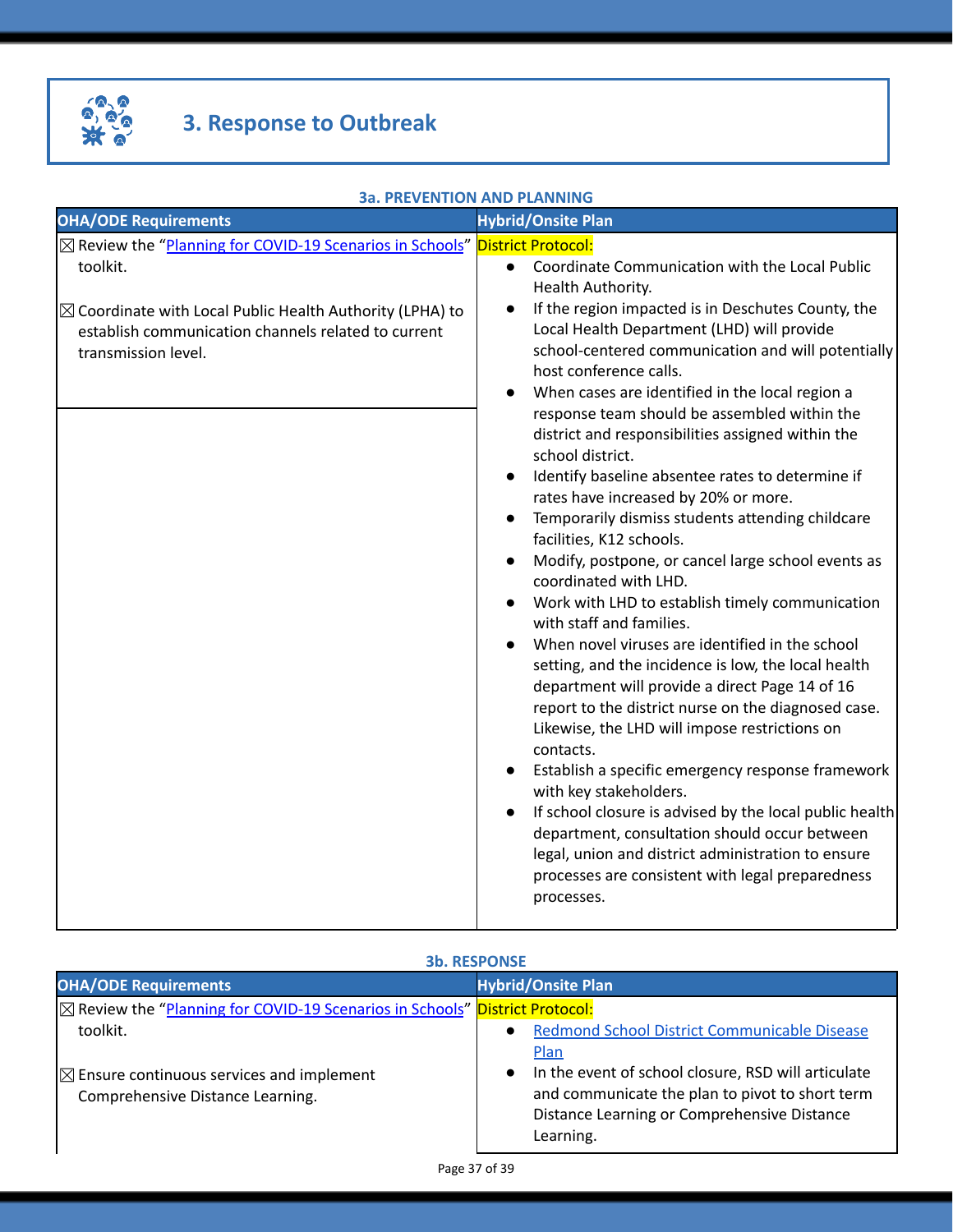| $\mathbb{Z}$ Continue to provide meals for students. |  |
|------------------------------------------------------|--|
|                                                      |  |

#### **3c. RECOVERY AND REENTRY**

| <b>OHA/ODE Requirements</b>                                                                                                                                                        | <b>Hybrid/Onsite Plan</b>                           |
|------------------------------------------------------------------------------------------------------------------------------------------------------------------------------------|-----------------------------------------------------|
| $\boxtimes$ Review the "Planning for COVID-19 Scenarios in Schools" District Protocol:                                                                                             |                                                     |
| toolkit.                                                                                                                                                                           | <b>Redmond School District Communicable Disease</b> |
|                                                                                                                                                                                    | <b>Plan</b>                                         |
| $\boxtimes$ Clean, sanitize, and disinfect surfaces (e.g., playground                                                                                                              | Oregon Health Authority Communicable Disease        |
| equipment, door handles, sink handles, drinking                                                                                                                                    | Guidance                                            |
| fountains, transport vehicles) and follow CDC guidance                                                                                                                             |                                                     |
| for classrooms, cafeteria settings, restrooms, and<br>playgrounds.                                                                                                                 |                                                     |
| $ \boxtimes$ When bringing students back into On-Site or Hybrid<br>instruction, consider smaller groups, cohorts, and<br>rotating schedules to allow for a safe return to schools. |                                                     |
|                                                                                                                                                                                    |                                                     |



### **ASSURANCES**

This section must be completed by any public school that is providing instruction through On-Site or Hybrid Instructional Models. Schools providing Comprehensive Distance Learning Instructional Models do not need to complete this section unless the school is *implementing the Limited In-Person Instruction provision under the Comprehensive Distance Learning guidance. This section does not apply to private schools.*

- $\boxtimes$  We affirm that, in addition to meeting the requirements as outlined above, our school plan has met the collective requirements from ODE/OHA guidance related to the 2020-21 school year, including but not limited to requirements from:
	- · Sections 4, 5, 6, 7, and 8 of the *Ready Schools, Safe [Learners](https://www.oregon.gov/ode/students-and-family/healthsafety/Documents/Ready%20Schools%20Safe%20Learners%202020-21%20Guidance.pdf)* guidance,
	- · The *[Comprehensive](https://www.oregon.gov/ode/educator-resources/standards/Pages/Comprehensive-Distance-Learning.aspx) Distance Learning* guidance,
	- · The *Ensuring Equity and Access: Aligning Federal and State [Requirements](https://www.oregon.gov/ode/students-and-family/healthsafety/Documents/Ensuring%20Equity%20and%20Access%20Aligning%20State%20and%20Federal%20Requirements.pdf)* guidance, and
	- · *Planning for [COVID-19](https://www.oregon.gov/ode/students-and-family/healthsafety/Documents/Planning%20and%20Responding%20to%20COVID-19%20Scenarios%20in%20Schools%20August%202020.pdf) Scenarios in Schools*
- ☐ We affirm that we cannot meet all of the collective requirements from ODE/OHA guidance related to the 2020-21 school year from: